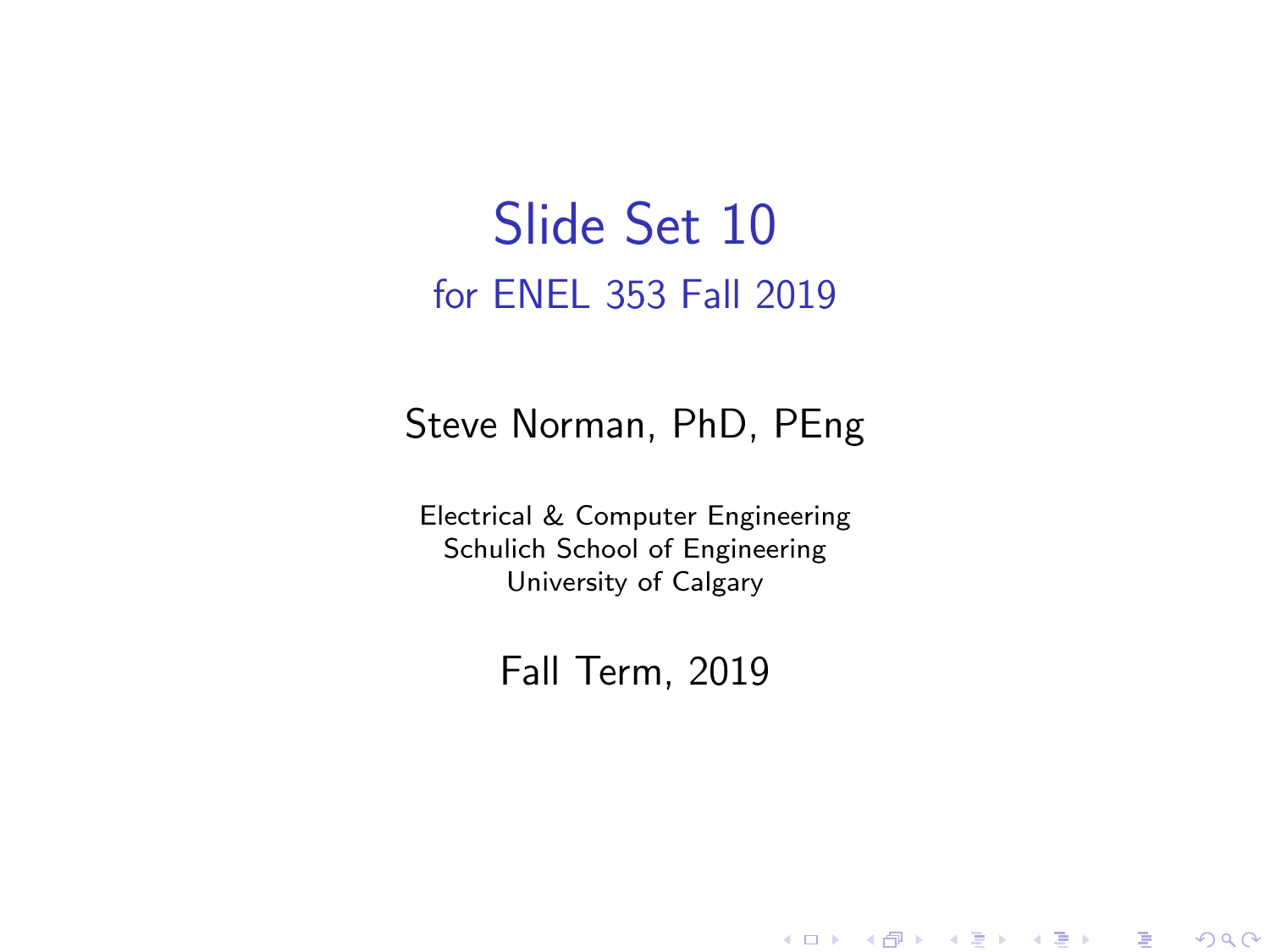#### **Contents**

[Important notes about exam topics](#page-2-0)

**[Counters](#page-4-0)** 

[Shift registers](#page-6-0)

[Memory arrays](#page-14-0)

[Bit cells, wordlines, and bitlines](#page-23-0)

[ROM circuits: dot notation, ROM-based logic](#page-27-0)

[Implementation of ROM with NMOS transistors](#page-32-0)

[Programmable ROM circuits](#page-37-0)

[How RAM and EEPROM circuits work](#page-40-0)

[PLAs: Programmable logic arrays](#page-57-0)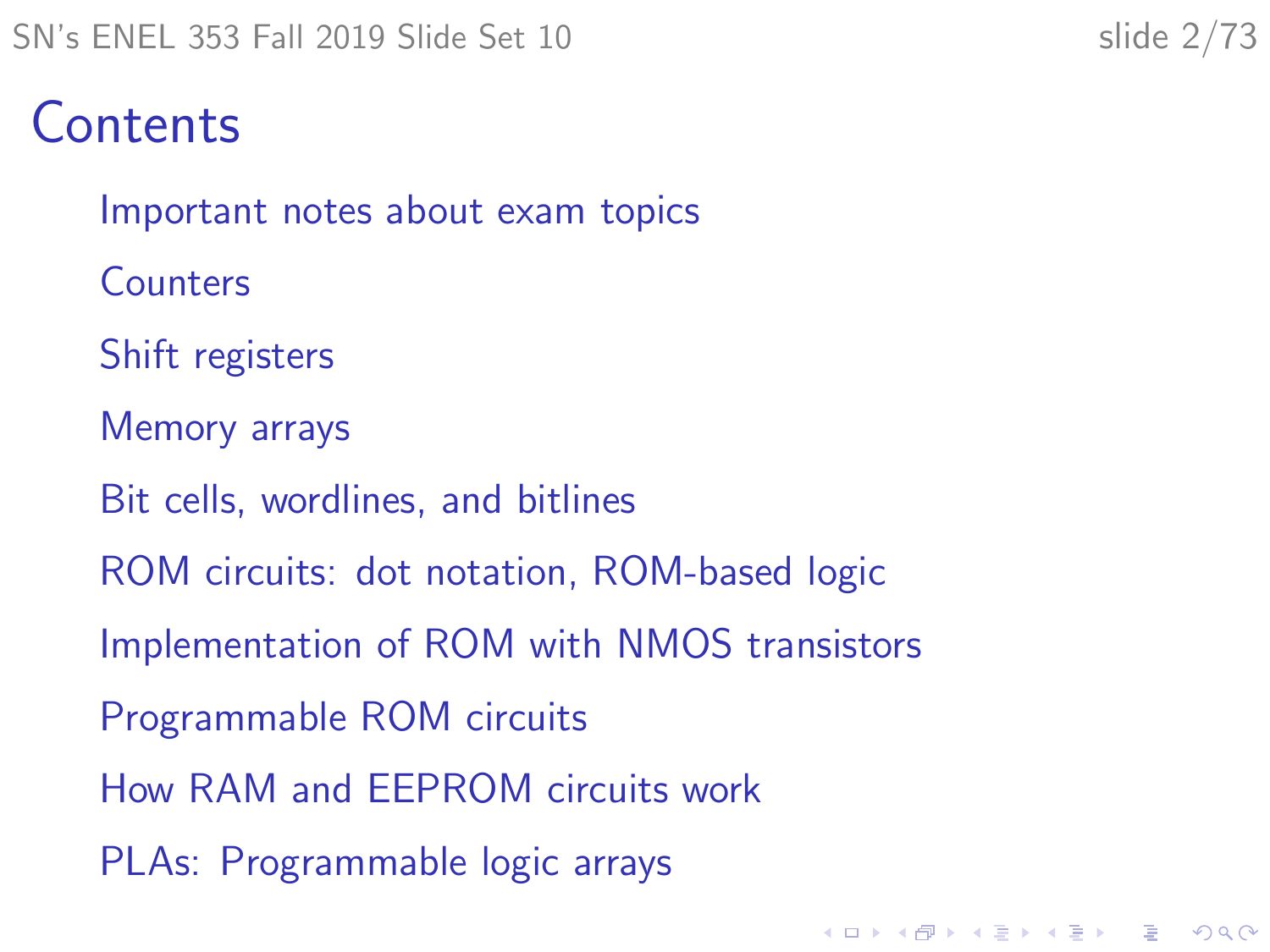**KORKARYKERKER POLO** 

## <span id="page-2-0"></span>Outline of Slide Set 10

#### [Important notes about exam topics](#page-2-0)

- **[Counters](#page-4-0)**
- [Shift registers](#page-6-0)
- [Memory arrays](#page-14-0)
- [Bit cells, wordlines, and bitlines](#page-23-0)
- [ROM circuits: dot notation, ROM-based logic](#page-27-0)
- [Implementation of ROM with NMOS transistors](#page-32-0)
- [Programmable ROM circuits](#page-37-0)
- [How RAM and EEPROM circuits work](#page-40-0)
- [PLAs: Programmable logic arrays](#page-57-0)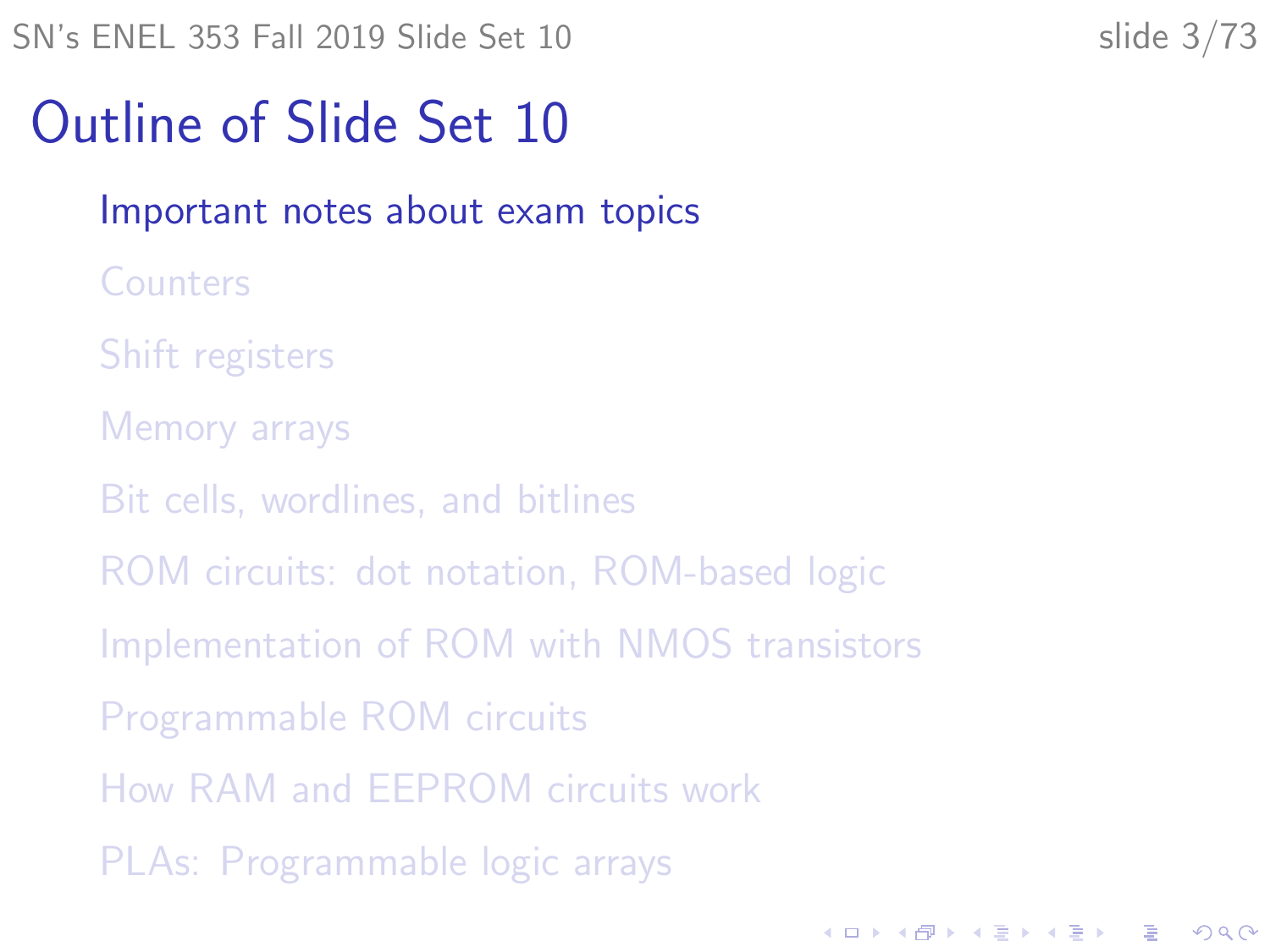**KORKAR KERKER ORA** 

#### Important notes about exam topics

Because there aren't very many hours of lecture left, not all of the material in this slide set will be tested on the final exam.

Here are two topics that were tested on the Fall 2013 exam, but were not tested on the Fall 2014–Fall 2018 exams, and will **not** be tested on the Fall 2019 exam:

- $\blacktriangleright$  shift registers
- $\blacktriangleright$  PLAs

The material on implementation of memory cells using transistors is also not a Fall 2019 exam topic.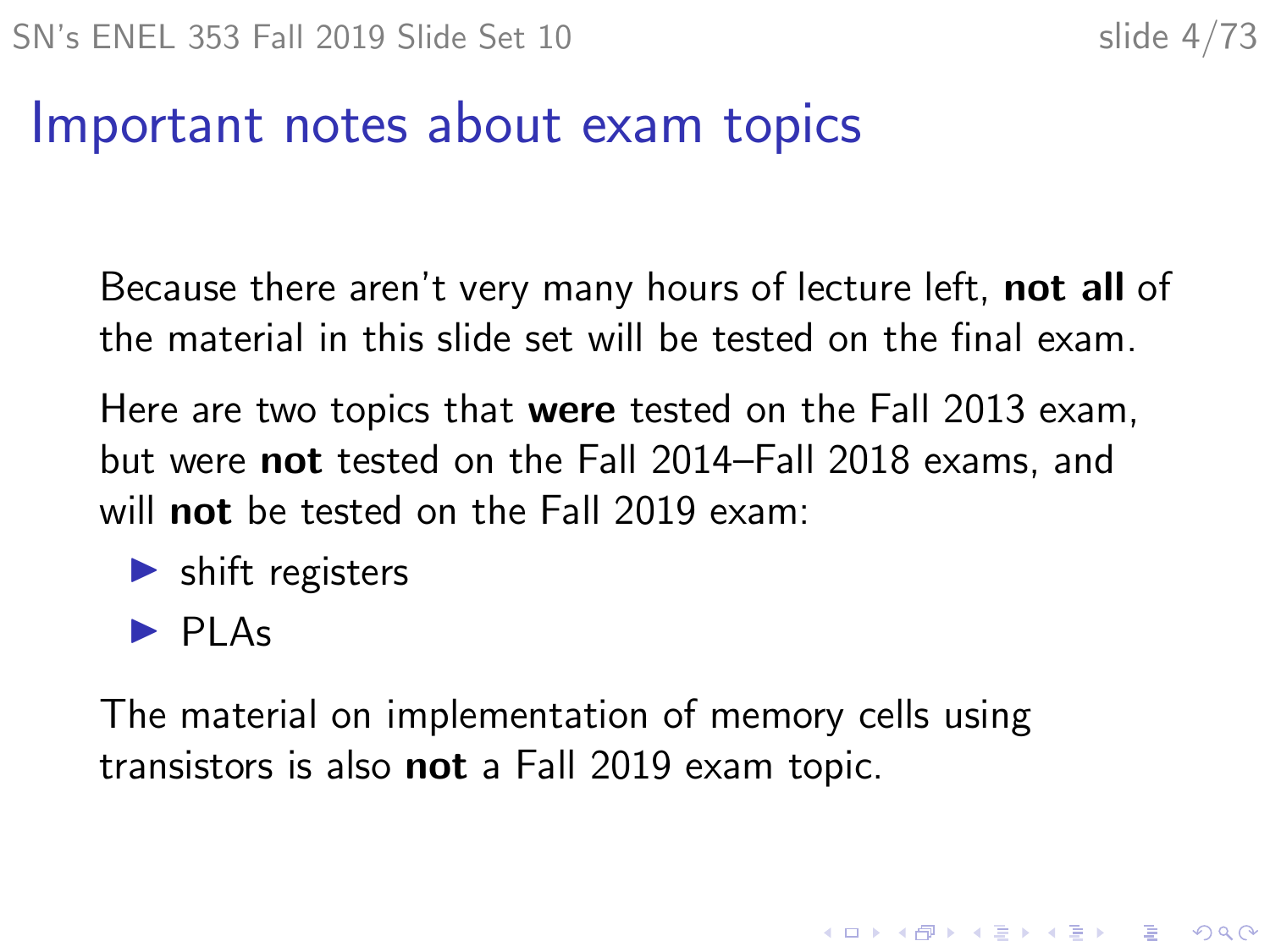**KORKARYKERKER POLO** 

# <span id="page-4-0"></span>Outline of Slide Set 10

[Important notes about exam topics](#page-2-0)

#### **[Counters](#page-4-0)**

[Shift registers](#page-6-0)

- [Memory arrays](#page-14-0)
- [Bit cells, wordlines, and bitlines](#page-23-0)
- [ROM circuits: dot notation, ROM-based logic](#page-27-0)
- [Implementation of ROM with NMOS transistors](#page-32-0)
- [Programmable ROM circuits](#page-37-0)
- [How RAM and EEPROM circuits work](#page-40-0)
- [PLAs: Programmable logic arrays](#page-57-0)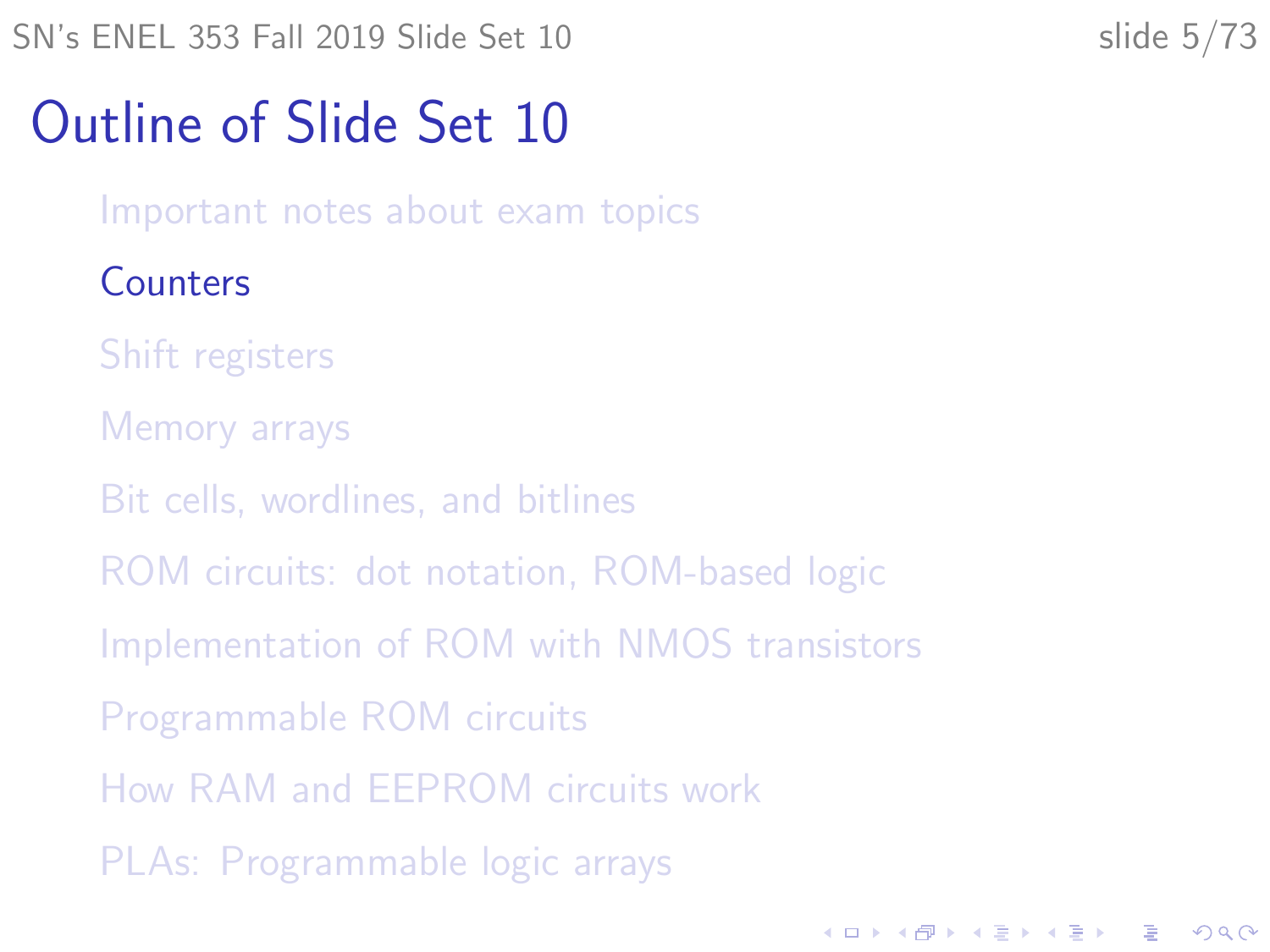#### Counters (textbook Section 5.4.1)

Counter is a name used for any kind of synchronous sequential circuit designed to move one step per clock cycle through some specified counting sequence.

There is a huge variety of kinds of counters, such as

- $\triangleright$  N-bit binary counters, which count from 0 up to  $2^N 1$ . then return to 0;
- $\triangleright$  decade counters, which count from 0 up to 9, then return to 0;
- $\triangleright$  down-counters, which go to some maximum value on reset, then count down to 0.

We've already seen lots of counters in lectures and Problem Set 5, so it's best to spend our remaining lecture time on other topics.KID KA KERKER KID KO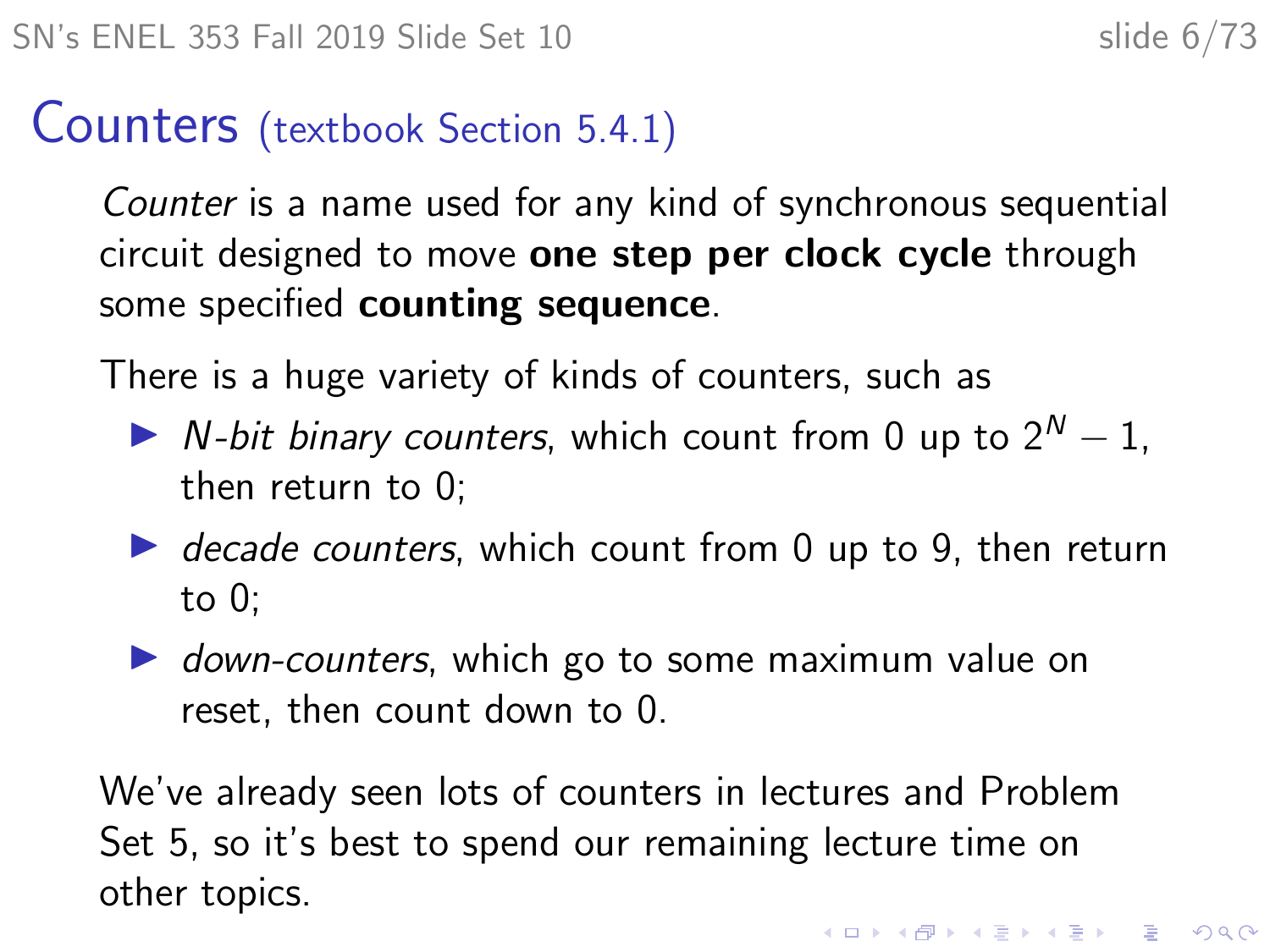<span id="page-6-0"></span> $SN's ENEL 353 Fall 2019 Slide Set 10$  slide  $7/73$ 

**KORKARYKERKER POLO** 

## Outline of Slide Set 10

[Important notes about exam topics](#page-2-0)

**[Counters](#page-4-0)** 

[Shift registers](#page-6-0)

[Memory arrays](#page-14-0)

[Bit cells, wordlines, and bitlines](#page-23-0)

[ROM circuits: dot notation, ROM-based logic](#page-27-0)

[Implementation of ROM with NMOS transistors](#page-32-0)

[Programmable ROM circuits](#page-37-0)

[How RAM and EEPROM circuits work](#page-40-0)

[PLAs: Programmable logic arrays](#page-57-0)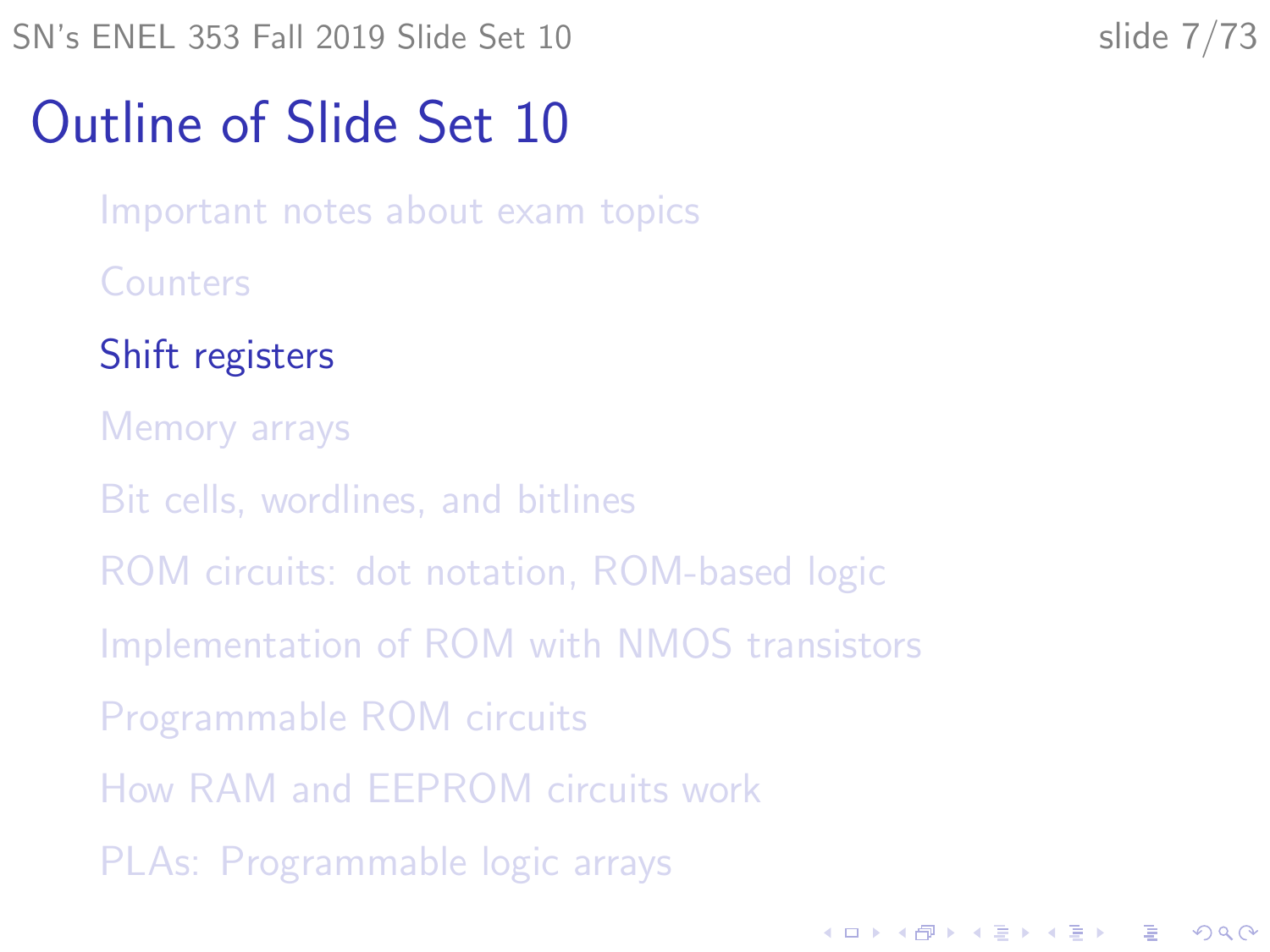#### Shift registers (textbook Section 5.4.2)

Shift register is a name used for a synchronous sequential circuit made from a chain of flip-flops.

In normal operation of a shift register, a typical  $D$  input to DFF is driven by the Q output of a neighbouring DFF.

Although the name **shift register** hasn't been used, shift registers have already appeared a few times in ENEL 353. For example, the divide-by-3 counter with one-hot state encoding stores its state in a shift register.

Two of the many practical applications of shift registers are parallel-to-serial conversion and serial-to-parallel conversion.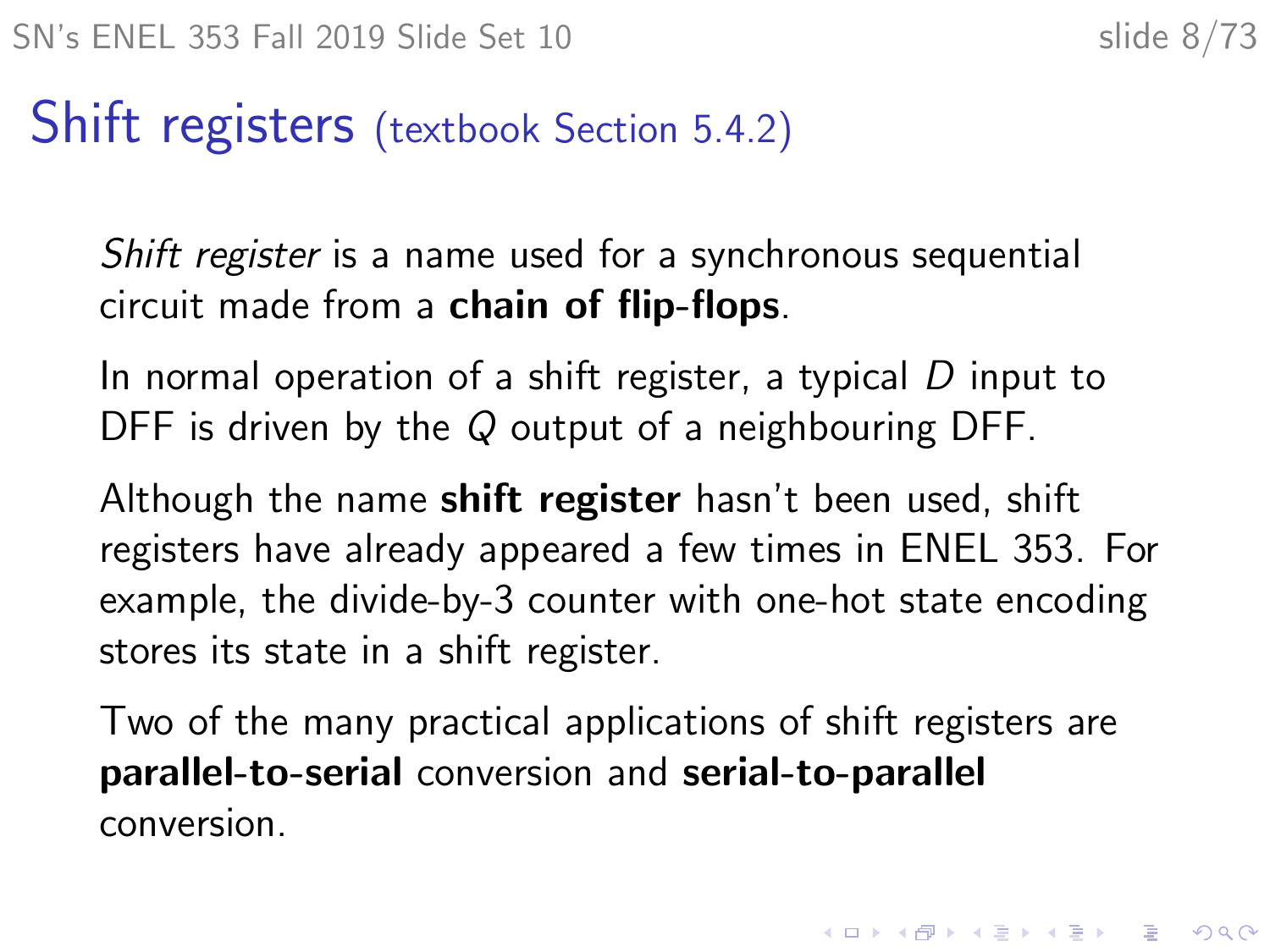#### serial and parallel

N-bit parallel data communication uses N wires to transmit N bits at the same time. Most data communication within a computer processor circuit is parallel.

Serial data communication transmits one bit per time interval. Often the time interval is one system clock period.

An example of serial communication is the Universal Serial Bus (USB) system, which is very widely used to connect computers to peripherals such as printers, keyboards, and many kinds of external storage devices.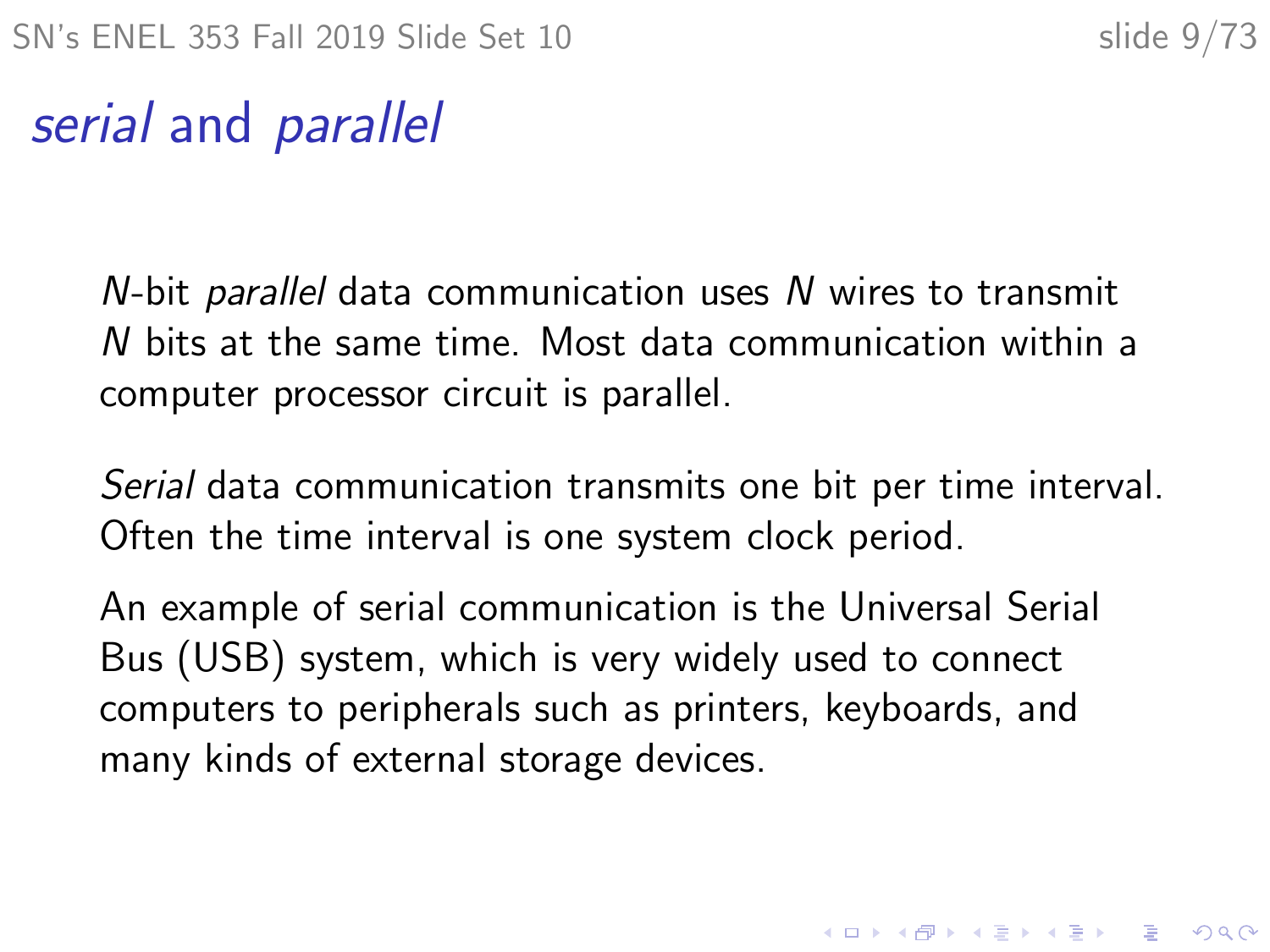**KORKARYKERKER POLO** 

# <span id="page-9-0"></span>Universal Serial Bus



USB connections—version 2.0 and earlier—have 4 wires:

- $\triangleright$  5V and ground for powering devices;
- $\triangleright$  two wires for serial communication—a 1 or 0 is transmitted as a **voltage difference** between these two wires.

(Public domain photo taken from Wikipedia article on USB.)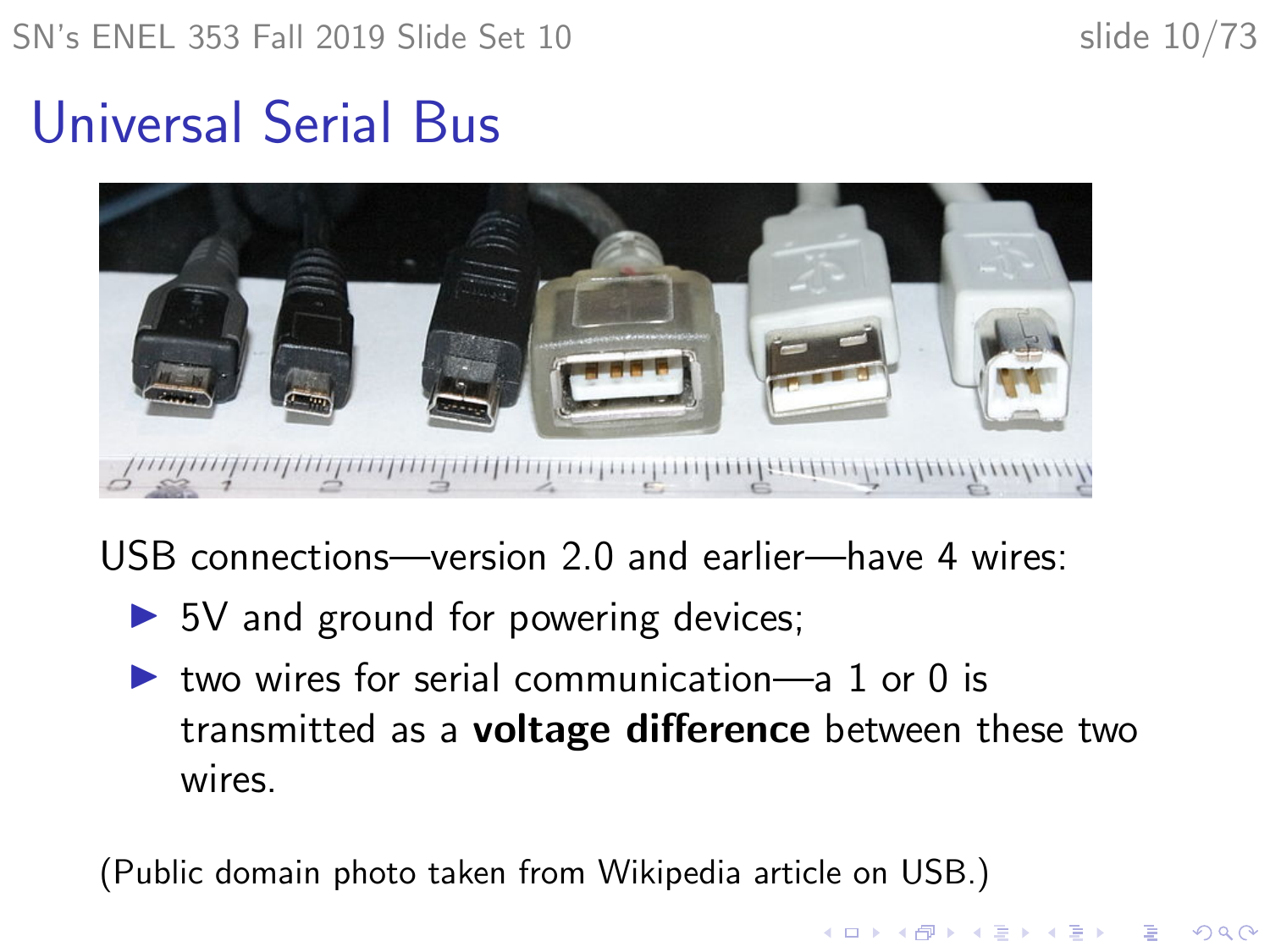$2990$ 

## N-bit parallel-in-serial-out shift register

N bits can be copied into the shift register in a single clock cycle. The bits come out one at a time over N clock cycles.

Here's an example with  $N = 4$ . It should be pretty obvious how to redesign the circuit for some value of N that isn't  $4 \ldots$ 



When Load  $= 1$ , the DFFs do a "parallel load", copying  $A_{N-1:0}$  on a rising edge of CLK. When Load = 0, the DFFs copy their neighbour's outputs:  $Q'_k = Q_{k-1}$  $Q'_k = Q_{k-1}$  $Q'_k = Q_{k-1}$  for  $0 < k < N$ .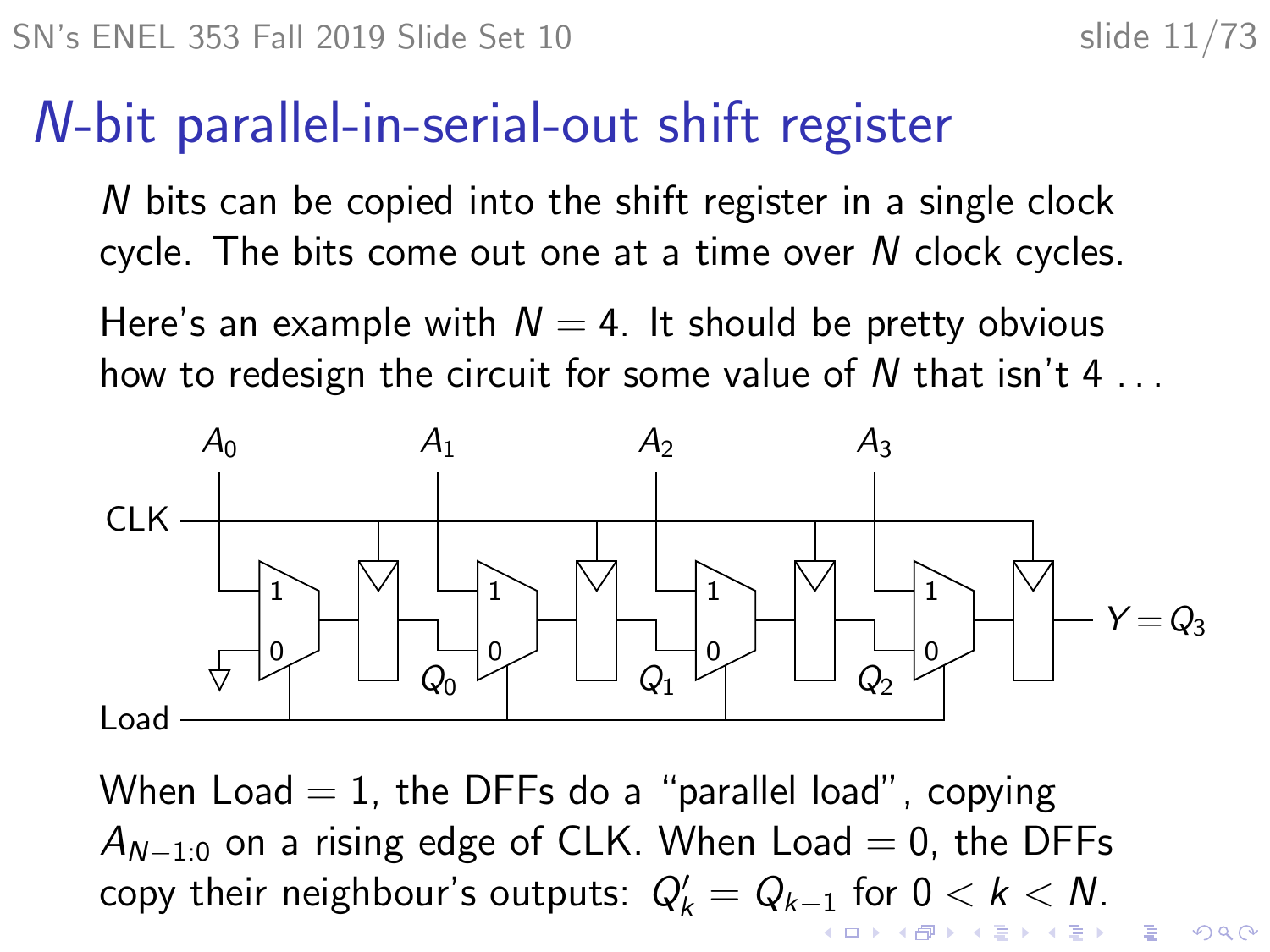SN's ENEL 353 Fall 2019 Slide Set 10 slide 12/73



Suppose  $Q_{3:0} = 0000$  just before time  $t_0$ . Let's complete the timing diagram . . .

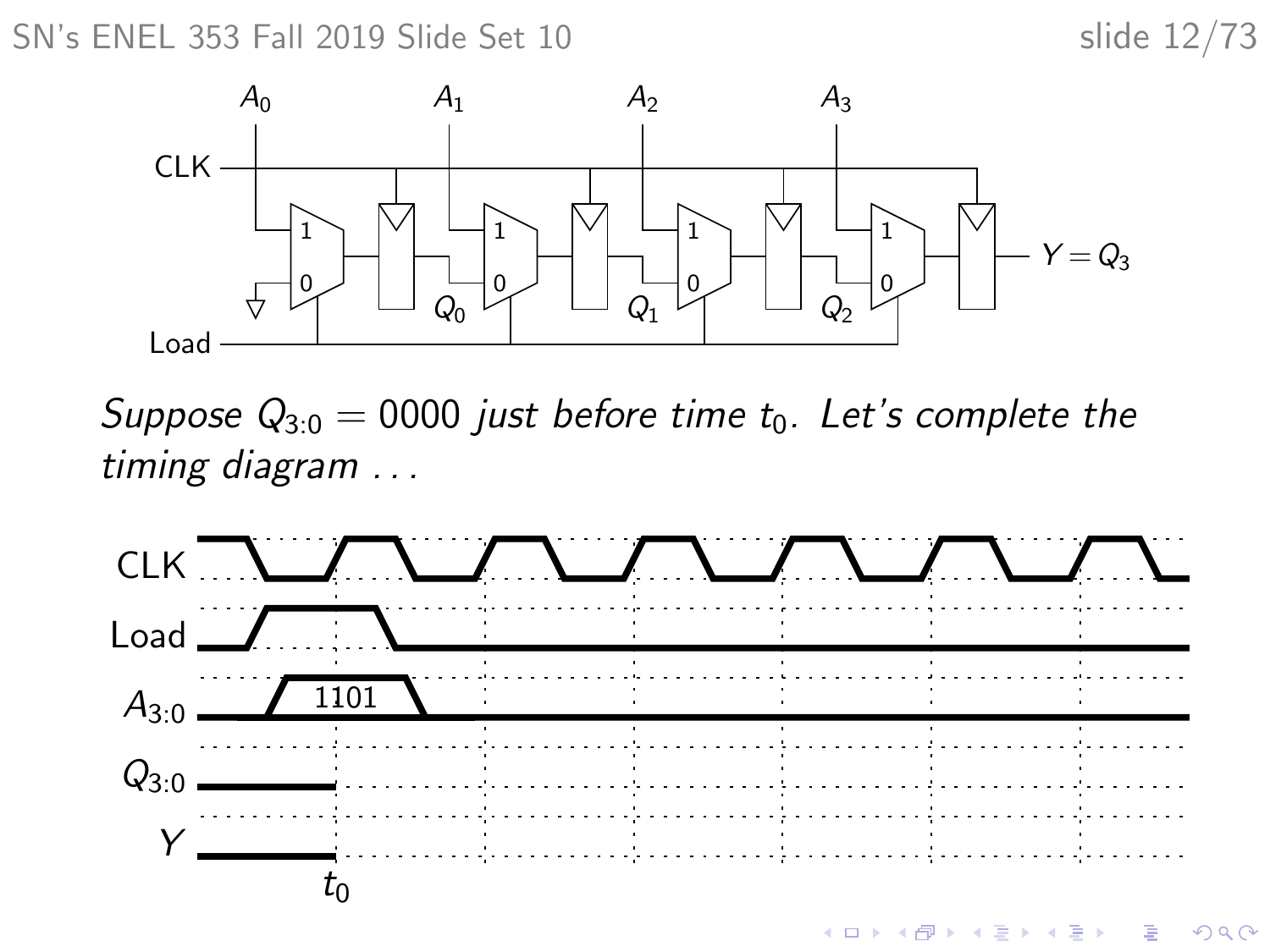SN's ENEL 353 Fall 2019 Slide Set 10 slide 13/73

 $\mathbf{A} \equiv \mathbf{A} + \mathbf{A} + \mathbf{B} + \mathbf{A} + \mathbf{B} + \mathbf{A} + \mathbf{B} + \mathbf{A} + \mathbf{B} + \mathbf{A} + \mathbf{B} + \mathbf{A} + \mathbf{B} + \mathbf{A} + \mathbf{B} + \mathbf{A} + \mathbf{B} + \mathbf{A} + \mathbf{B} + \mathbf{A} + \mathbf{B} + \mathbf{A} + \mathbf{B} + \mathbf{A} + \mathbf{B} + \mathbf{A} + \mathbf{B} + \mathbf{A} + \mathbf{B} + \mathbf{A} + \math$ 

 $2990$ 

#### When is it time to load more parallel data?



Let's suppose we've built the above circuit, but with  $N = 8$ instead of  $N = 4$ . So there are 8 parallel inputs  $(A_{70})$ , 8 multiplexers, and 8 DFFs.

What would be a useful "companion circuit", that could request a new parallel load after all eight bits from the previous load have been copied out on Y ?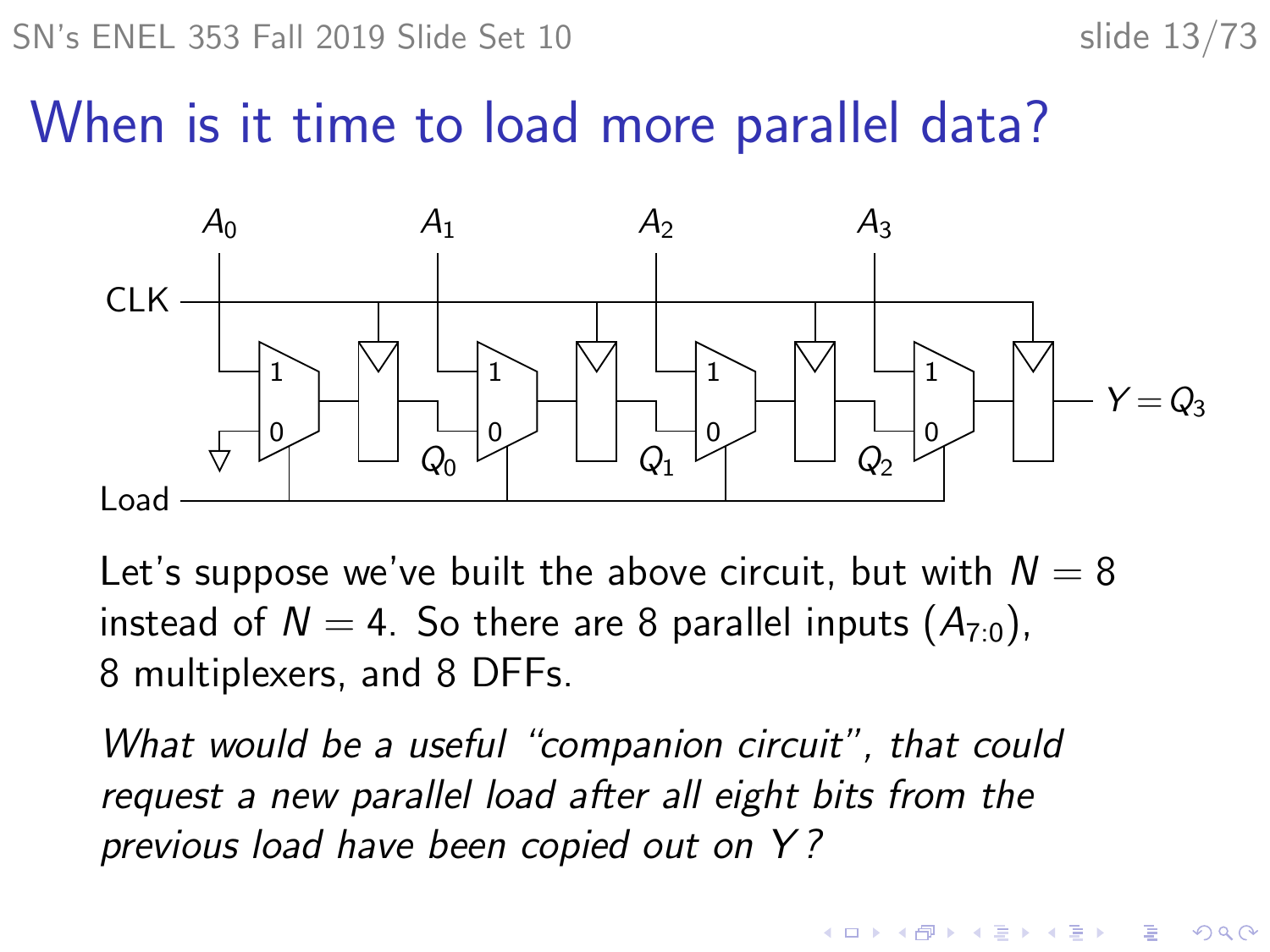## N-bit serial-in-parallel-out shift register

Here's an example with  $N = 4$ . Note the use of DFFs with enable inputs.



When Shift  $= 1$ , data arriving on A, one bit per clock cycle, gets copied into the shift register.

When Shift  $= 0$ , the shift register is frozen, allowing a parallel transfer of the data on  $Y_{N-1,0}$ .

For the circuit to work correctly, what must be true about the signals A and CLK?**KORKARYKERKER POLO**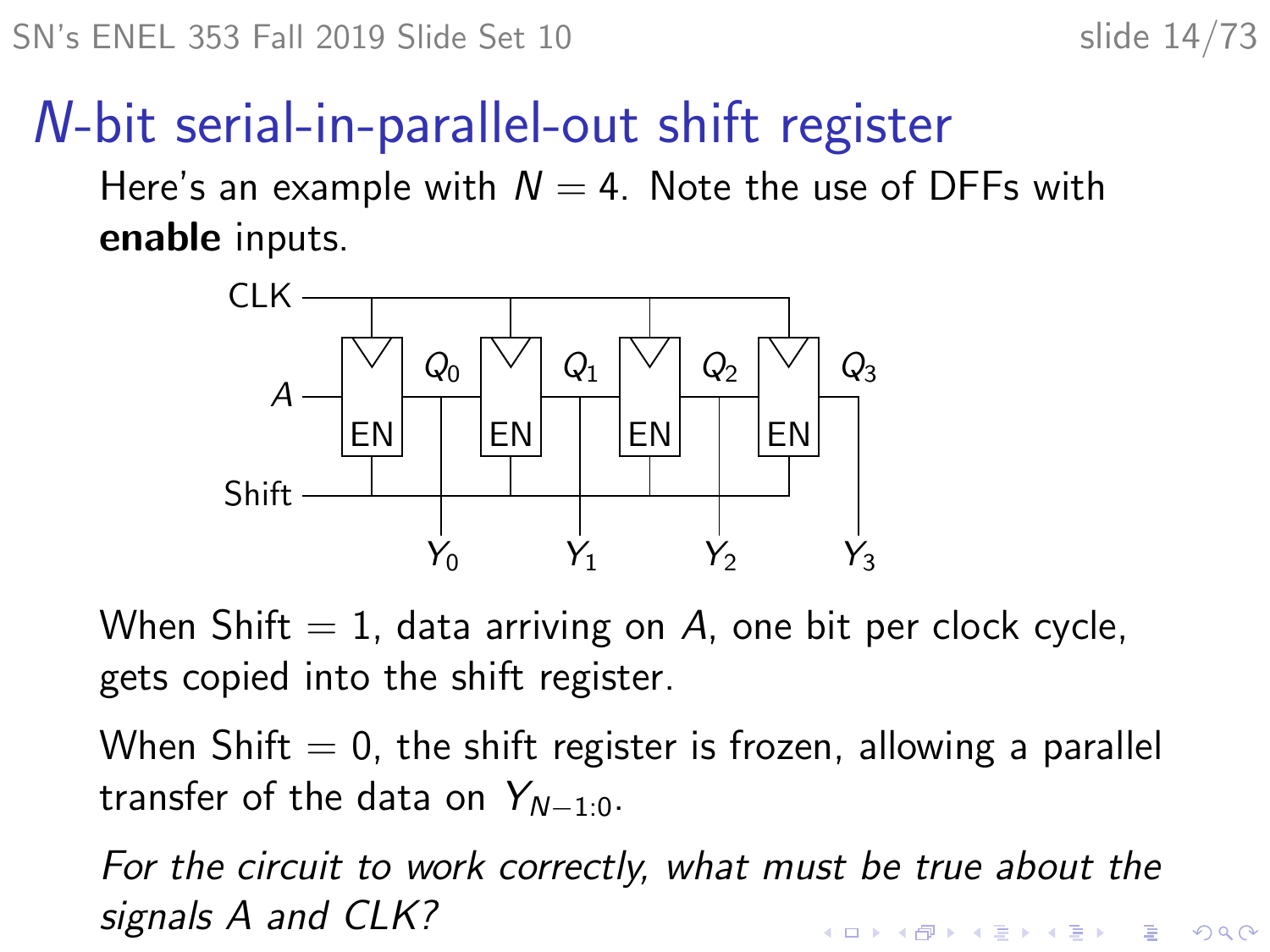<span id="page-14-0"></span> $SN's ENEL$  353 Fall 2019 Slide Set 10 slide 15/73

**KORKARYKERKER POLO** 

## Outline of Slide Set 10

[Important notes about exam topics](#page-2-0)

**[Counters](#page-4-0)** 

[Shift registers](#page-6-0)

#### [Memory arrays](#page-14-0)

[Bit cells, wordlines, and bitlines](#page-23-0)

[ROM circuits: dot notation, ROM-based logic](#page-27-0)

[Implementation of ROM with NMOS transistors](#page-32-0)

[Programmable ROM circuits](#page-37-0)

[How RAM and EEPROM circuits work](#page-40-0)

[PLAs: Programmable logic arrays](#page-57-0)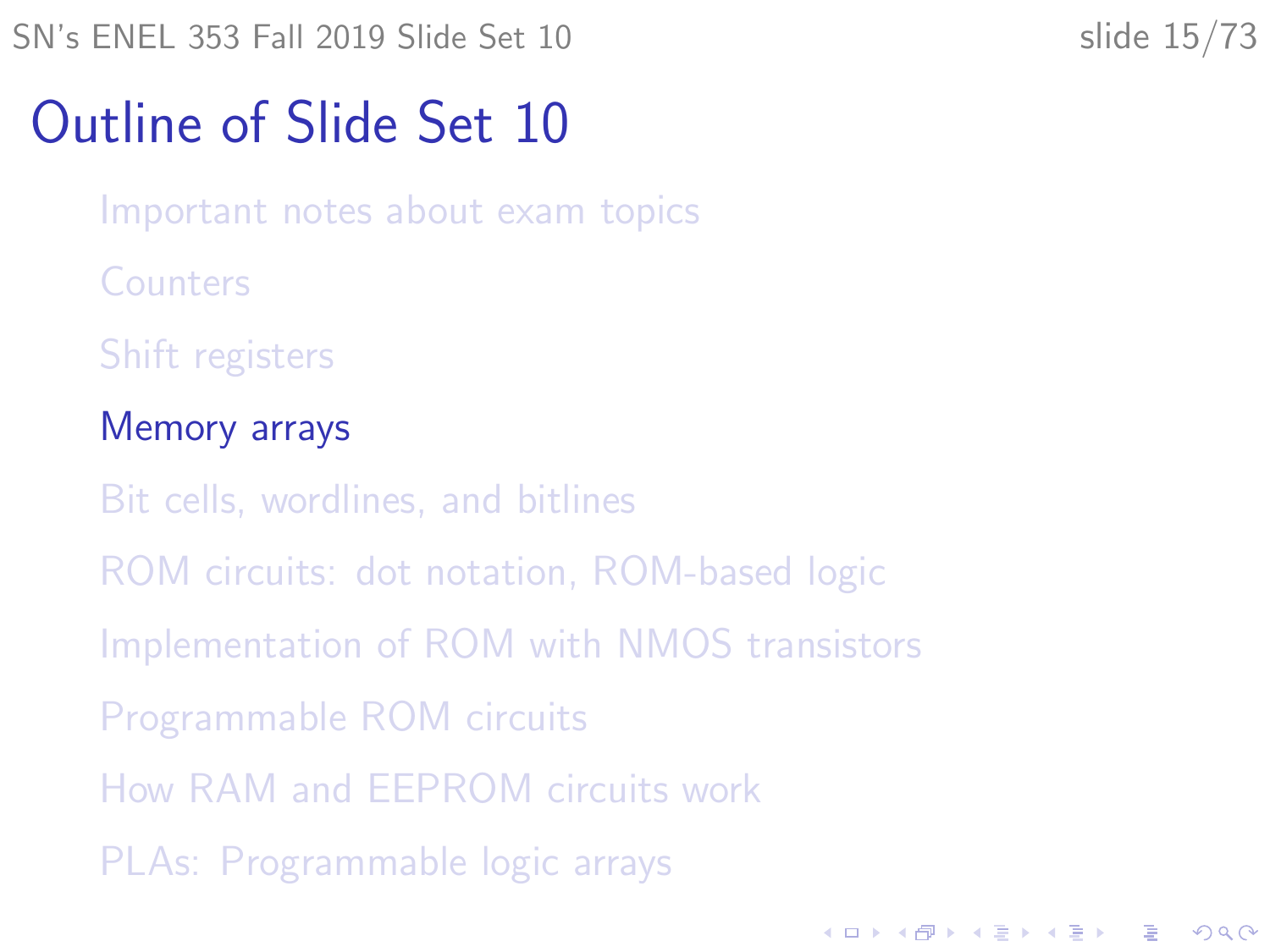#### Memory arrays (textbook Section 5.5)

A memory array is a digital circuit element connected to an N-bit address bus, an M-bit data bus, and most likely some other signals.



The address bus is unidirectional—it's always an input to the array.

The data bus is bidirectional—an **input** when the array is written to, an output when the array is read from.

Inside the array there are  $2^N \times M$  stored bits.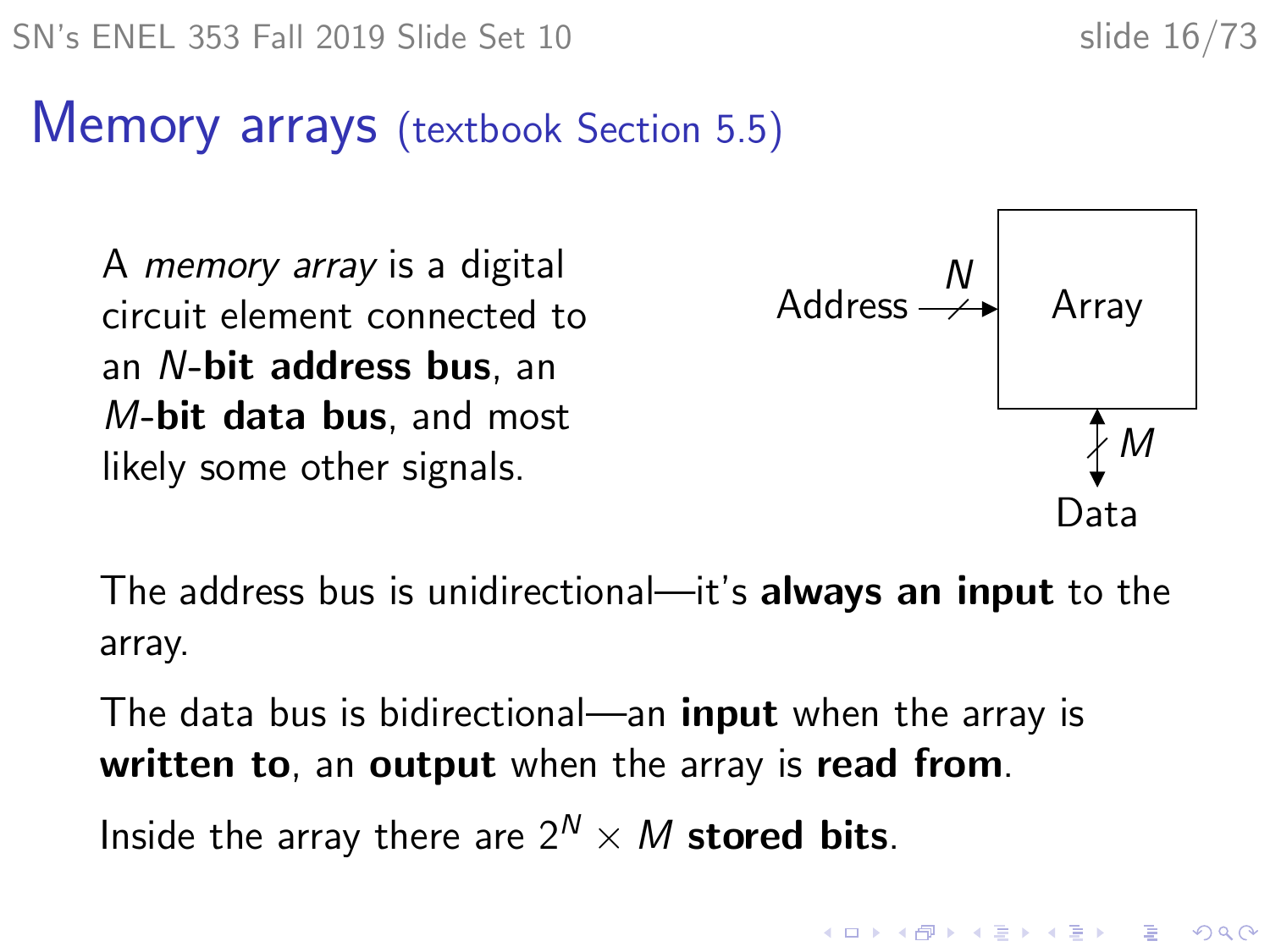## Stored bits in a memory array

Here is an example with  $N = 3$  and  $M = 4$ .

There are  $2^N = 2^3 = 8$  different possible addresses. At each address there is a stored 4-bit word.

This example would be called an  $8 \times 4$  array. In this example, 8 is the depth and 4 is the width. The width is sometimes called the word size.

Of course the 0's and 1's are not really stored as tiny pictures of the characters 0 and 1! Different kinds of memory arrays use different kinds of **circuit elements** to hold 0's and 1's.

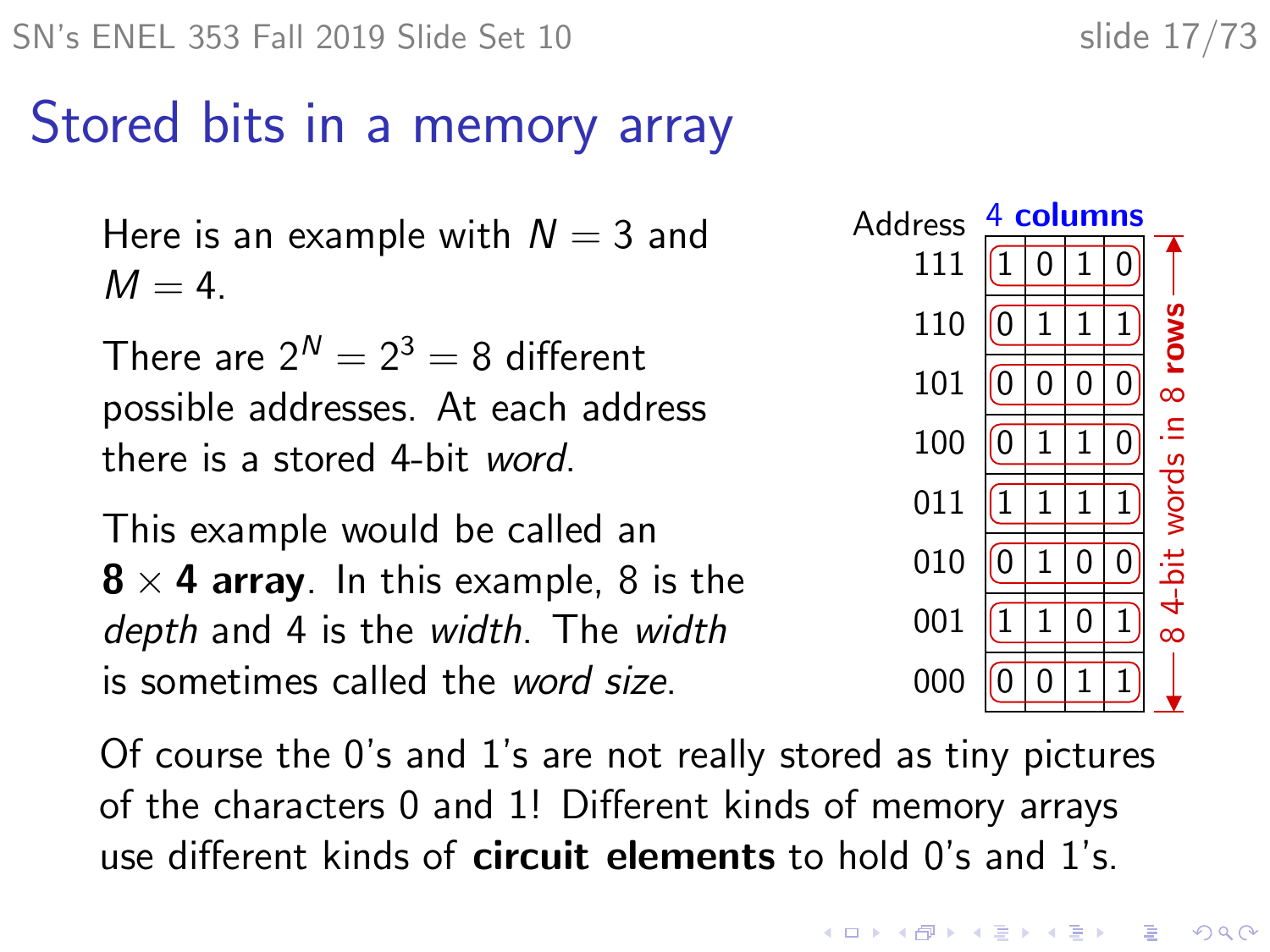# An example of a larger array

Tiny arrays like the one on the previous slide are good for textbook and lecture examples, and there are also some practical uses for such small arrays.

However, memory arrays can be much larger.

Suppose N, the address size, is 16 bits, and M, the data size (word size) is 8 bits.

- $\triangleright$  What are the dimensions of the memory array?
- $\blacktriangleright$  How many bits are stored in the array?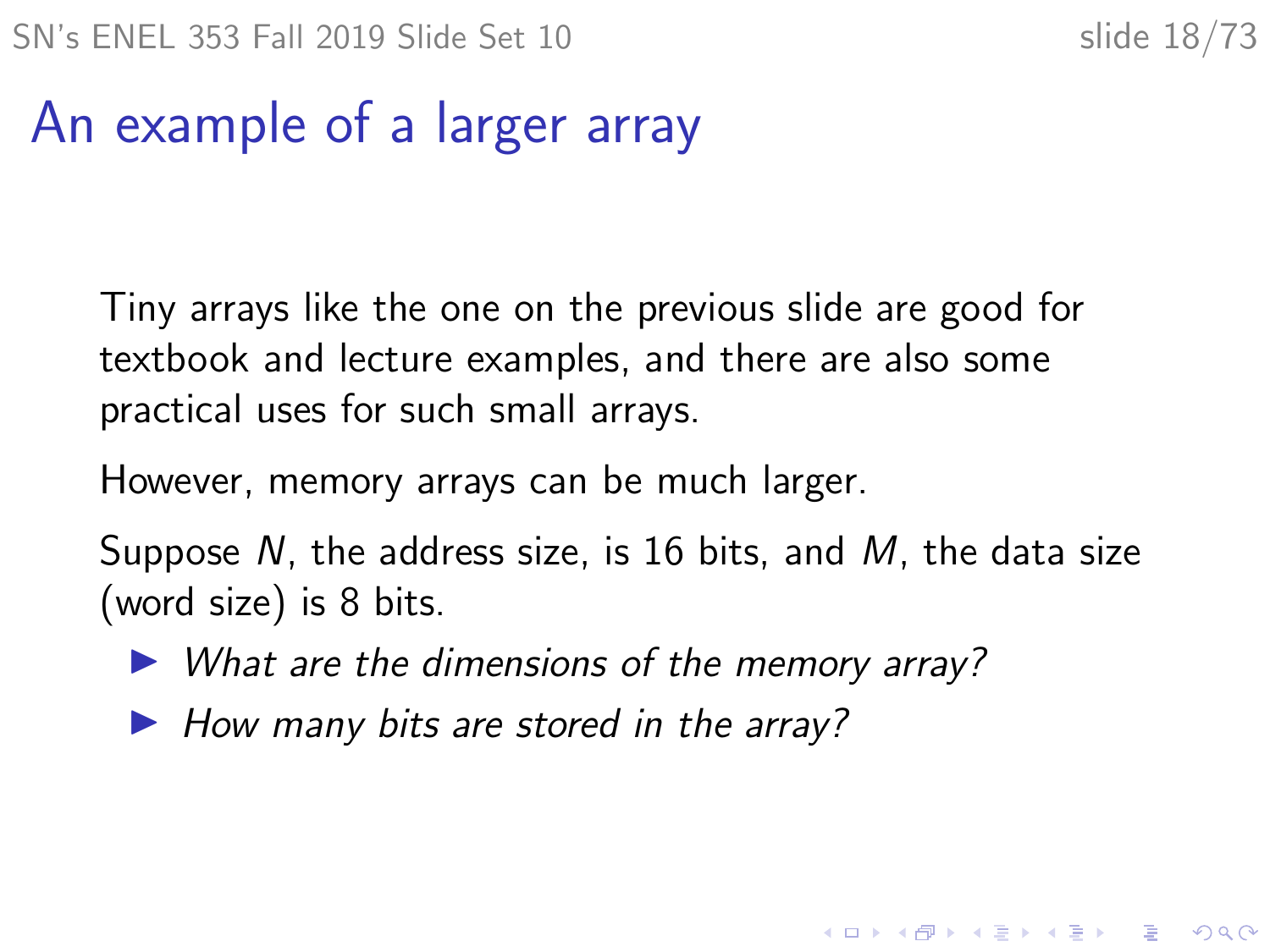4 0 > 4 4 + 4 = + 4 = + = + + 0 4 0 +

## ROM and RAM: Names we're stuck with, part 1

These not-particularly-descriptive names have been around for decades, and are unlikely to change any time soon.

ROM stands for "read-only memory".

It's true that ROM is read-only, when voltages between 0 and  $V_{\text{DD}}$  are applied. (Some ROM circuits are writeable if voltages outside of the 0-to- $V_{DD}$  range are applied!)

But it's also true and just as important that ROM is nonvolatile: In ROM, stored 0's and 1's are preserved when the power is off.

A more descriptive name for "ROM circuit" would be NVMA: nonvolatile memory array.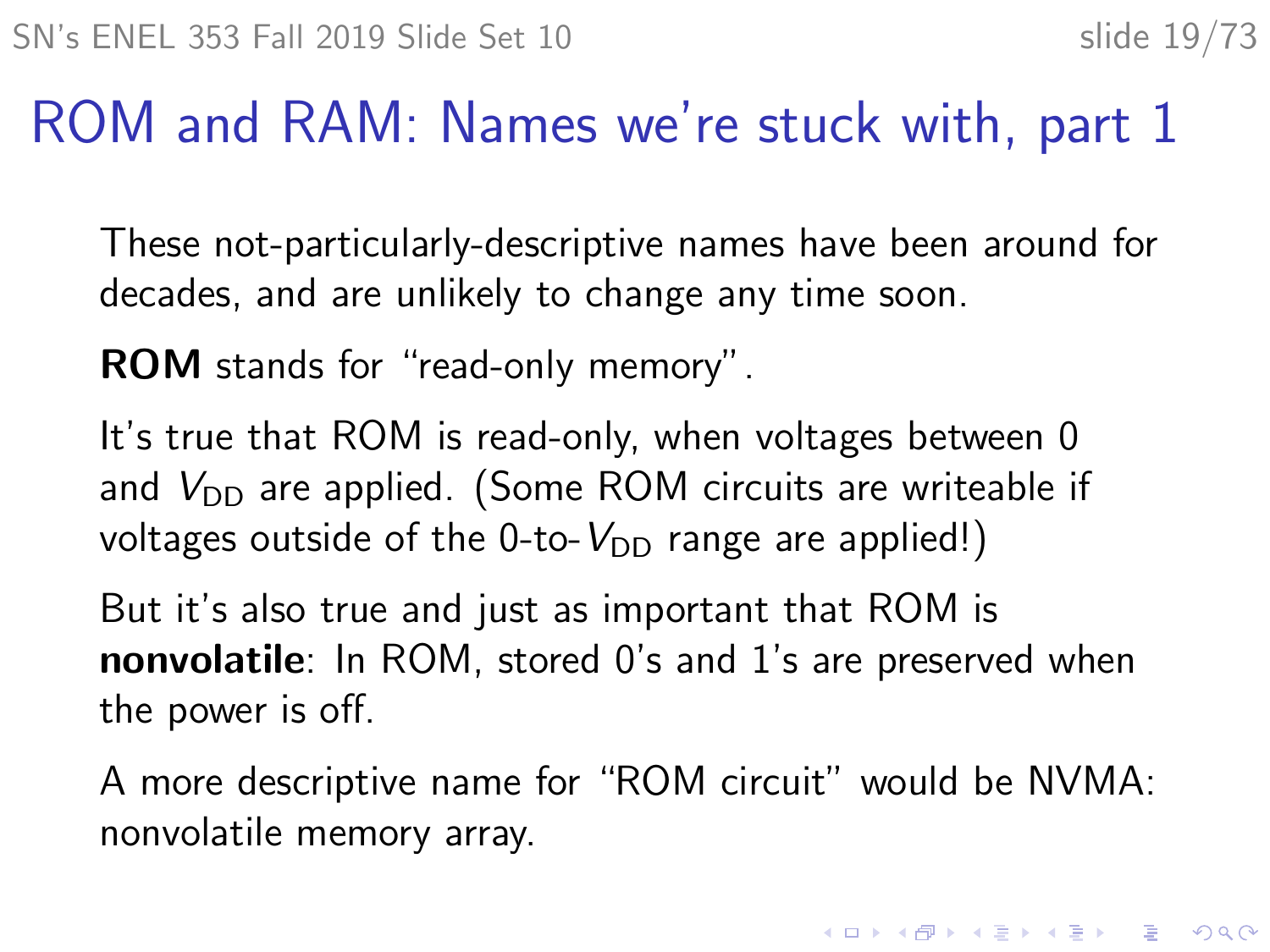## ROM and RAM: Names we're stuck with, part 2

RAM stands for "random access memory". Random access means that access to any one word in an array is no faster and no slower than access to any other word.

Mass storage devices such as magnetic disk drives, magnetic tape drives, and  $CD/DVD/Blu$ -ray drives **do not** have this random access property.

But ROM circuits are random access, which makes RAM a silly name for something that is different in important ways from ROM!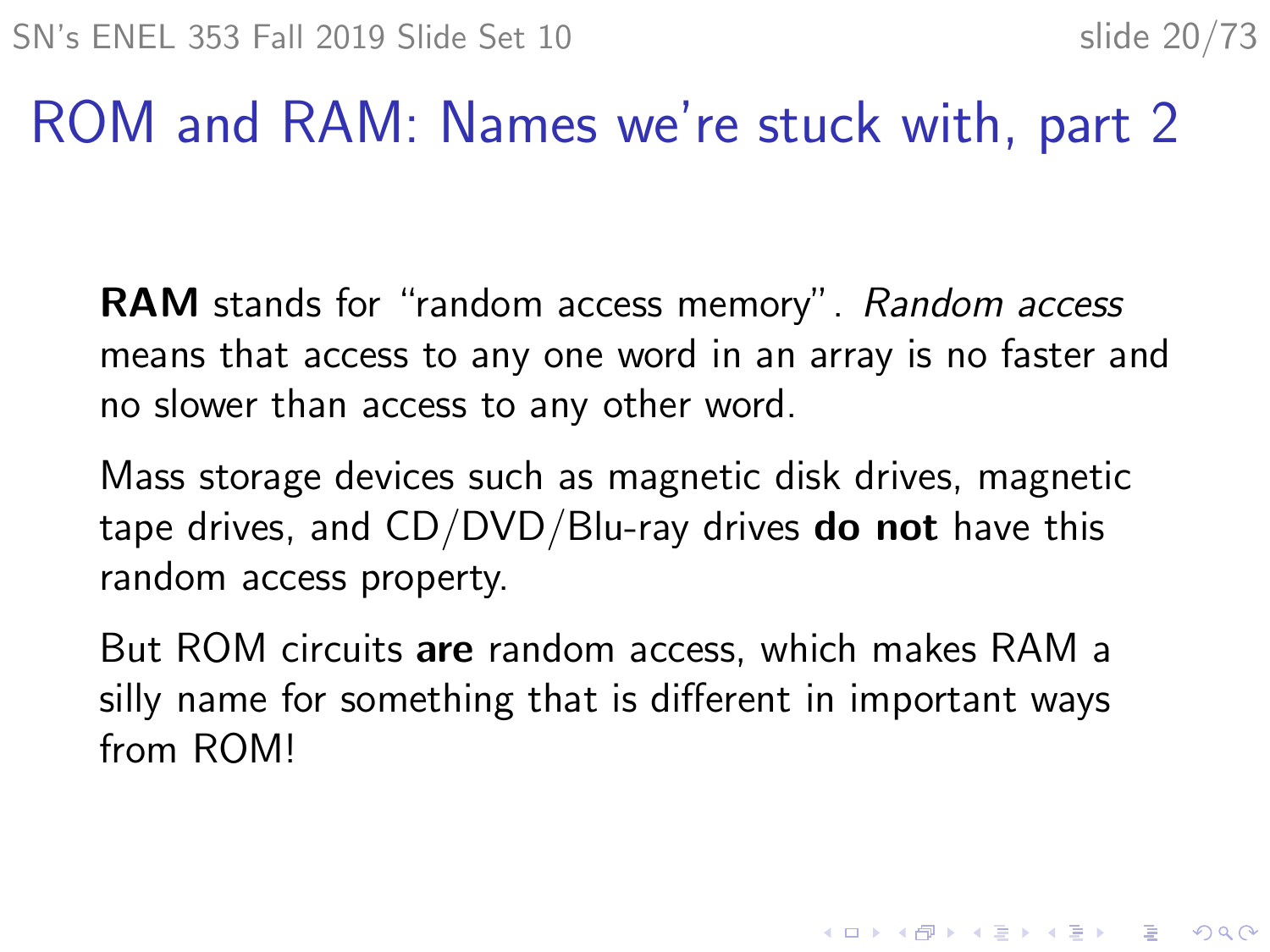KID K 4 D K 4 B X 4 B X 1 B YOU ON ON

#### ROM and RAM: Names we're stuck with, part 3

The key properties of a RAM array are:

- $\triangleright$  it is both readable and writeable, using voltages in the  $0$ -to- $V_{DD}$  range;
- $\triangleright$  it is **volatile**—all the stored 0's and 1's are lost when power is turned off.

A very precise but somewhat unpronounceable name for "RAM circuit" would be VRWMA (volatile readable/writeable memory array).

Your instructor seriously doubts that "VRWMA" will replace "RAM circuit" as a widely-used name any time in the near future!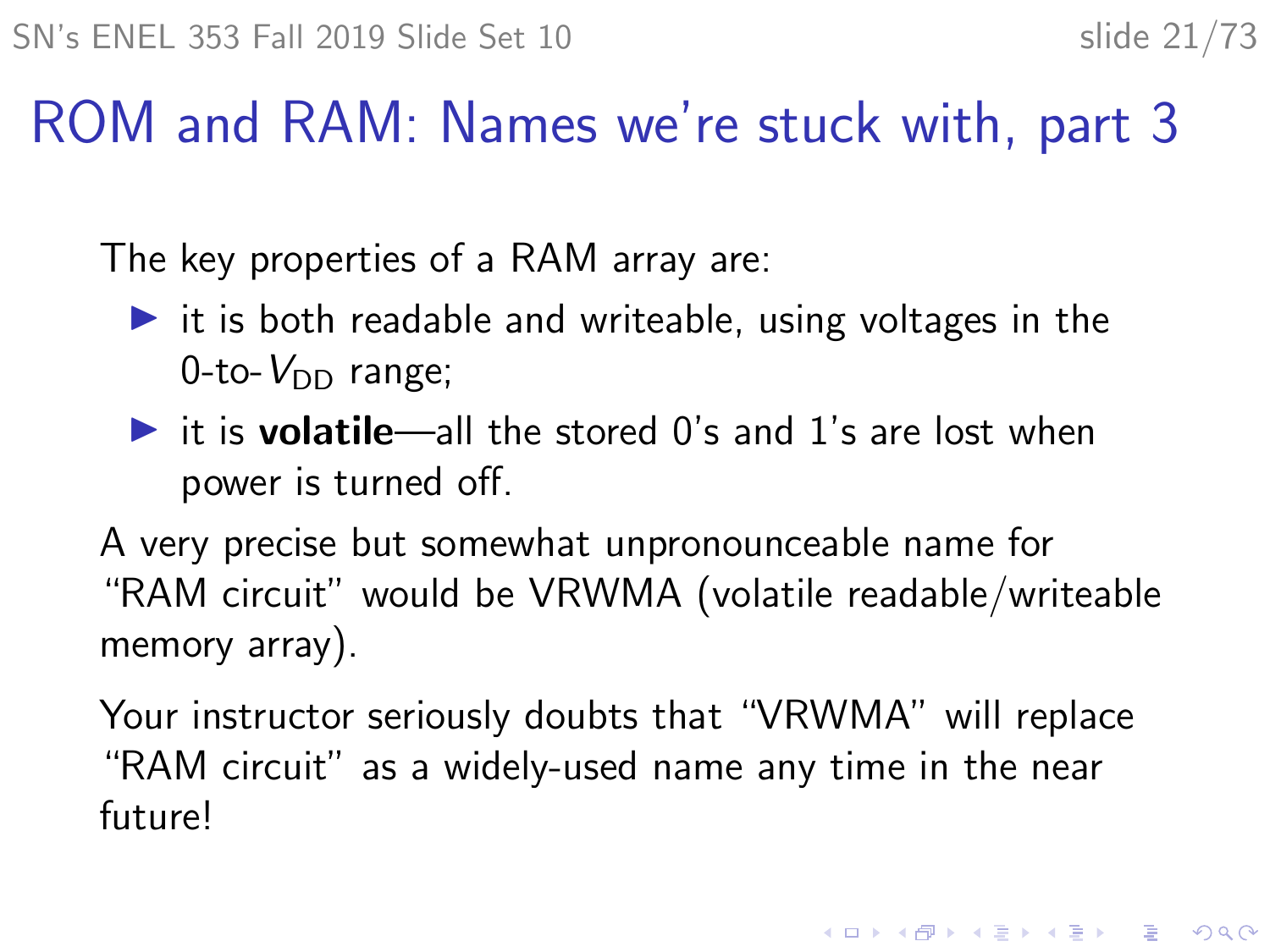SN's ENEL 353 Fall 2019 Slide Set 10 slide 22/73

# ROM compared to RAM



WE stands for "write enable". WE  $=$  1 tells RAM to write to the word specified by Address, and  $WE = 0$  tells RAM to read from the word specified by Address.

Which array is combinational logic and which is sequential? Is the sequential circuit synchronous or asynchronous?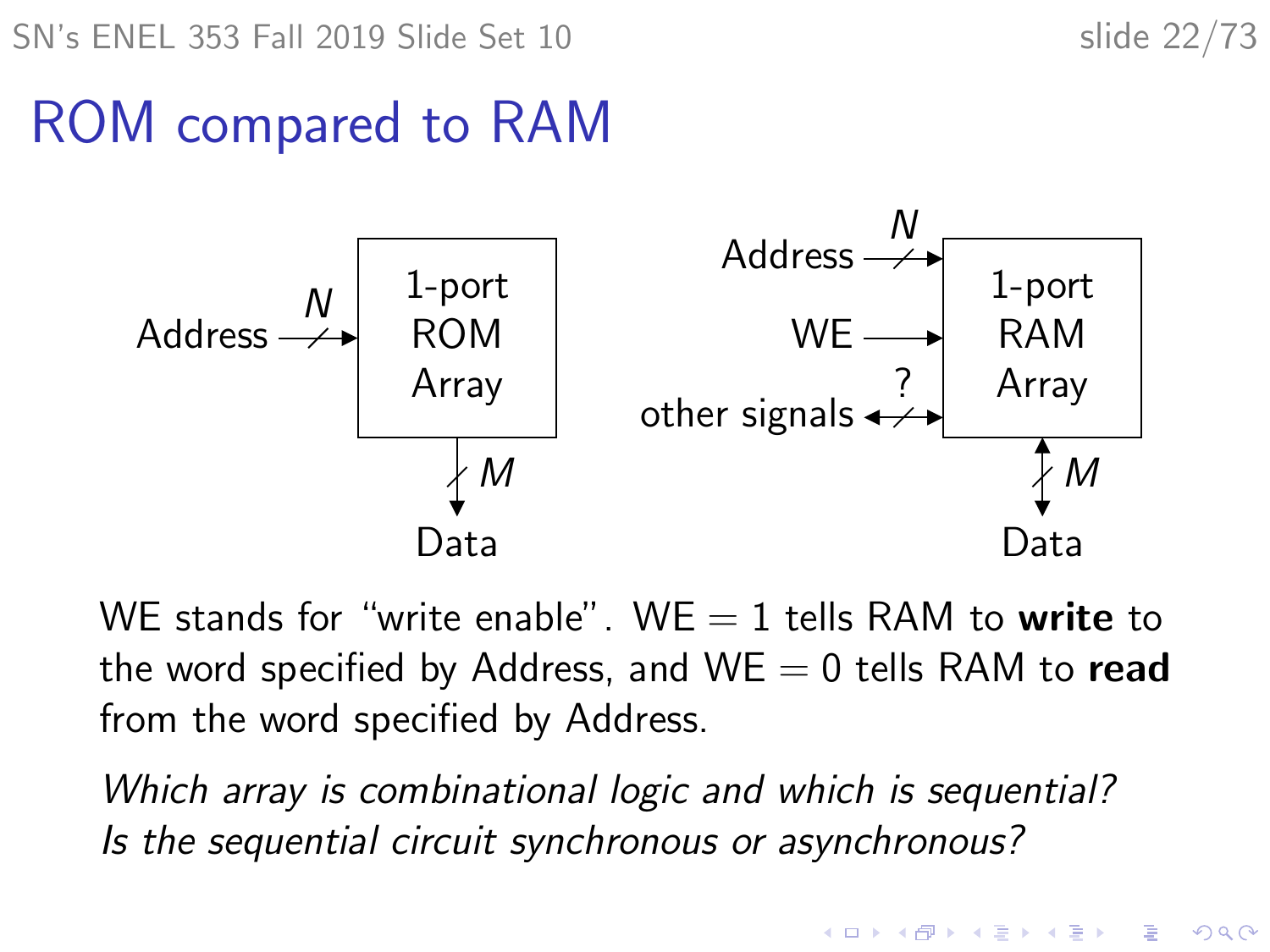# How many ports?



The circuits above are called "1-port" because at any given time, the array can receive only one address and can support only one read or write operation.

See Harris & Harris for an example of a 3-port memory array, which can support two read operations and one write operation all at one time, possibly involving three different addresses.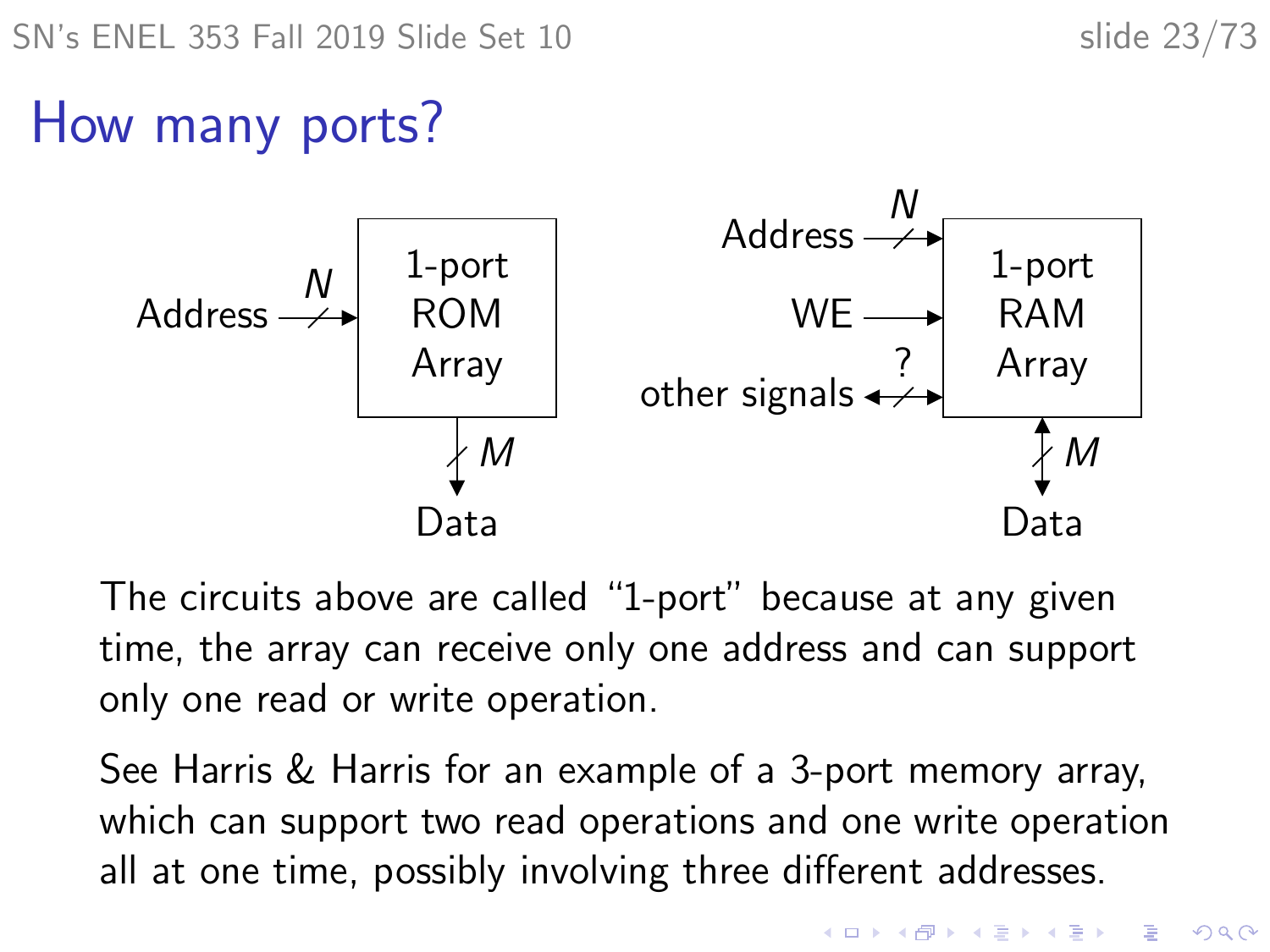<span id="page-23-0"></span>SN's ENEL 353 Fall 2019 Slide Set 10 slide 24/73

**KORKARYKERKER POLO** 

## Outline of Slide Set 10

[Important notes about exam topics](#page-2-0)

**[Counters](#page-4-0)** 

[Shift registers](#page-6-0)

[Memory arrays](#page-14-0)

[Bit cells, wordlines, and bitlines](#page-23-0)

[ROM circuits: dot notation, ROM-based logic](#page-27-0)

[Implementation of ROM with NMOS transistors](#page-32-0)

[Programmable ROM circuits](#page-37-0)

[How RAM and EEPROM circuits work](#page-40-0)

[PLAs: Programmable logic arrays](#page-57-0)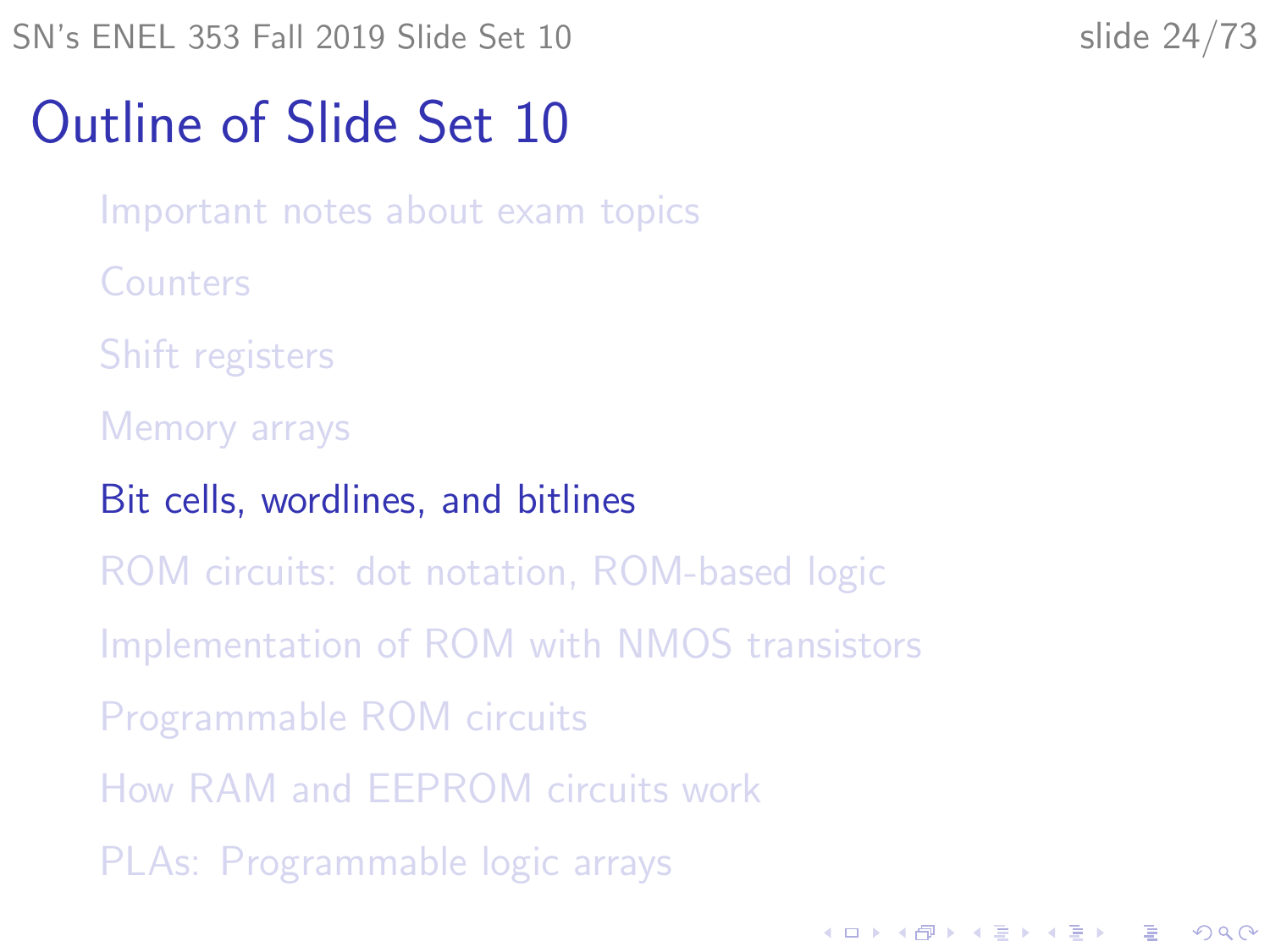## Bit cells, wordlines, and bitlines

Each bit stored within a memory array in stored in a tiny circuit element called a bit cell.

Signalling to a bit cell is done through two wires: a wordline and a bitline.



Wordline: Each wordline is connected to all of the bits within a single word.

Bitline: Each bitline is connected to all of the bits within a single column.

If a memory array has an 8-bit address bus and a 9-bit data bus, how many wordlines are there? How many bitlines?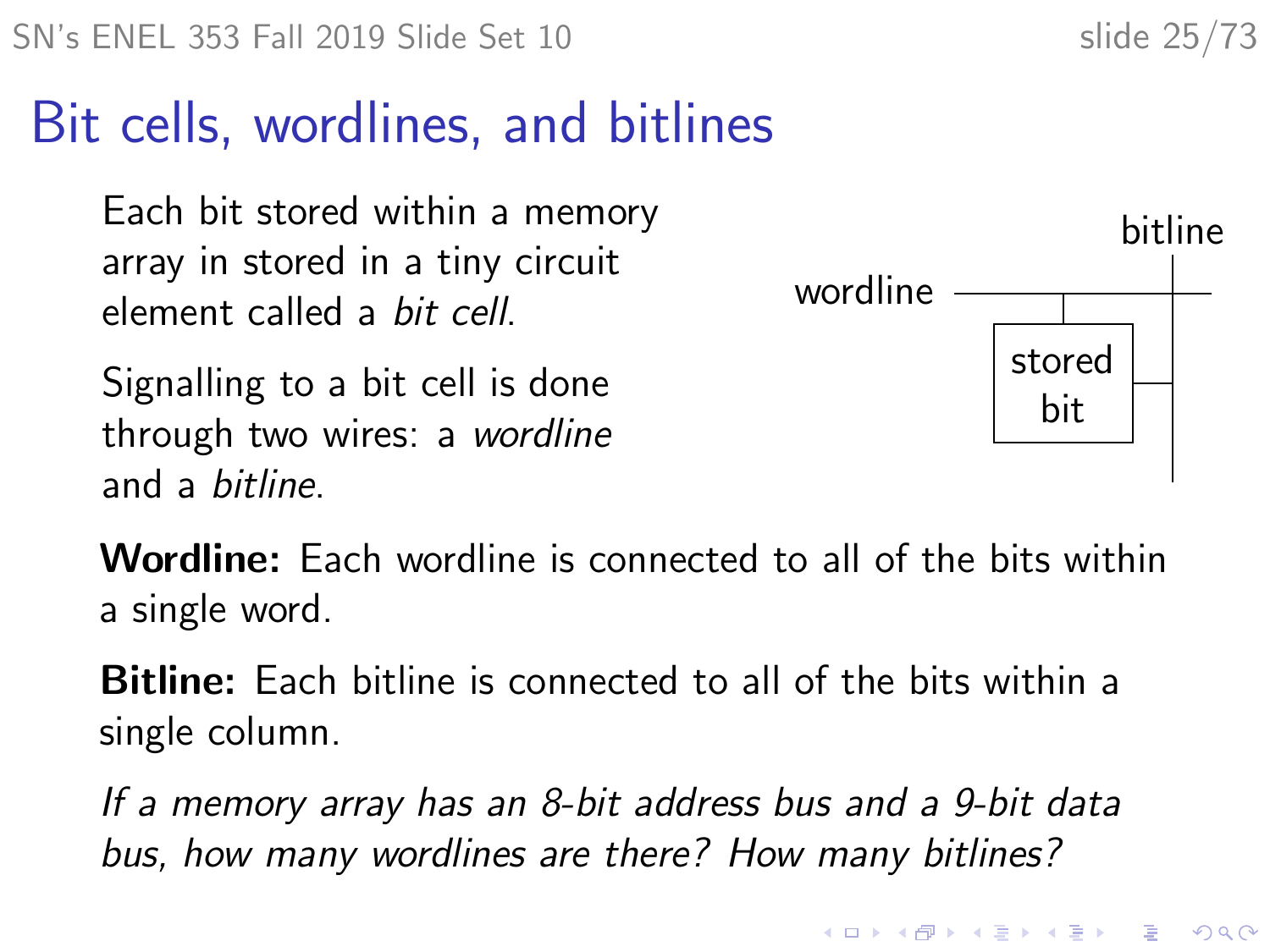### More about wordlines



Each wordline is connected to all of the bits within a single word.

Normally one wordline is ON and all the others are OFF, so that a single word is selected for reading or writing.

What kind of circuit element is perfectly suited for converting an address input into the correct set of wordline signals?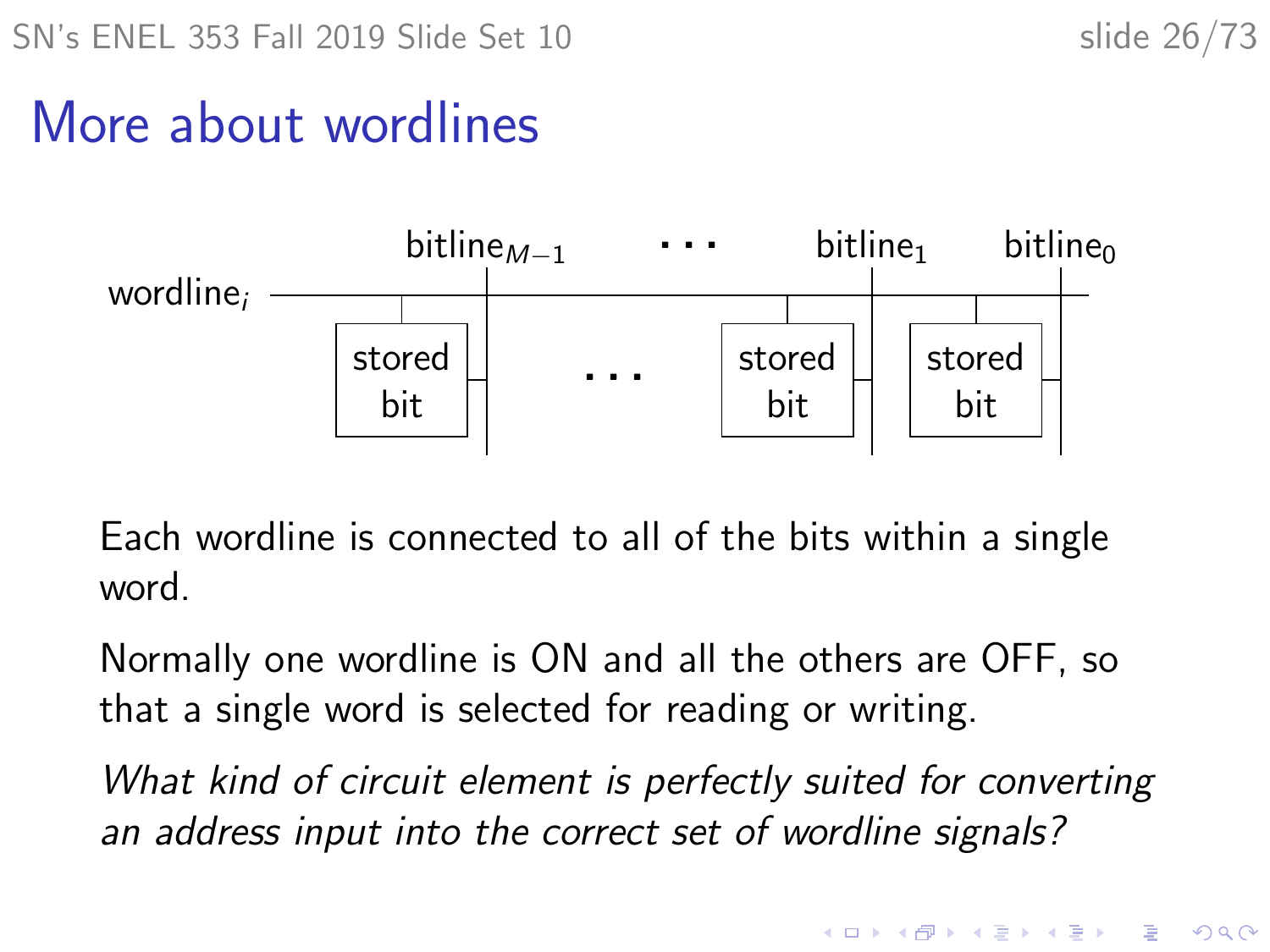$SN's ENEL 353$  Fall 2019 Slide Set 10 slide 27/73

#### Organization of a  $4 \times 3$  memory array



Image is Figure 5.42 from Harris D. M. and Harris S. L., Digital Design and Computer Architecture, 2nd ed., C 2013, Elsevier, Inc.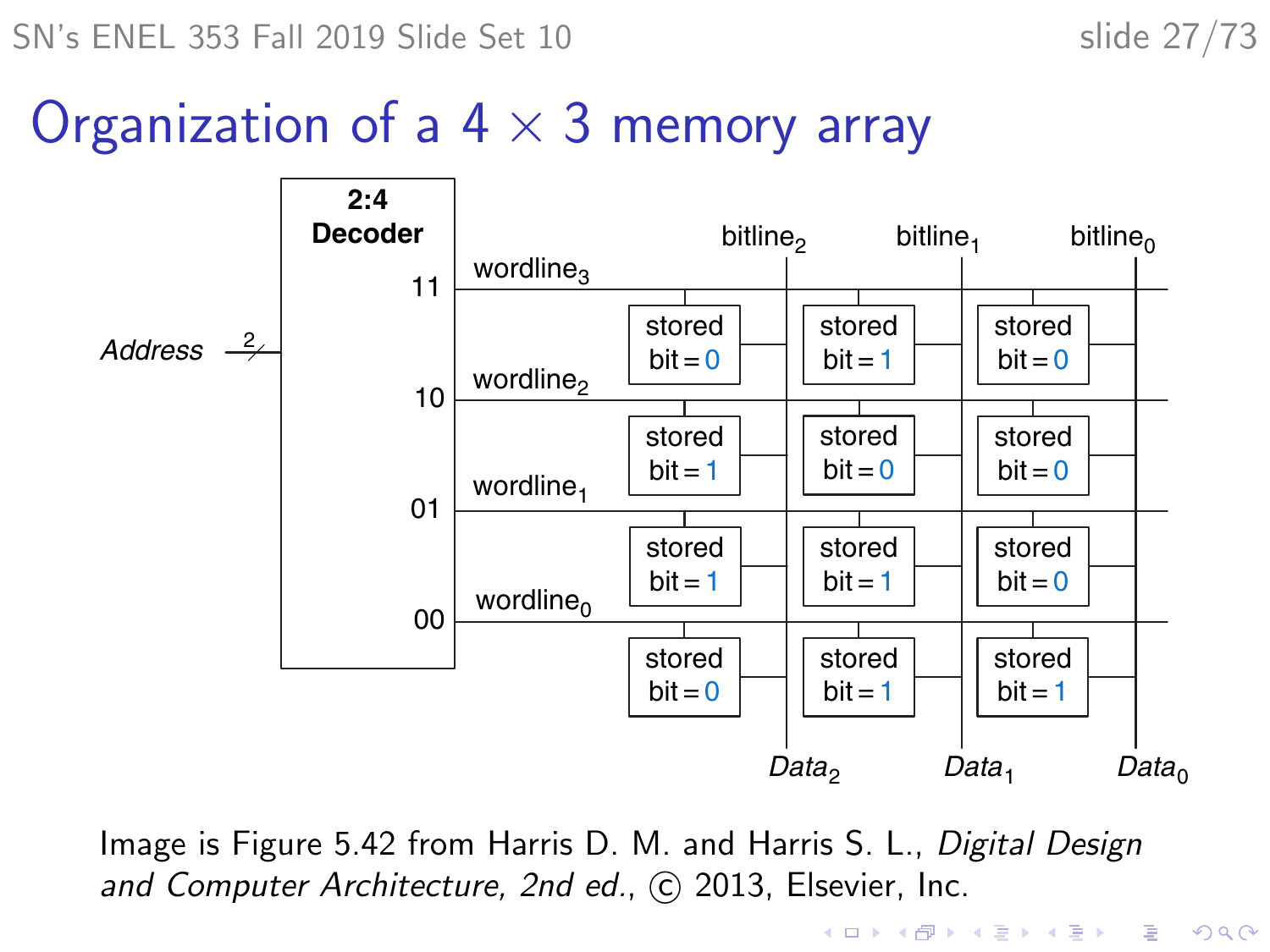<span id="page-27-0"></span>SN's ENEL 353 Fall 2019 Slide Set 10 slide 28/73

**KORKARYKERKER POLO** 

## Outline of Slide Set 10

[Important notes about exam topics](#page-2-0)

**[Counters](#page-4-0)** 

[Shift registers](#page-6-0)

[Memory arrays](#page-14-0)

[Bit cells, wordlines, and bitlines](#page-23-0)

[ROM circuits: dot notation, ROM-based logic](#page-27-0)

[Implementation of ROM with NMOS transistors](#page-32-0)

[Programmable ROM circuits](#page-37-0)

[How RAM and EEPROM circuits work](#page-40-0)

[PLAs: Programmable logic arrays](#page-57-0)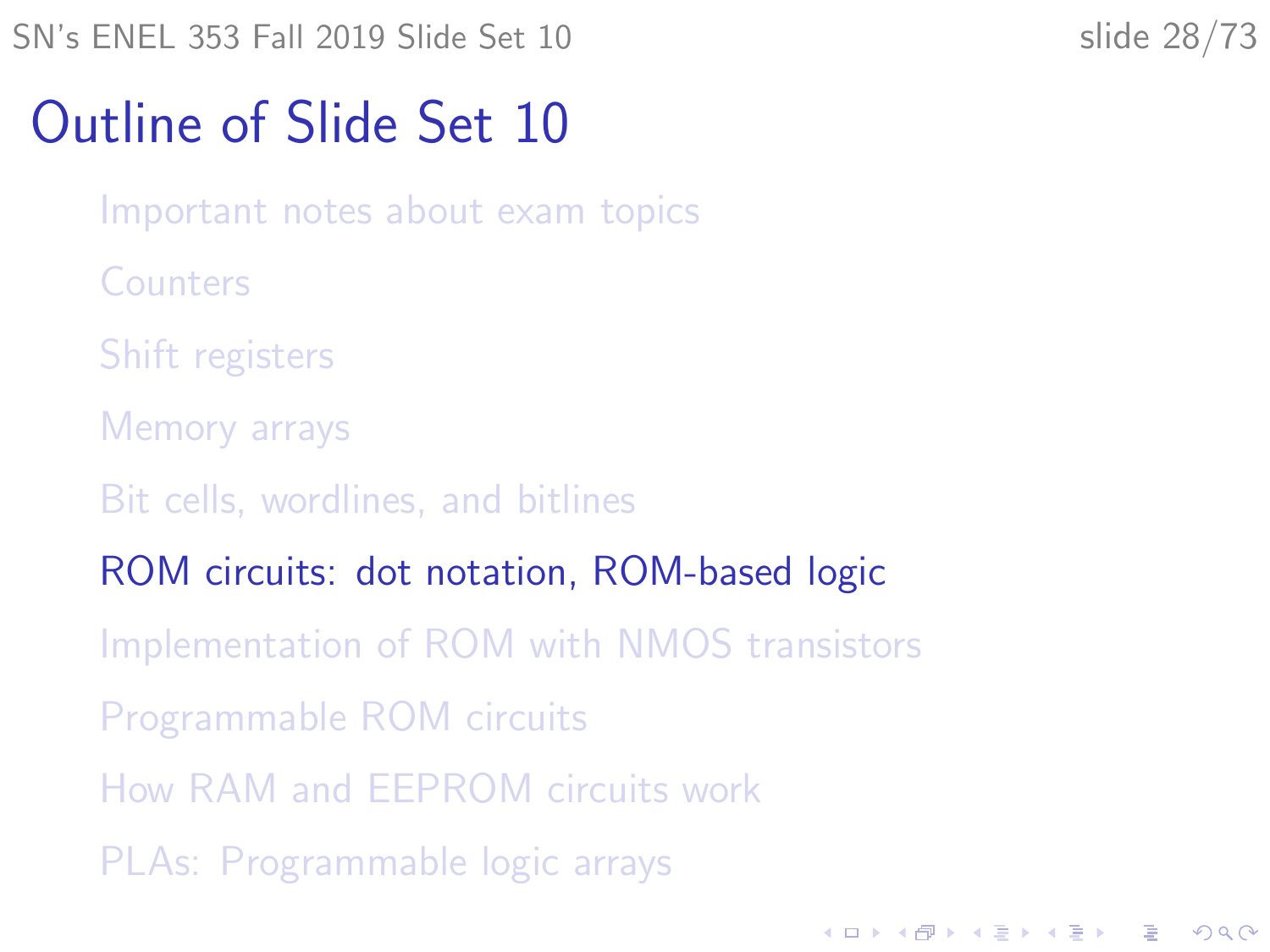## Dot notation for ROM circuits

Often a ROM is drawn showing only its decoder, the wordlines and bitlines, and some dots.

A dot at a wordline-bitline crossing point indicates a stored 1. No dot at a crossing point indicates a stored 0.

Let's draw a dot-notation diagram for ROM with the contents of the table to the right.



 $\mathbf{E} = \mathbf{A} \oplus \mathbf{B} + \mathbf{A} \oplus \mathbf{B} + \mathbf{A} \oplus \mathbf{B} + \mathbf{A} \oplus \mathbf{A}$ 

 $2Q$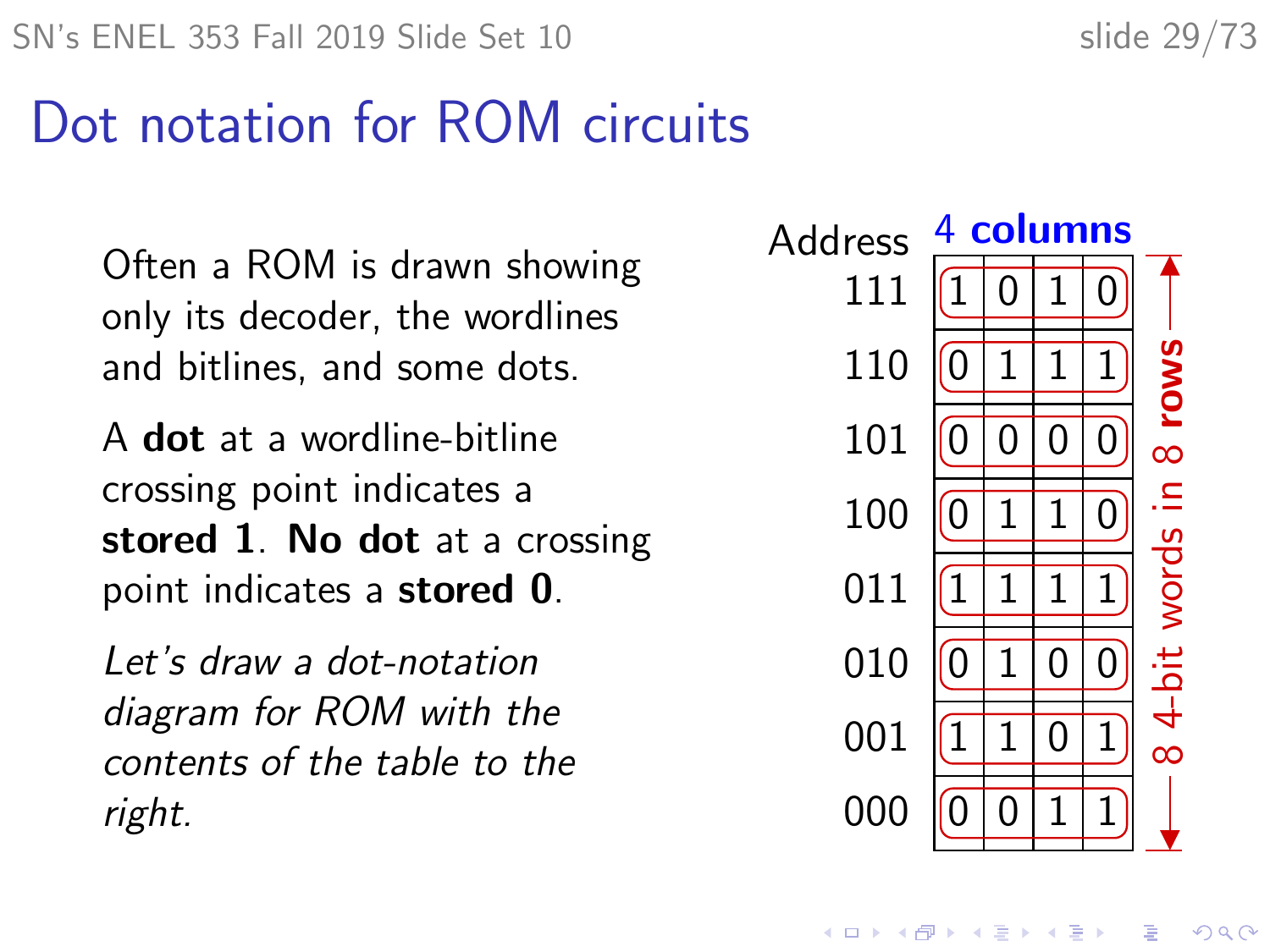**K ロ ▶ K 何 ▶ K ヨ ▶ K ヨ ▶** 

Þ

 $2Q$ 

# ROM-based implementation of logic functions

A ROM circuit can be thought of as a "truth table baked into silicon."

This way of thinking about ROM leads to the conclusion that any combinational logic function can be implemented as a ROM circuit.

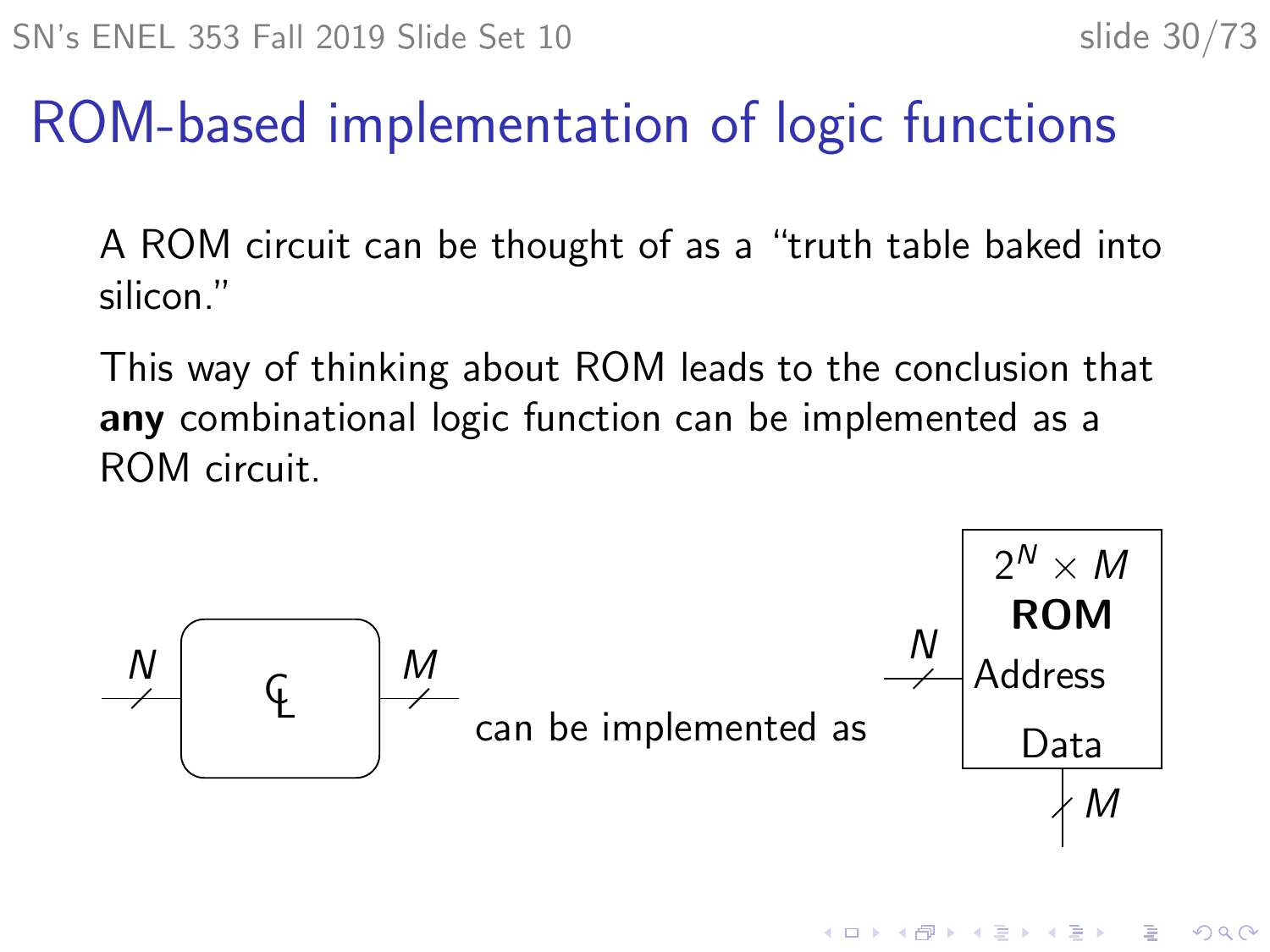**KORKARYKERKER POLO** 

# ROM-based logic: Examples

Let's implement the following combinational elements using ROM circuits with appropriate dimensions.

1. 
$$
F = A \oplus B
$$
;  $G = \overline{(A \oplus B)}$ ;  $H = \overline{A} + \overline{B}$ .

Let's do this one by using algebra to express each of  $F$ ,  $G$ , and  $H$  as a sum of minterms.

2.  $E = AB\overline{C}$ :  $F = A \oplus B$ :  $G = AB + AC + BC$ ;  $H = A + \overline{B} + \overline{C}$ .

Let's do this one by making a truth table.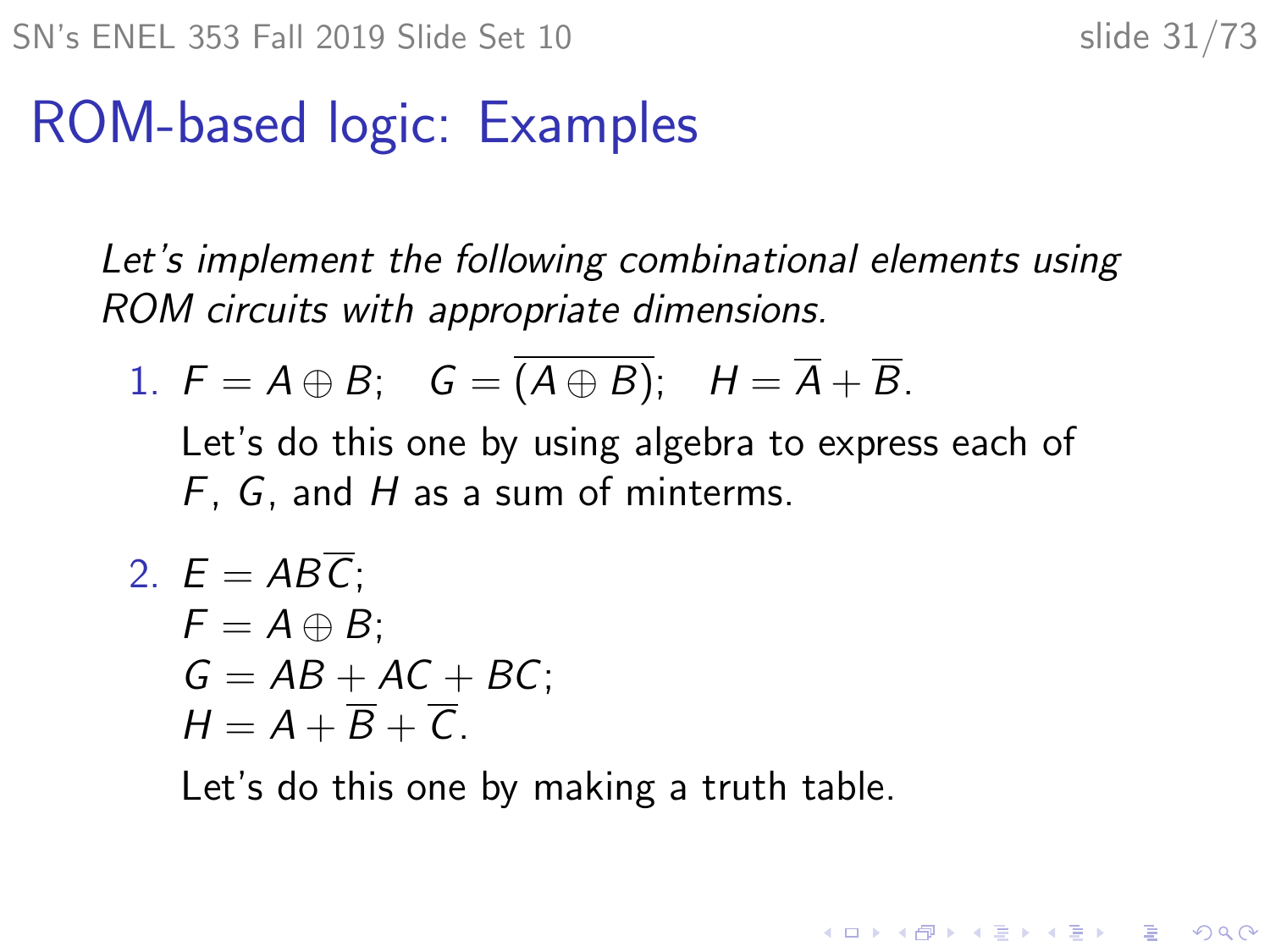4 0 > 4 4 + 4 = + 4 = + = + + 0 4 0 +

# Why use ROMs for combinational logic? Why not?

Using a ROM structure for N-input, M-output logic is sometimes a good design choice, and sometimes not.

"Custom" solutions with logic gates tend to use less chip area and less power than ROM-based solutions, and can be much faster.

However, the design effort needed for a ROM-based solution is close to zero, so it may be a good choice if area, power, and speed constraints are not pressing.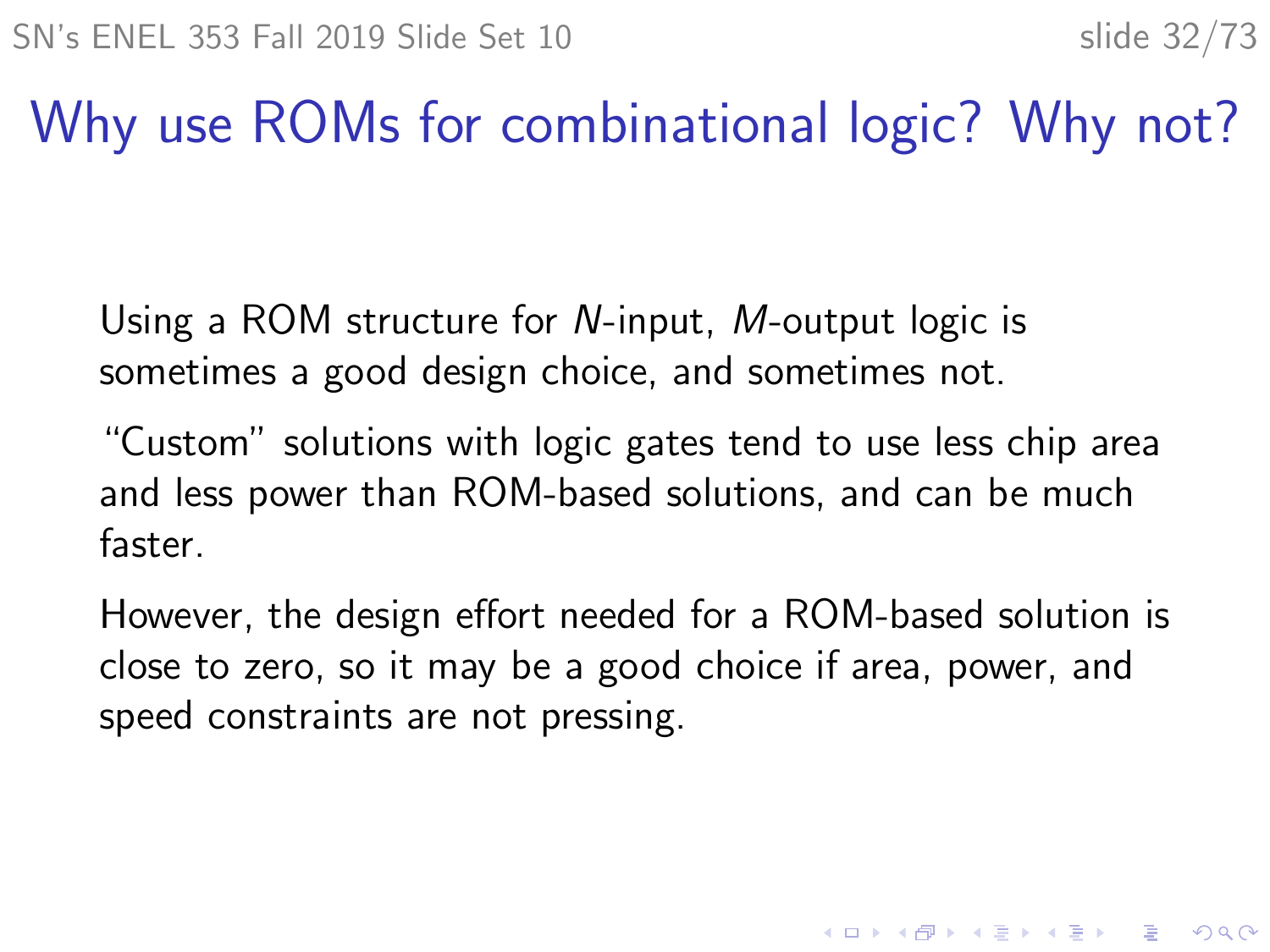<span id="page-32-0"></span>SN's ENEL 353 Fall 2019 Slide Set 10 slide 33/73

**KORKARYKERKER POLO** 

## Outline of Slide Set 10

[Important notes about exam topics](#page-2-0)

**[Counters](#page-4-0)** 

[Shift registers](#page-6-0)

[Memory arrays](#page-14-0)

[Bit cells, wordlines, and bitlines](#page-23-0)

[ROM circuits: dot notation, ROM-based logic](#page-27-0)

[Implementation of ROM with NMOS transistors](#page-32-0)

[Programmable ROM circuits](#page-37-0)

[How RAM and EEPROM circuits work](#page-40-0)

[PLAs: Programmable logic arrays](#page-57-0)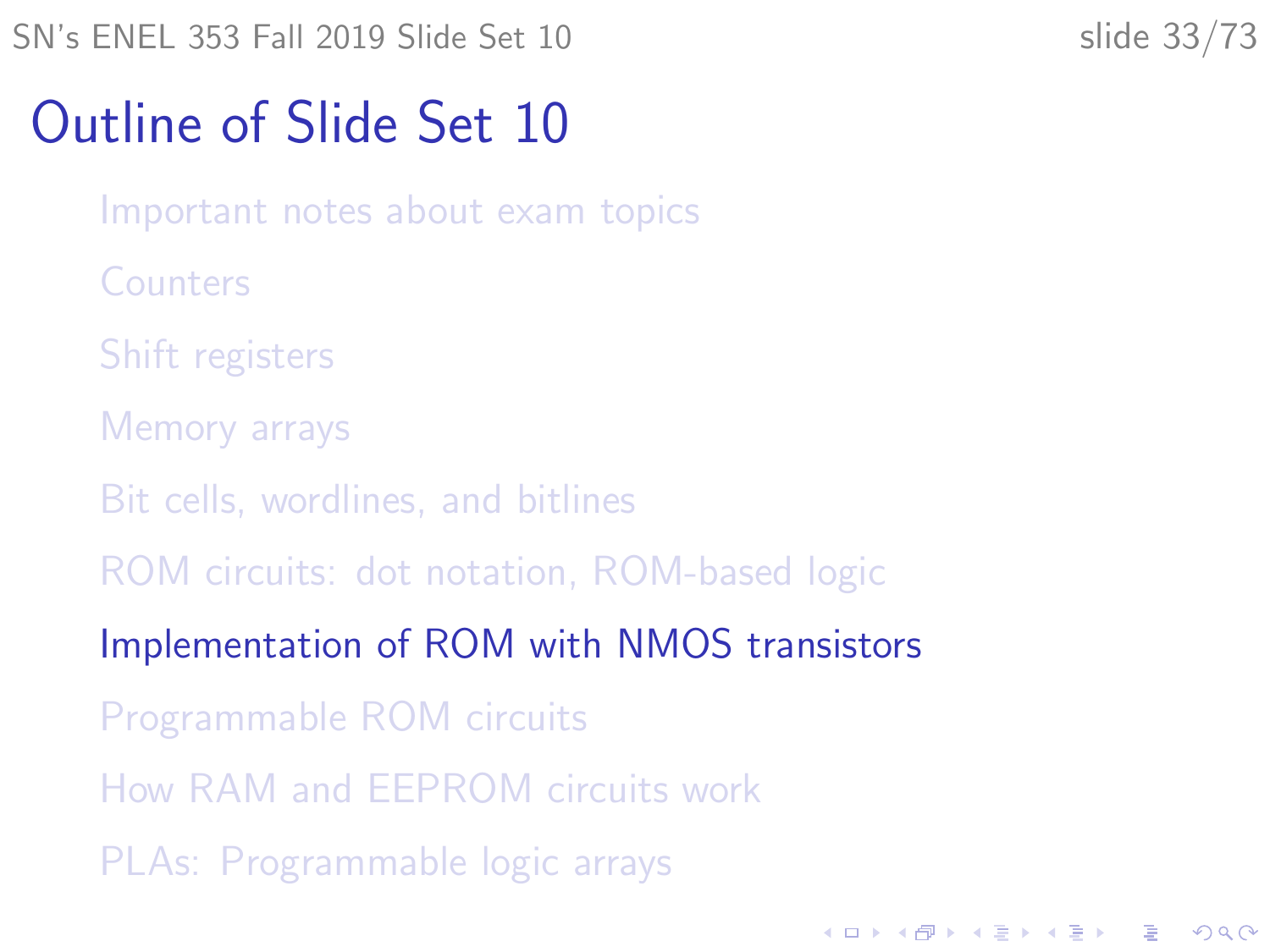# NMOS transistors

NMOS transistors are one of the two main kinds of building blocks for CMOS circuits. An NMOS transistor has the four terminals shown, but in CMOS the bulk is assumed to be connected to ground and is usually not shown in circuit diagrams.



The relationship of the current  $I_{DS}$  to the voltages at the gate, drain and source is quite complex. (Electrical Engineers: See ENCM 467 in third year.) But a simple, crude model helps explain how bit cells work in memory arrays.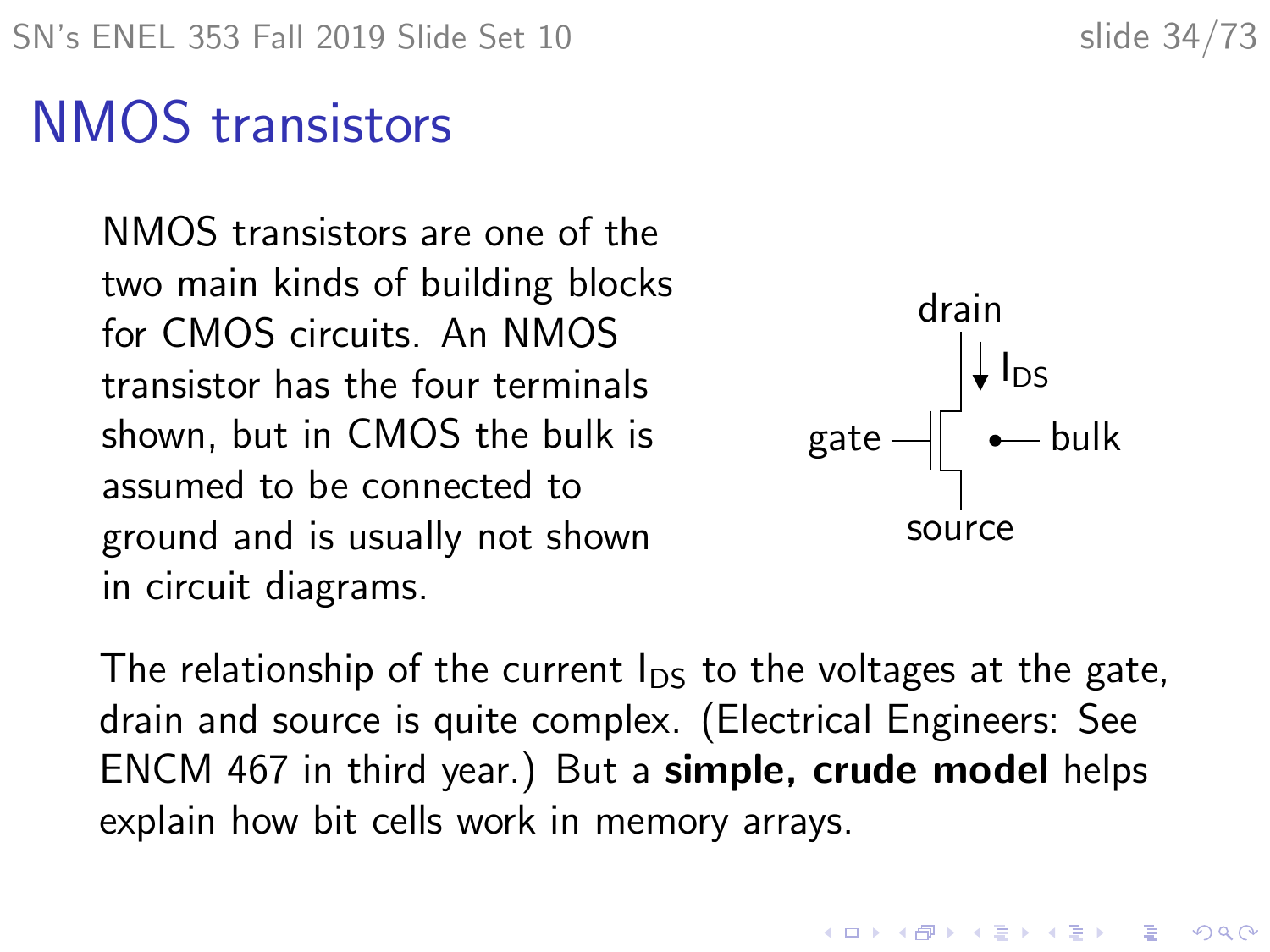# NMOS transistor with  $V_{\text{gate}}$  close to zero

The first part of our **simple, crude model** is actually quite accurate.

When the gate voltage is close to zero, the drain-to-source connection is like an open switch—no current can flow.

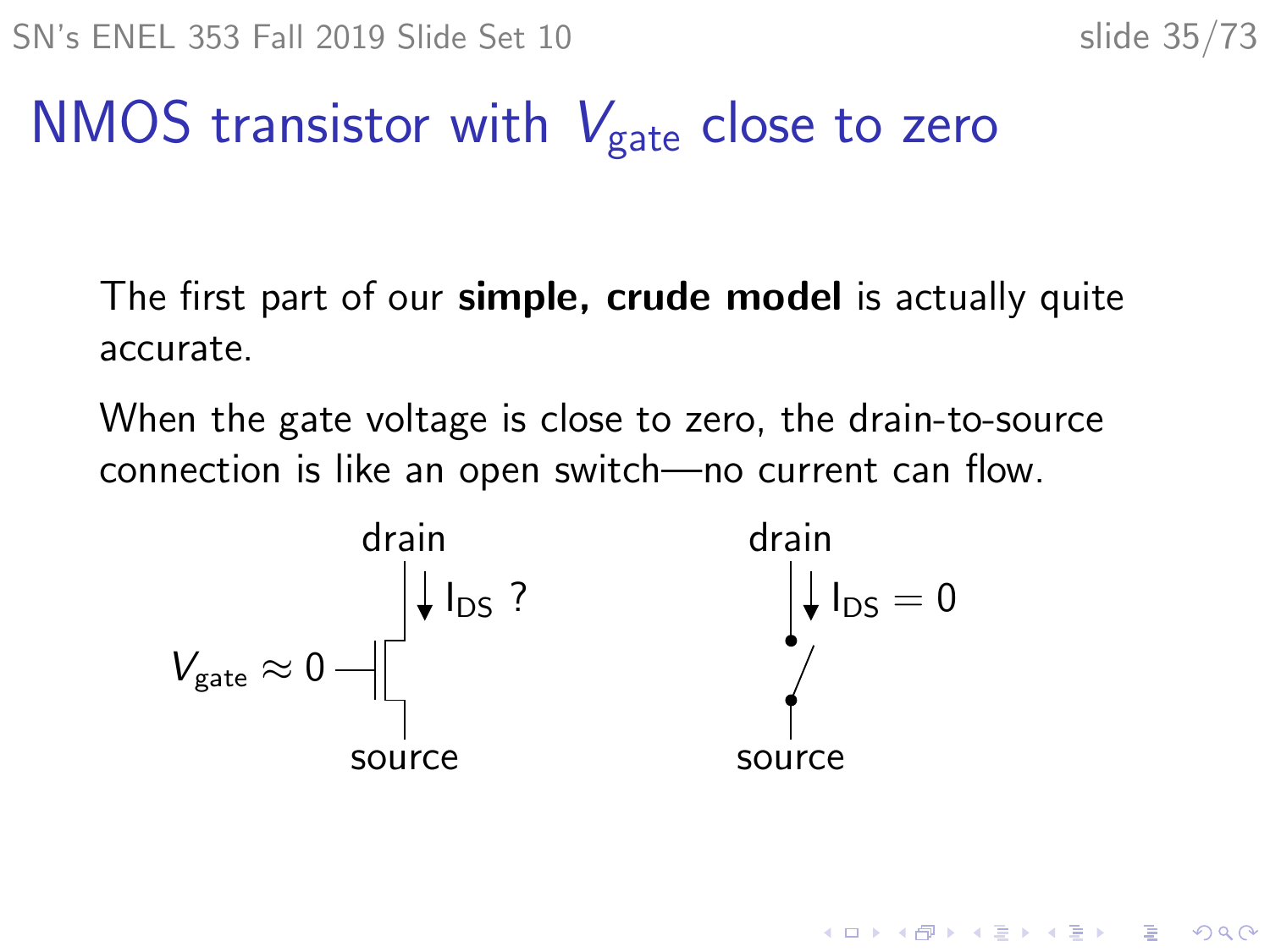$$
slide 36/73
$$

4 0 > 4 4 + 4 = + 4 = + = + + 0 4 0 +

# NMOS transistor with  $V_{\text{gate}}$  close to  $V_{\text{DD}}$

The second part of our **simple, crude model** is **not very** accurate, but good enough to get a qualitative feel for how bit cells work.

When the gate voltage is close to the power supply voltage, the drain-to-source connection is somewhat like a small resistance in series with a closed switch—current flows if  $V_{\text{drain}} \neq V_{\text{source}}$ .

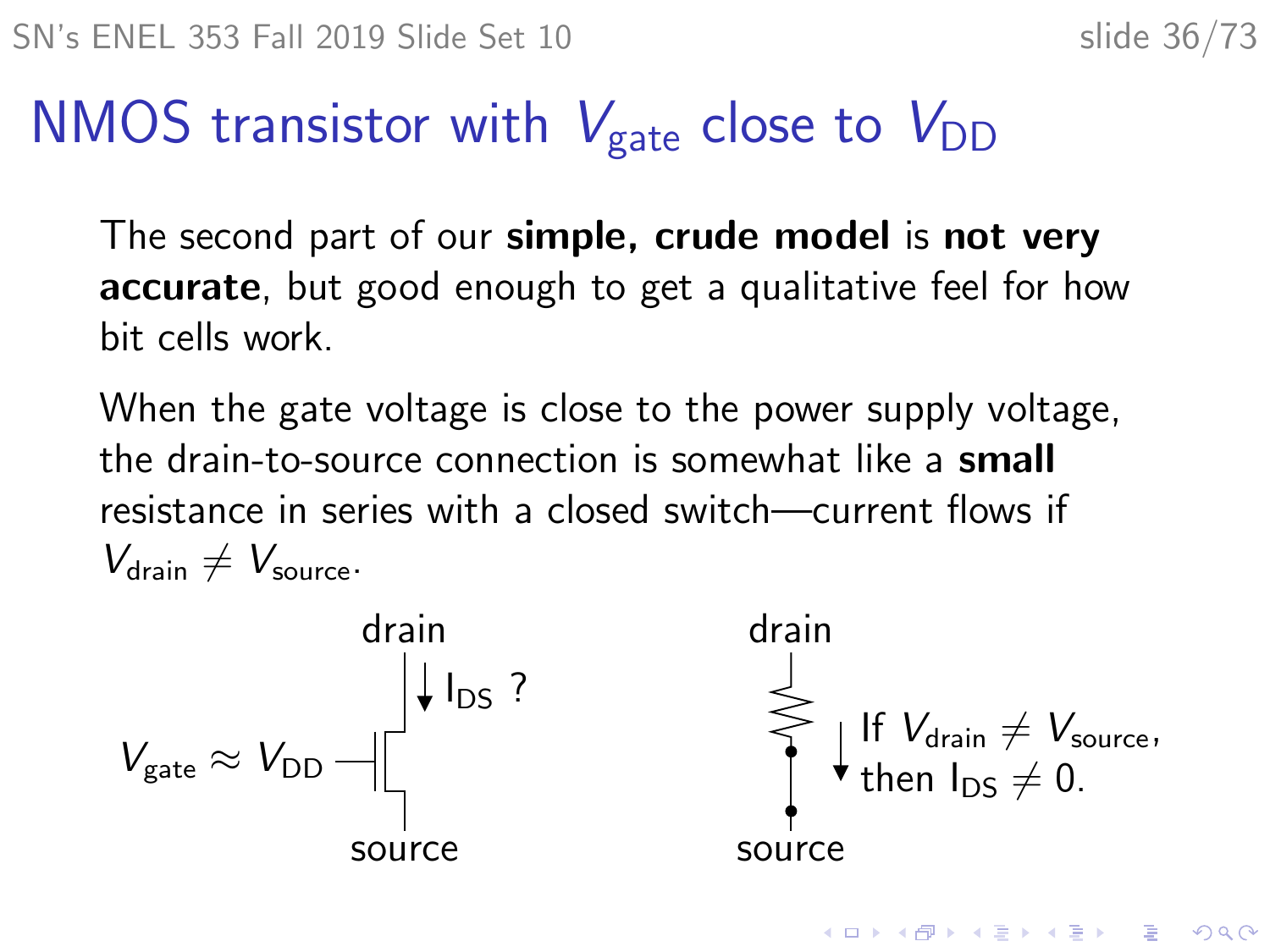## A ROM circuit made with NMOS transistors

A 2:4 decoder drives the wordlines, but is not shown here, to save space on this slide.

What happens to the bitlines if wordline, is turned ON and the other three wordlines are OFF?

What are the contents of this ROM array?

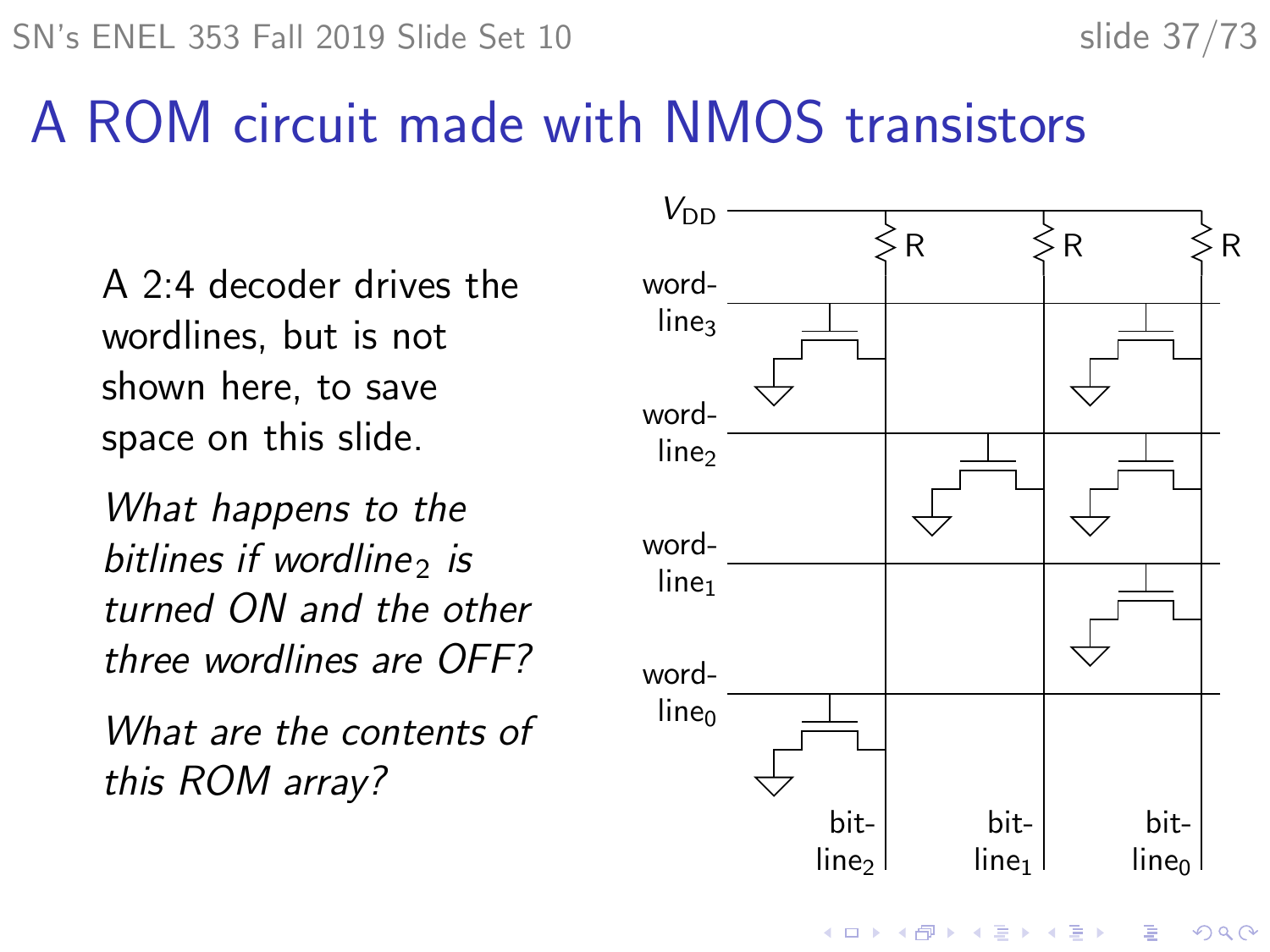<span id="page-37-0"></span>SN's ENEL 353 Fall 2019 Slide Set 10 slide 38/73

**KORKARYKERKER POLO** 

## Outline of Slide Set 10

[Important notes about exam topics](#page-2-0)

**[Counters](#page-4-0)** 

[Shift registers](#page-6-0)

[Memory arrays](#page-14-0)

[Bit cells, wordlines, and bitlines](#page-23-0)

[ROM circuits: dot notation, ROM-based logic](#page-27-0)

[Implementation of ROM with NMOS transistors](#page-32-0)

[Programmable ROM circuits](#page-37-0)

[How RAM and EEPROM circuits work](#page-40-0)

[PLAs: Programmable logic arrays](#page-57-0)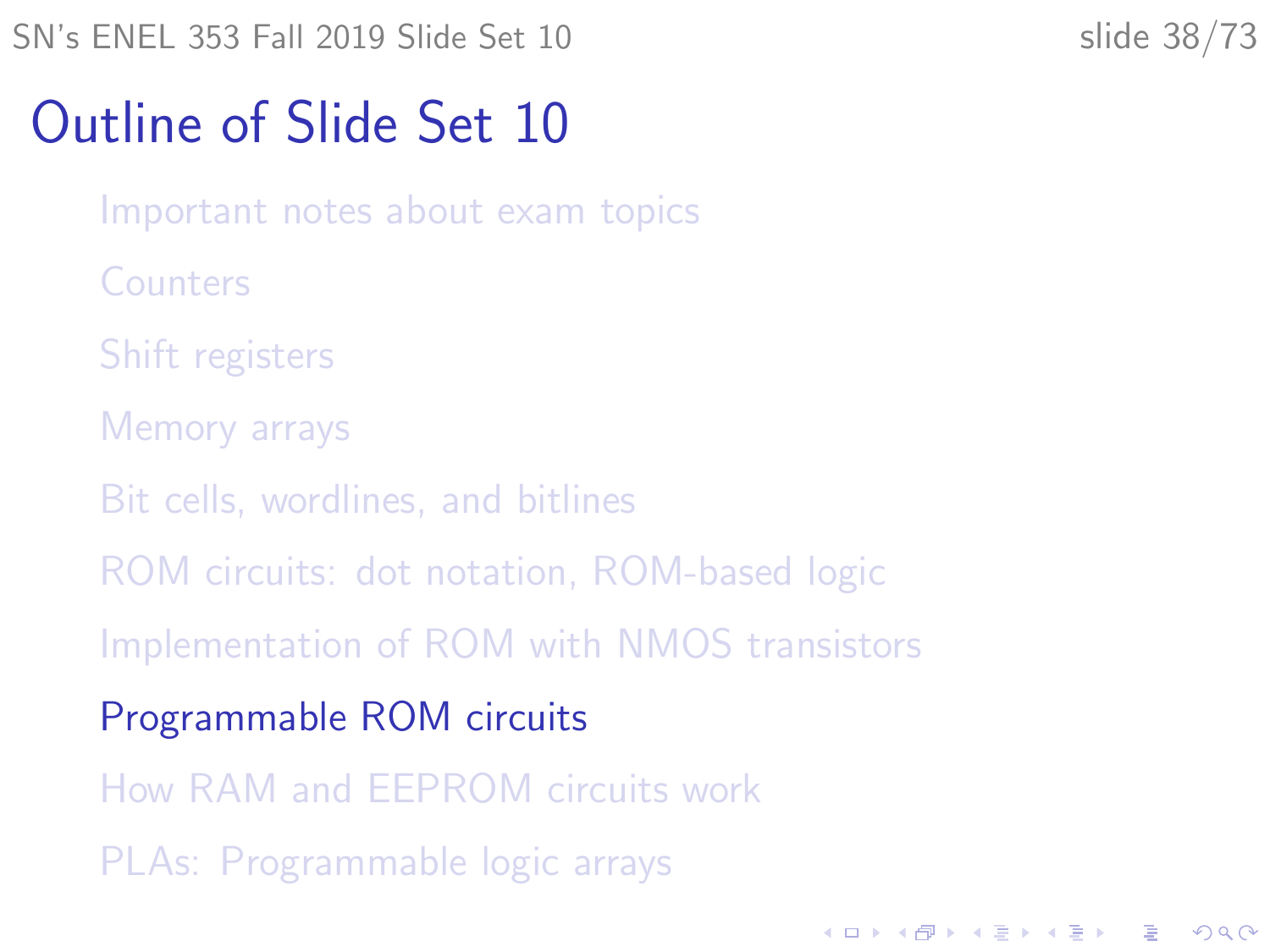# Programmable ROM circuits

The ROM circuit on the previous slide can only be made in a semiconductor fab, which is a fancy name for "chip factory".

It's obviously useful to have circuits that have the essential ROM properties—contents not lost when power is turned off, contents won't change when normal digital logic voltages are applied—but are also programmable.

A programmable ROM is a ROM circuit into which 1's and 0's can be written after the circuit is fabricated.

See Figure 5.51 and related discussion in Harris & Harris for explanation of one-time-programmable ROM circuits based on fuses that are either blown or intact.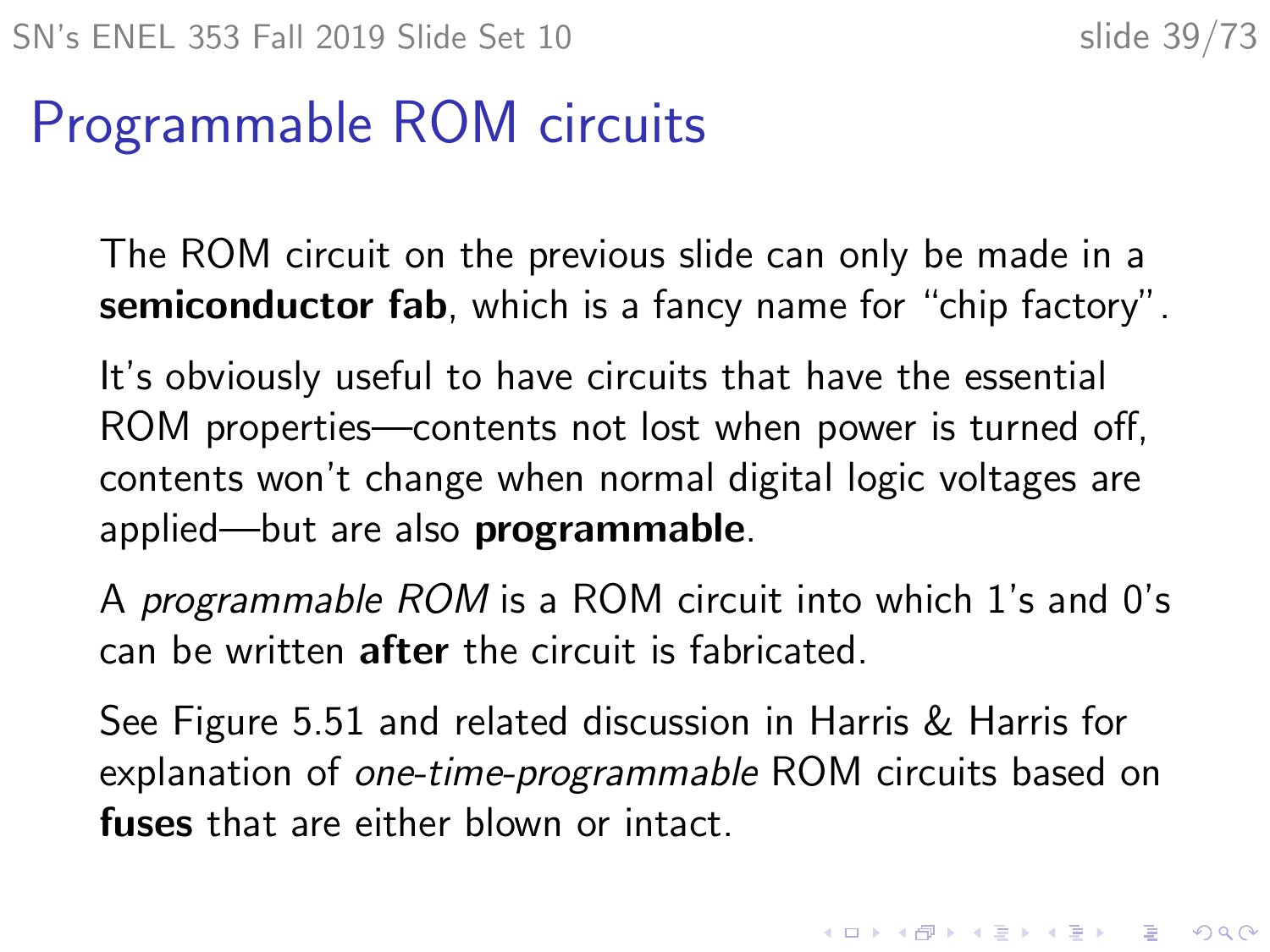Much cooler than a ROM circuit that can be programmed only once is a ROM circuit that can programmed, then erased, and then re-programmed, many, many times.

Production of this kind of erasable, programmable ROM circuit is a huge industry, based on one key electronic device: the floating-gate transistor.

Some of the many products that depend utterly on floating-gate transistors are . . .

- $\blacktriangleright$  USB "thumb" drives
- $\triangleright$  SD cards and related storage techologies
- $\triangleright$  solid-state drives in laptop and desktop computers
- $\blacktriangleright$  smartphones and tablet computers

Some slides at the end of this slide set give a brief explanation of floating-gate transistor behaviour.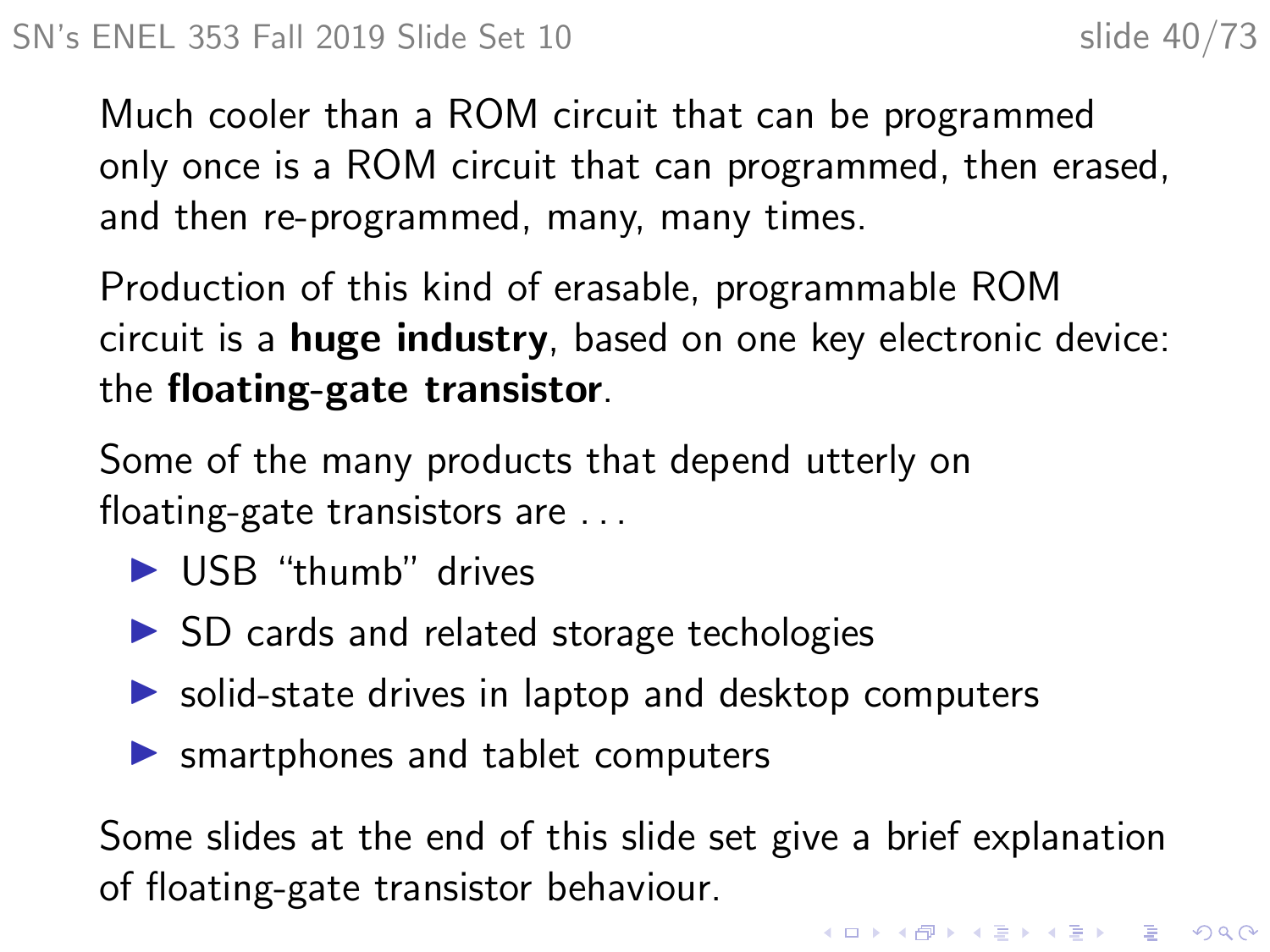<span id="page-40-0"></span>SN's ENEL 353 Fall 2019 Slide Set 10 slide 41/73

**KORKARYKERKER POLO** 

## Outline of Slide Set 10

[Important notes about exam topics](#page-2-0)

**[Counters](#page-4-0)** 

[Shift registers](#page-6-0)

[Memory arrays](#page-14-0)

[Bit cells, wordlines, and bitlines](#page-23-0)

[ROM circuits: dot notation, ROM-based logic](#page-27-0)

[Implementation of ROM with NMOS transistors](#page-32-0)

[Programmable ROM circuits](#page-37-0)

[How RAM and EEPROM circuits work](#page-40-0)

[PLAs: Programmable logic arrays](#page-57-0)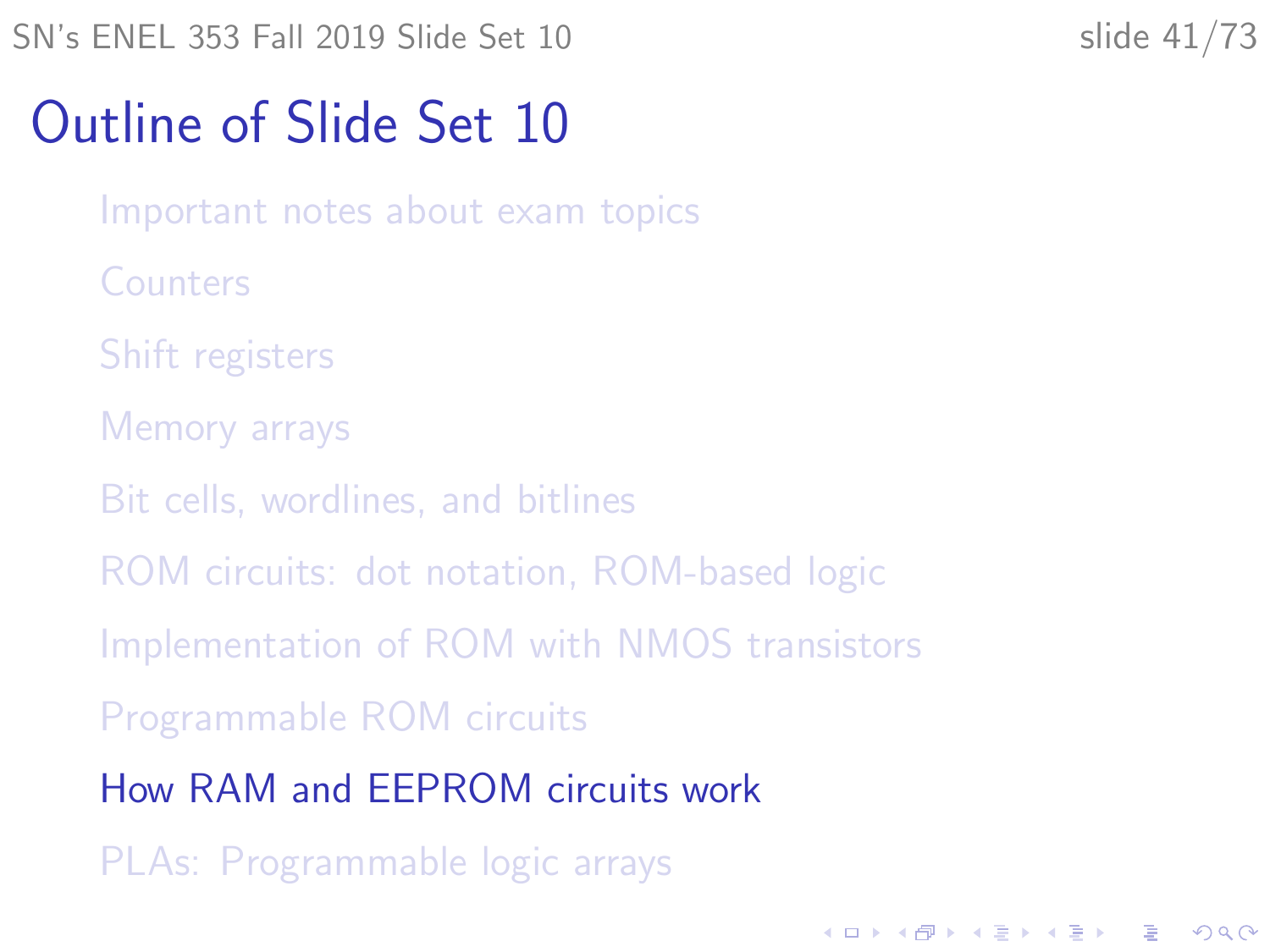K ロ ▶ K 個 ▶ K 할 ▶ K 할 ▶ 이 할 → 9 Q Q →

# How RAM and EEPROM circuits work

Slides [43–](#page-42-0)[57](#page-56-0) try to briefly explain how RAM circuits and EEPROM (electrically-erasable programmable ROM) circuits work, and do **not** contain examinable material.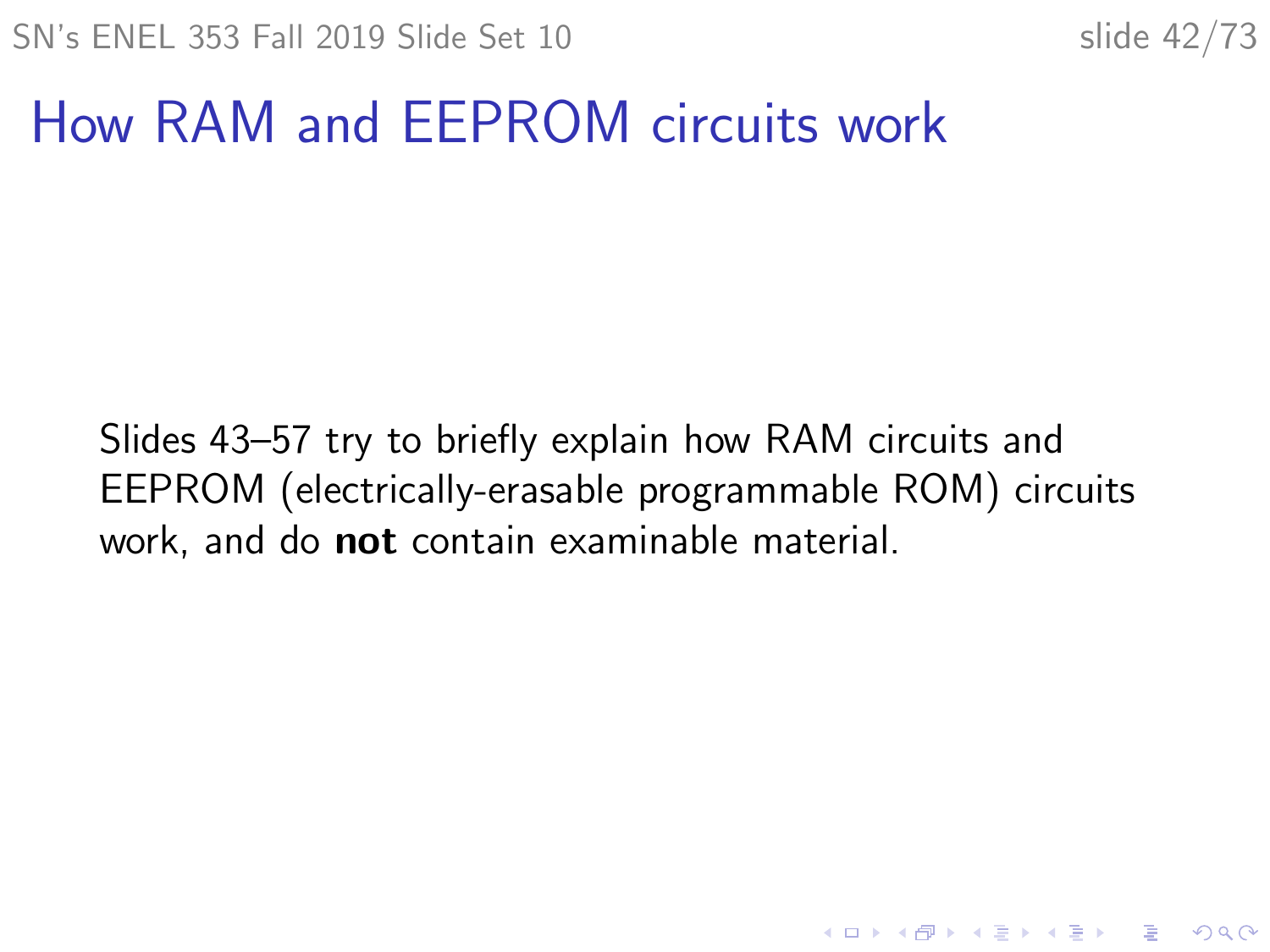K ロ ▶ K 個 ▶ K 할 ▶ K 할 ▶ 이 할 → 9 Q Q →

## How writes and read work in RAM circuits

<span id="page-42-0"></span>The next few slides attempt to give a rough explanation of how data is written into and read out of bits cells in a RAM array.

It's hard to give a really detailed explanation without referring to ideas about transistors and circuit theory that come later than Fall Term of Year 2 in the ENEL degree program.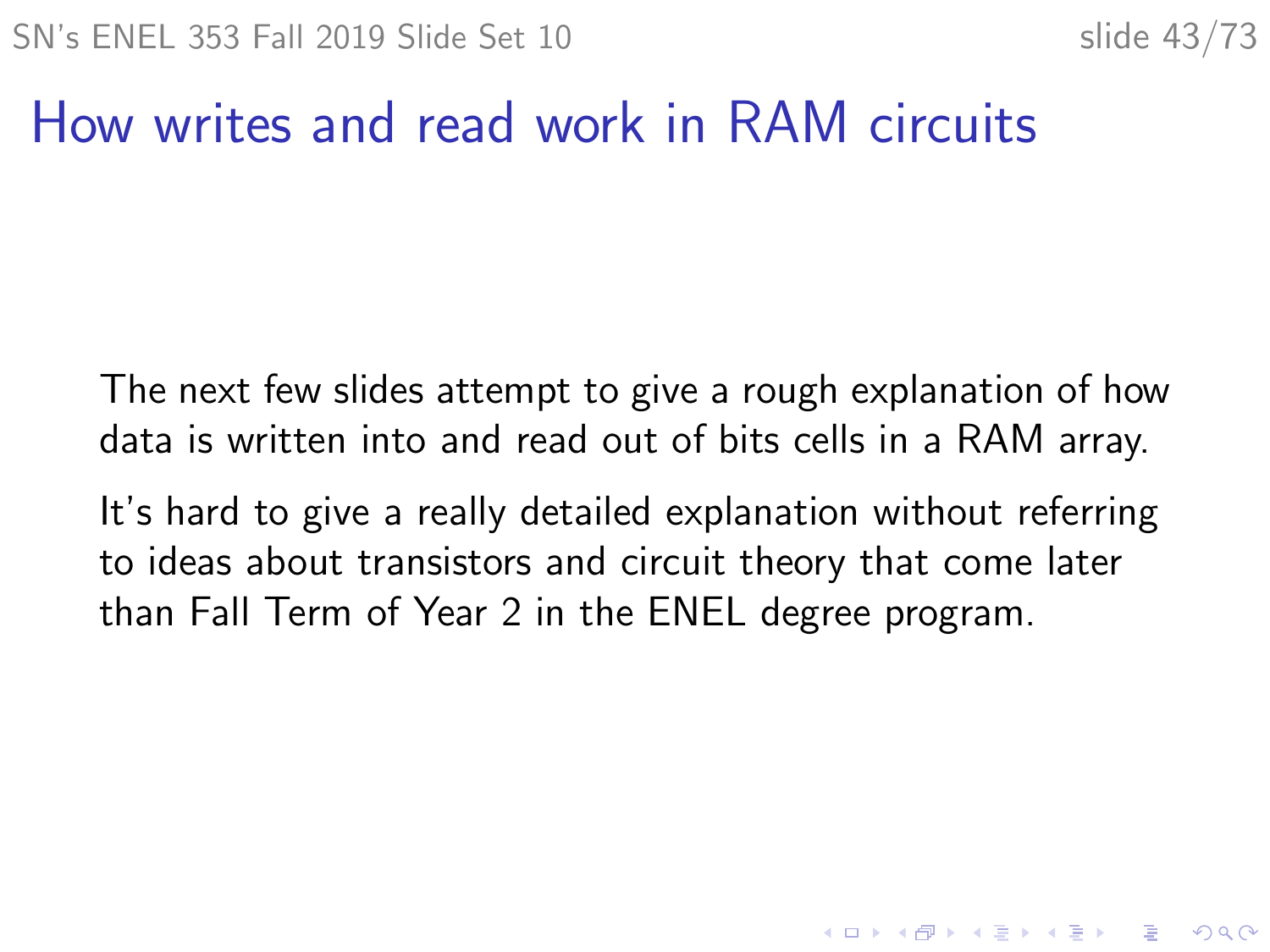The next slide shows a hypothetical  $4 \times 3$  RAM array.

Keep in mind that practical RAM circuits are usually much, much larger, with thousands, millions, or even billions of bit cells.

A lot of the circuit design issues have to with the fact that bit cells are tiny, not-very-powerful circuits, while bitlines are relatively lengthy pieces of metal. It's not possible for a single bit cell to quickly drive the voltage on a bitline all the way from LOW to HIGH or HIGH to LOW.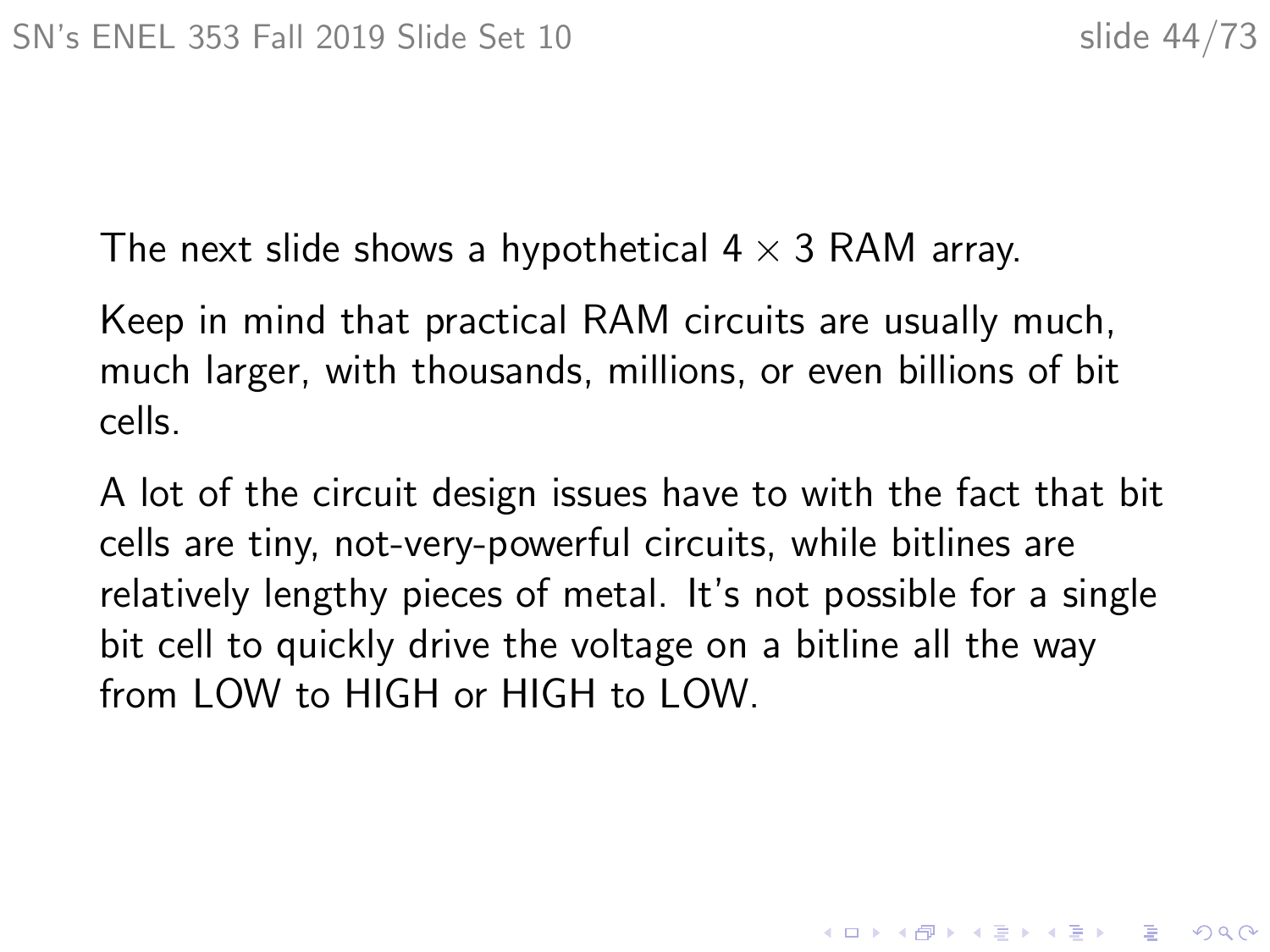# $4 \times 3$  RAM array



 $299$ 

ミー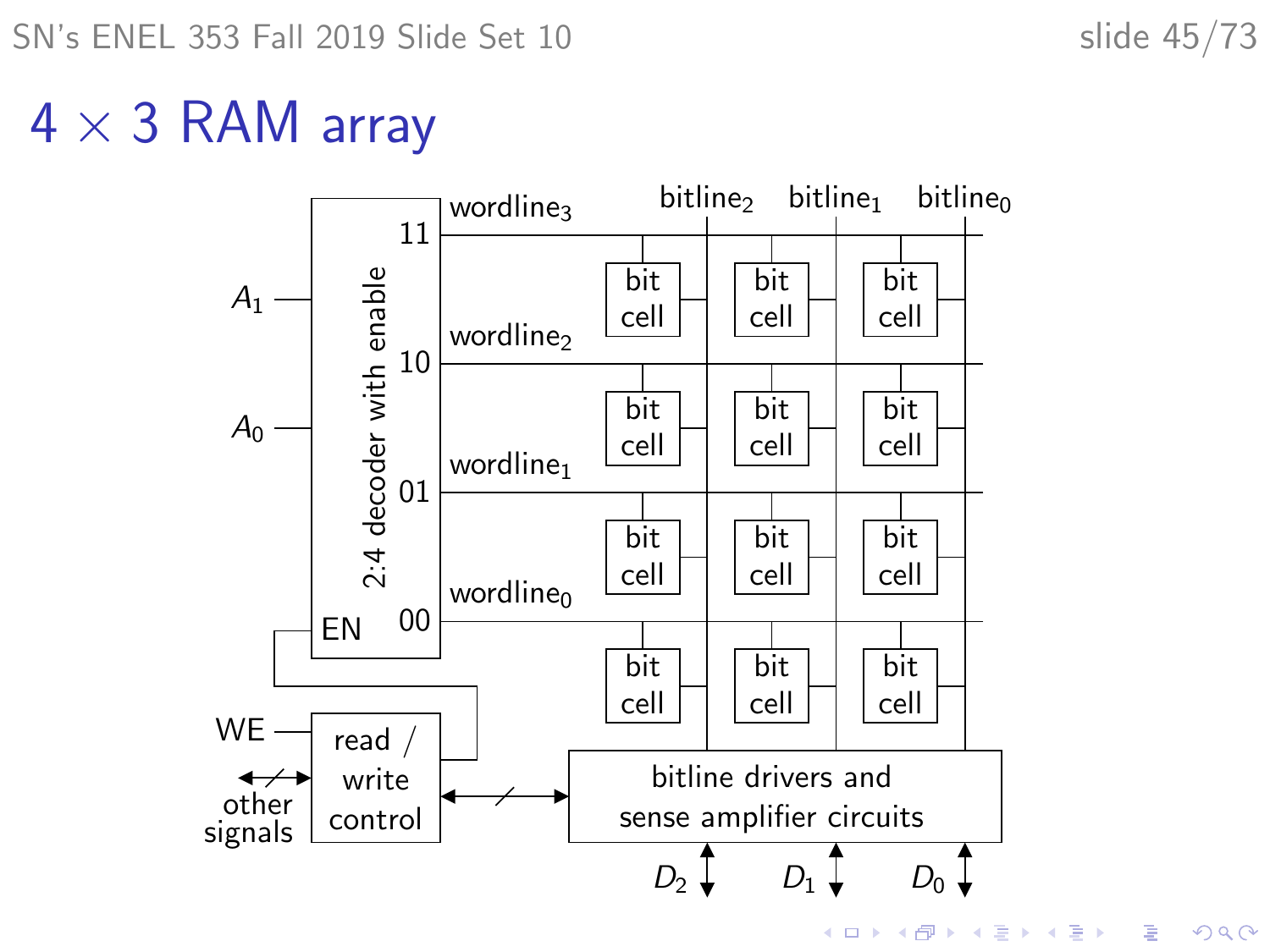## A write in the 4  $\times$  3 RAM array, part 1

The EN input of the decoder is normally OFF, so that all wordlines are normally LOW.

The read/write control circuit sees that  $WE = 1$ , and one of its "other signals" tells the circuit that the address  $A_{1:0}$  and the input data  $D_{2n}$  are ready.

Bitline drivers quickly change the voltage levels of the bitlines to match  $D_{2:0}$ .

EN is turned ON, which turns on the wordline corresponding to the bit pattern on  $A_{1:0}$ .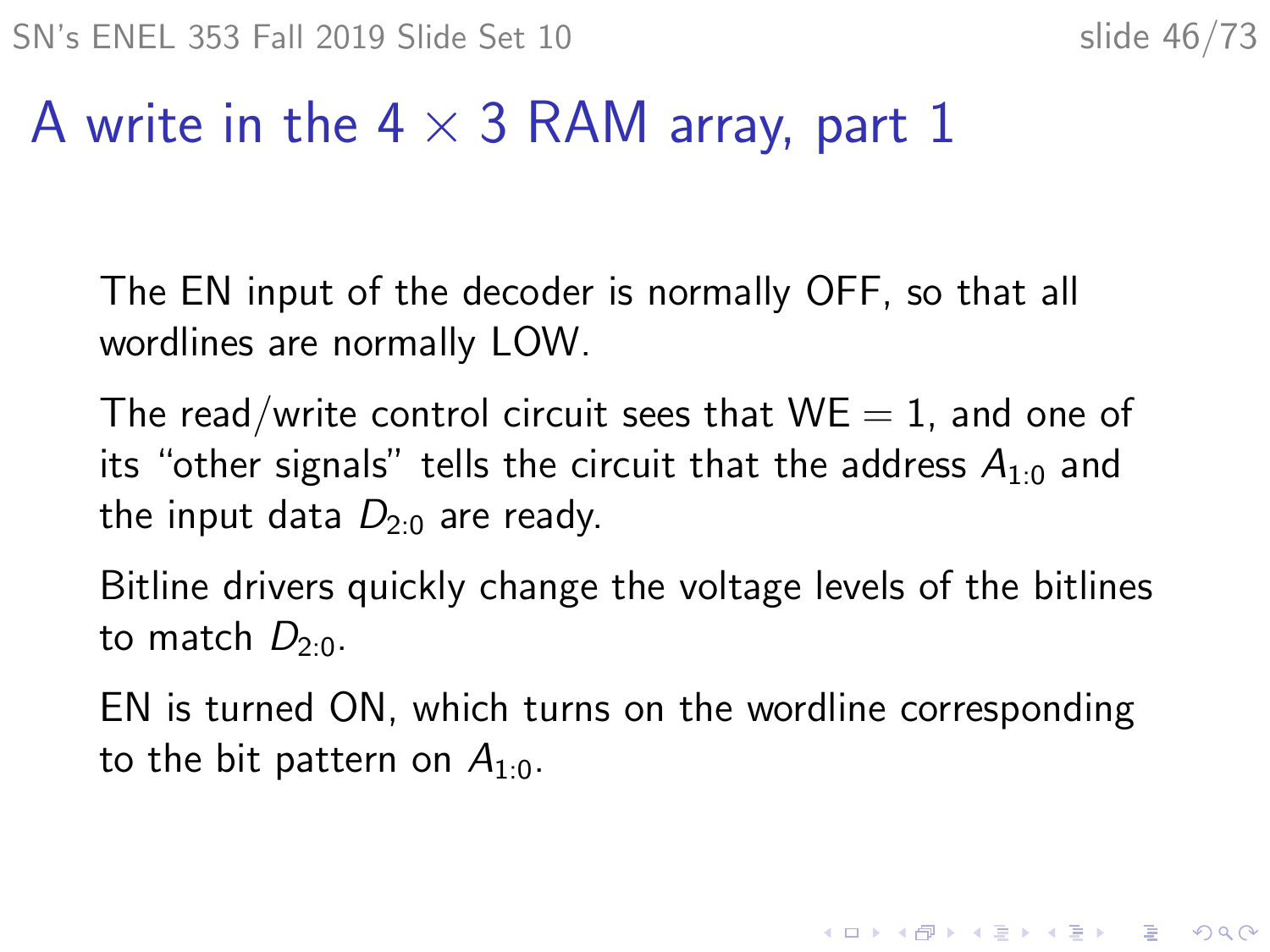# A write in the  $4 \times 3$  RAM array, part 2

Bit cells in the selected word copy voltages from the bitlines.

There will be contention (also called fighting) in cells where a 0 is replacing a 1, or a 1 is replacing a 0.

The bitline drivers win all the fights, because the bitline drivers are much stronger than the bit cells.

EN is turned off.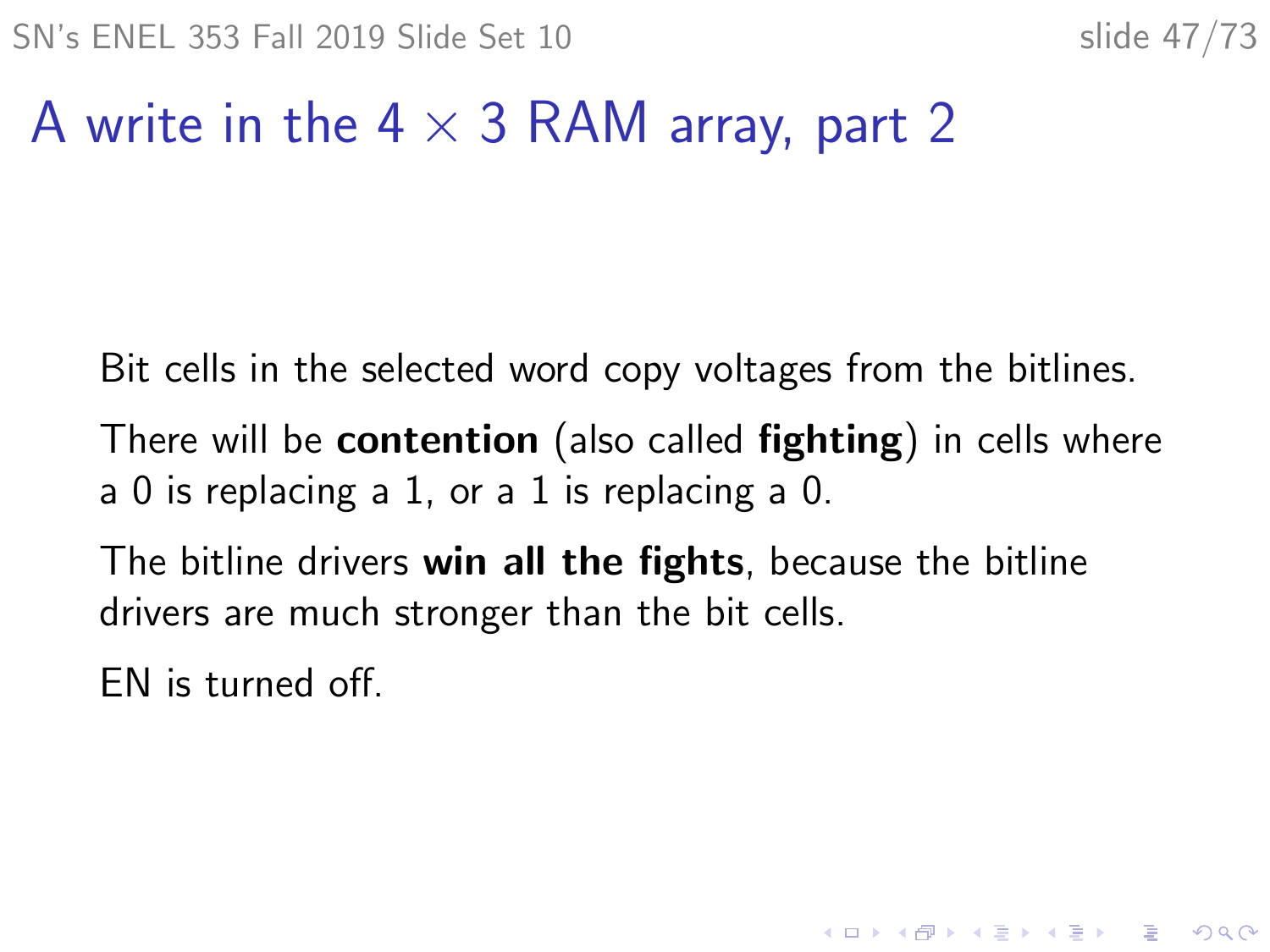## A read in the 4  $\times$  3 RAM array, part 1

An "other signals" input to the read/write control circuit indicates that a read is requested and that the address  $A_{1:0}$  is ready.

The bitline drivers "precharge" the bitlines to a voltage  $V_{\text{PRE}}$ about halfway between LOW and HIGH, then leave the bitlines floating.

The voltage of  $V_{\text{PRF}}$  will stay on the bitlines briefly because they act like capacitors.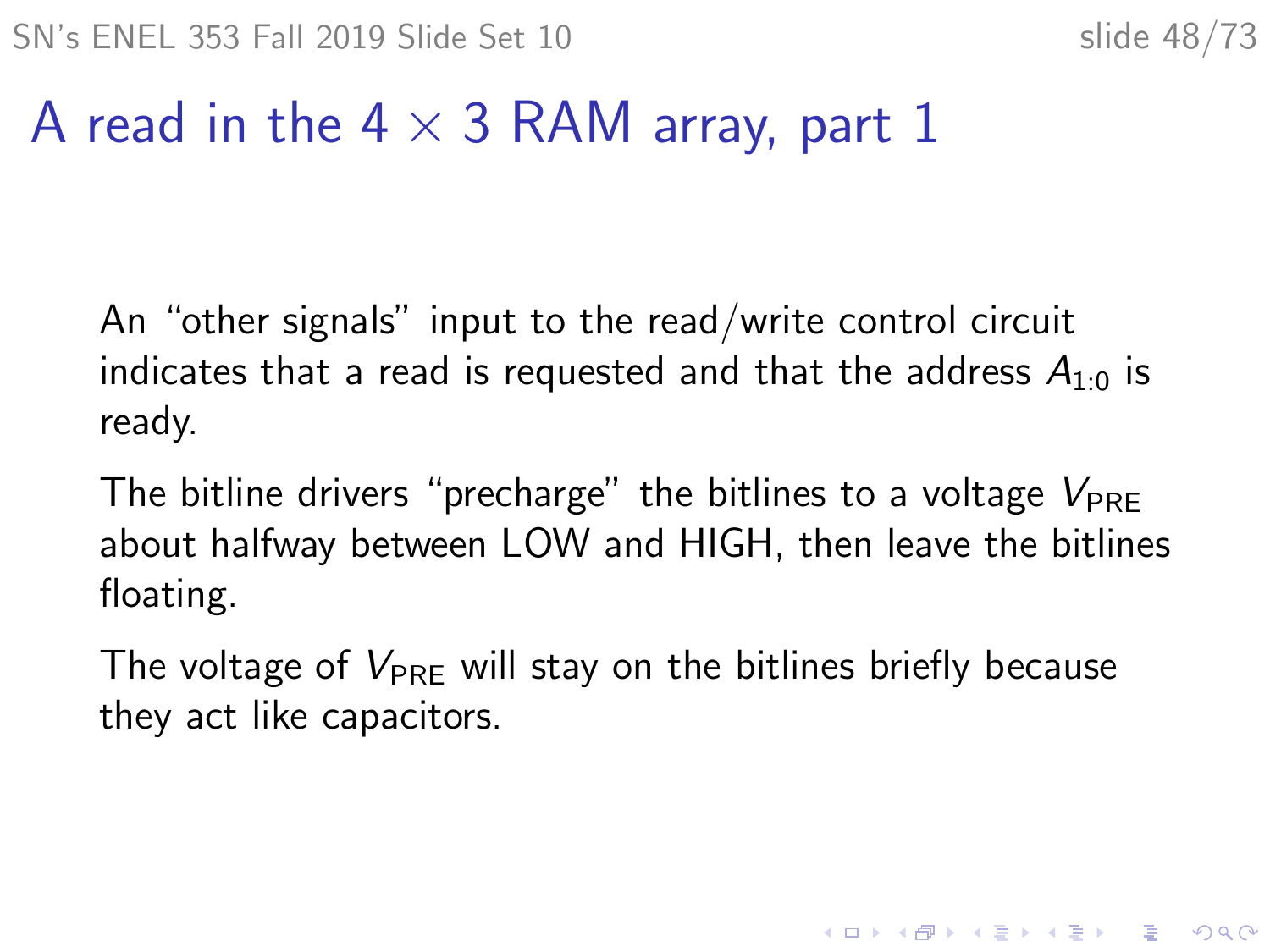## A read in the  $4 \times 3$  RAM array, part 2

EN is turned ON, which turns on the wordline corresponding to  $A_{1:0}$ .

Bit cells containing 0's drive their bitlines slightly lower than  $V_{\text{PRE}}$ . Bit cells containing 1's drive their bitlines slightly higher than  $V_{\text{PPE}}$ .

Each small voltage change on a bitline is detected by a "sense amplifier" circuit at the end of the bitline, and converted to a solid LOW or HIGH voltage suitable for a data output wire.

EN is turned off.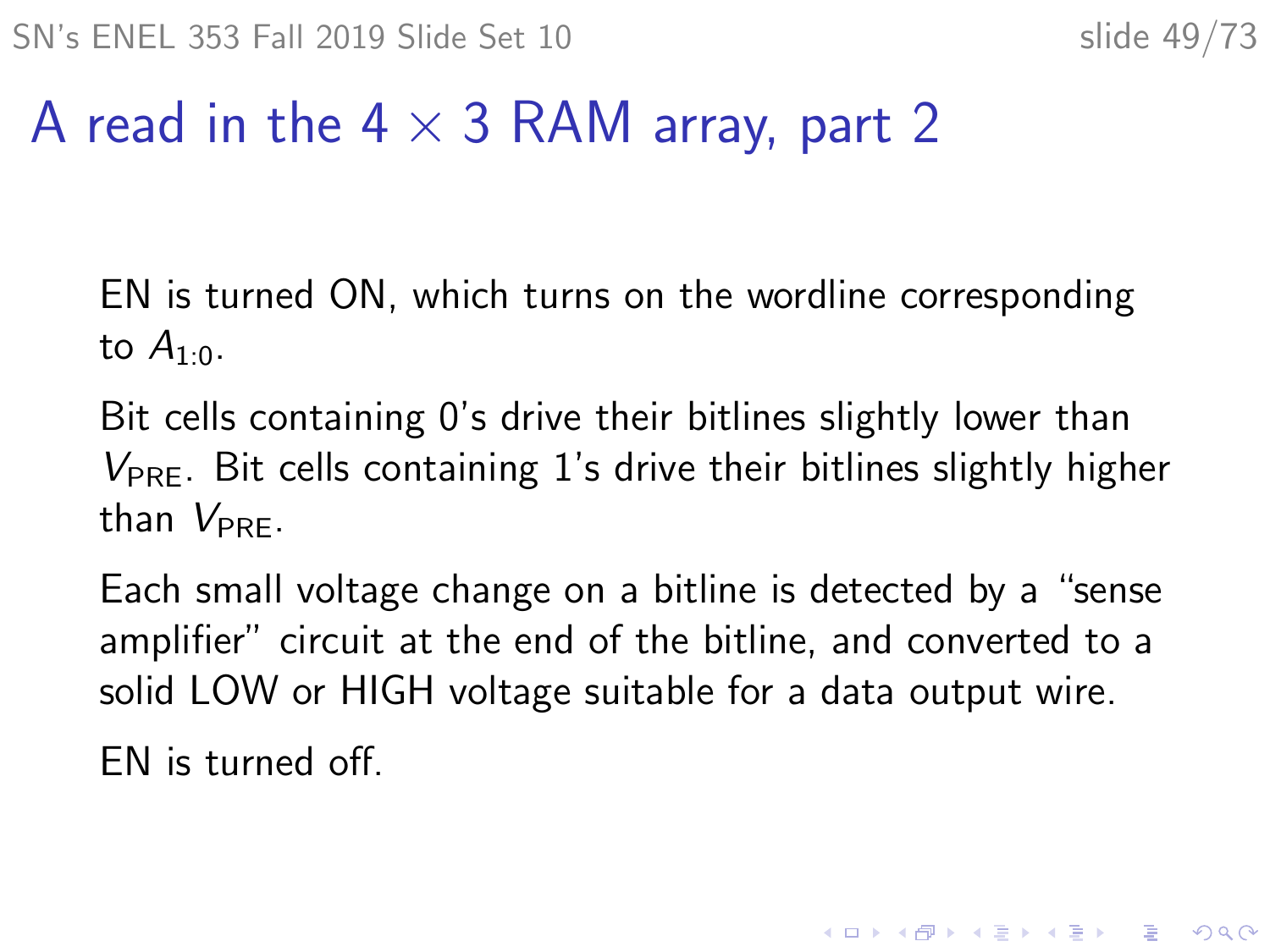KID KA KERKER KID KO

# Warning about oversimplification

I have tried to keep the story told on the last few slides short and simple, and to convey ideas that are common to the operation of both SRAM and DRAM circuits.

To do that I have had to be **imprecise**, leaving out important details, and somewhat **inaccurate**, suggesting some things that aren't really true.

I'm not going to try to be more precise and accurate about DRAM, because that just takes too much time.

But on the next two slides I'll clear some things up about SRAM.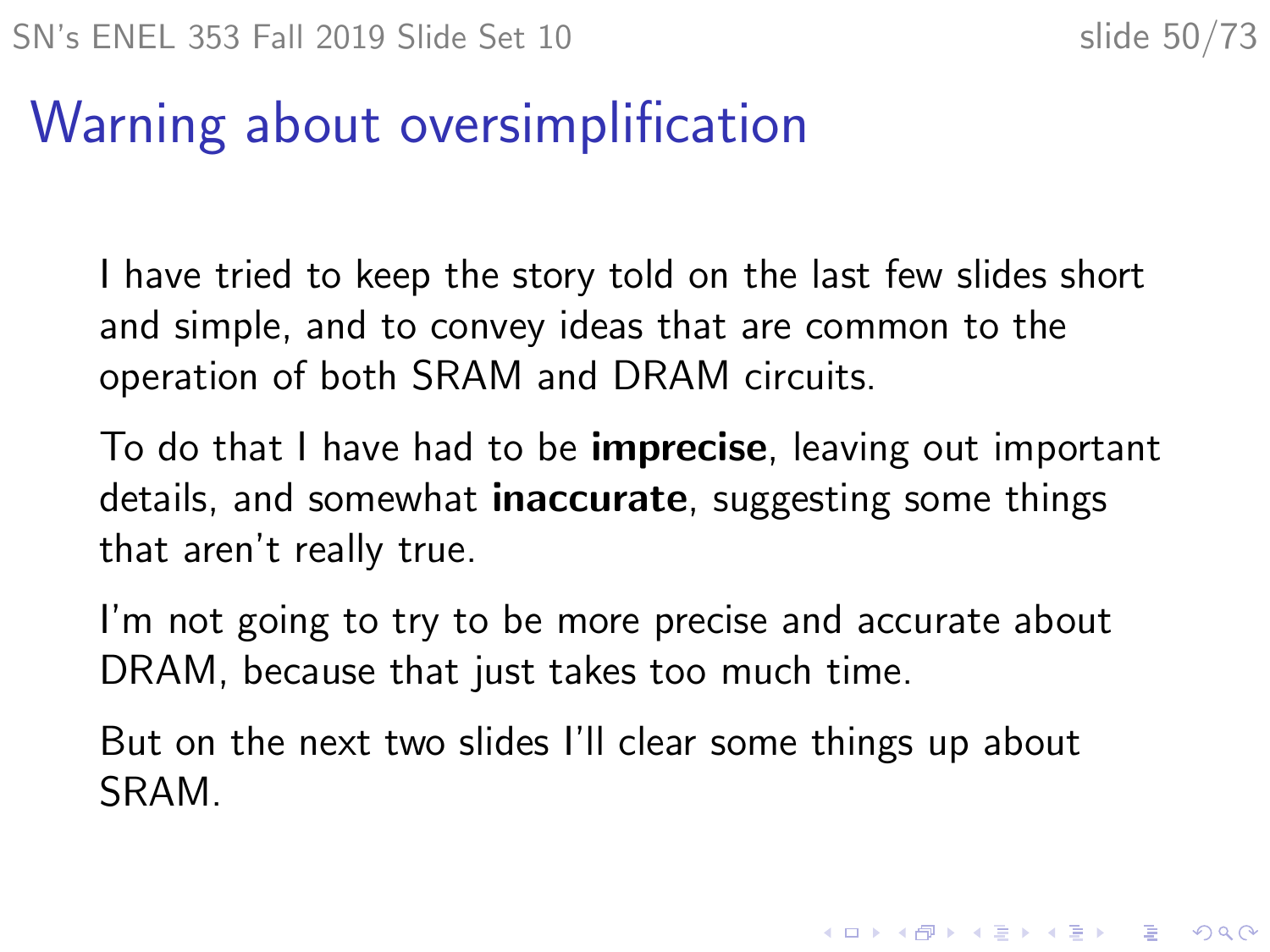# Writing to an SRAM cell

An SRAM cell is made from a pair of inverters connected in a bistable configuration, and a pair of NMOS transistors.



Every column in an SRAM array has two wires, called bitline and bitline.

On a write, bitline and bitline are driven to opposite levels. Whichever line is LOW will do most of the work in changing the state of the cell, because NMOS transistors pass 0's better than they pass 1's.

Image is Figure 5.46 from Harris D. M. and Harris S. L., Digital Design and Computer Architecture, 2nd ed., C 2013, Elsevier, Inc.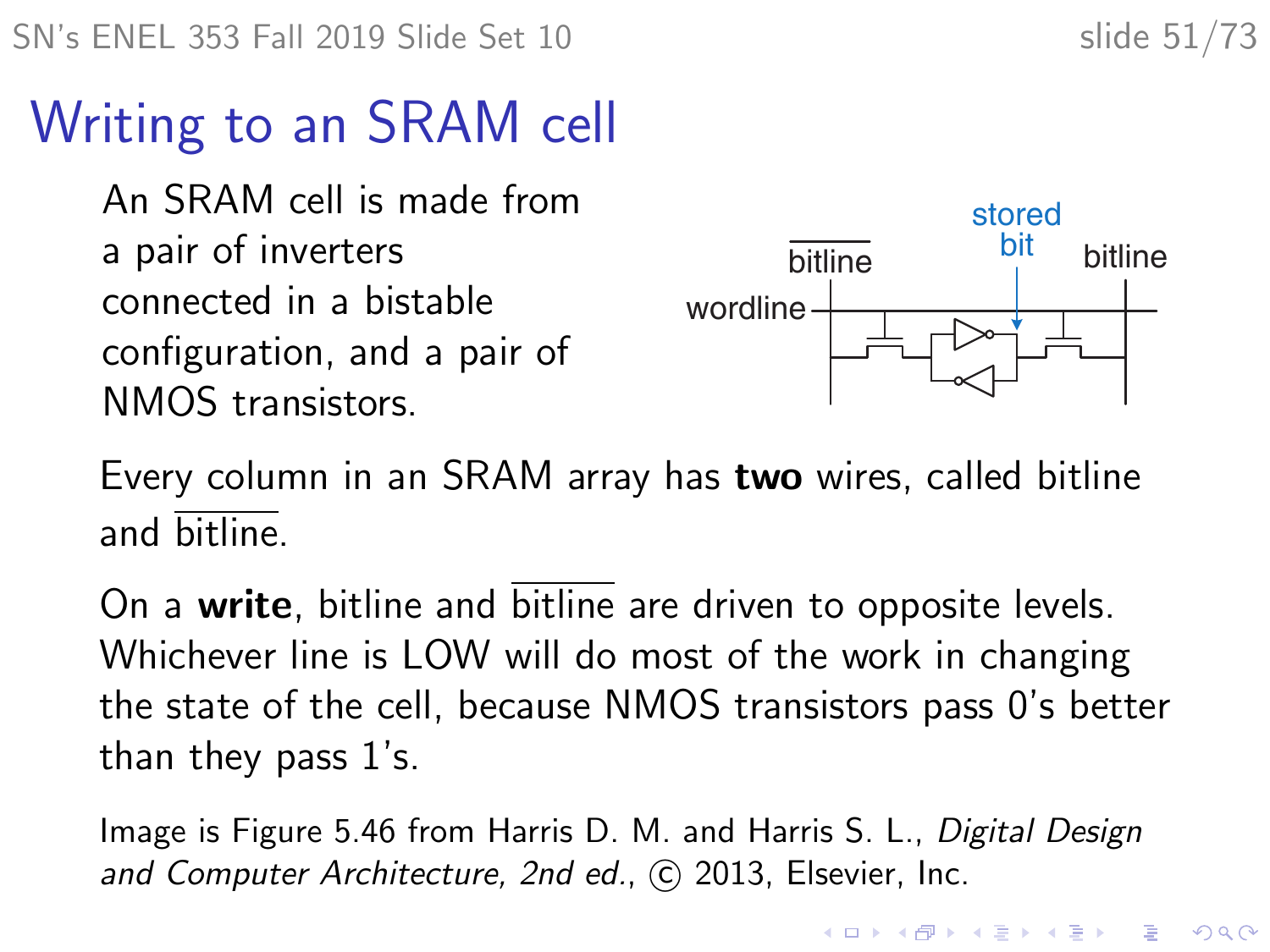# Reading from an SRAM cell



On a read, bitline and bitline are precharged to equal  $V_{\text{PRE}}$ levels before the wordline is turned ON.

The bistable pair of inverters will pull one of the bitline and bitline voltages up slightly and the other voltage down slightly.

A sense amplifier at the end of the bitline-bitline pair will detect a voltage difference and decide whether the cell contains a 1 or a 0.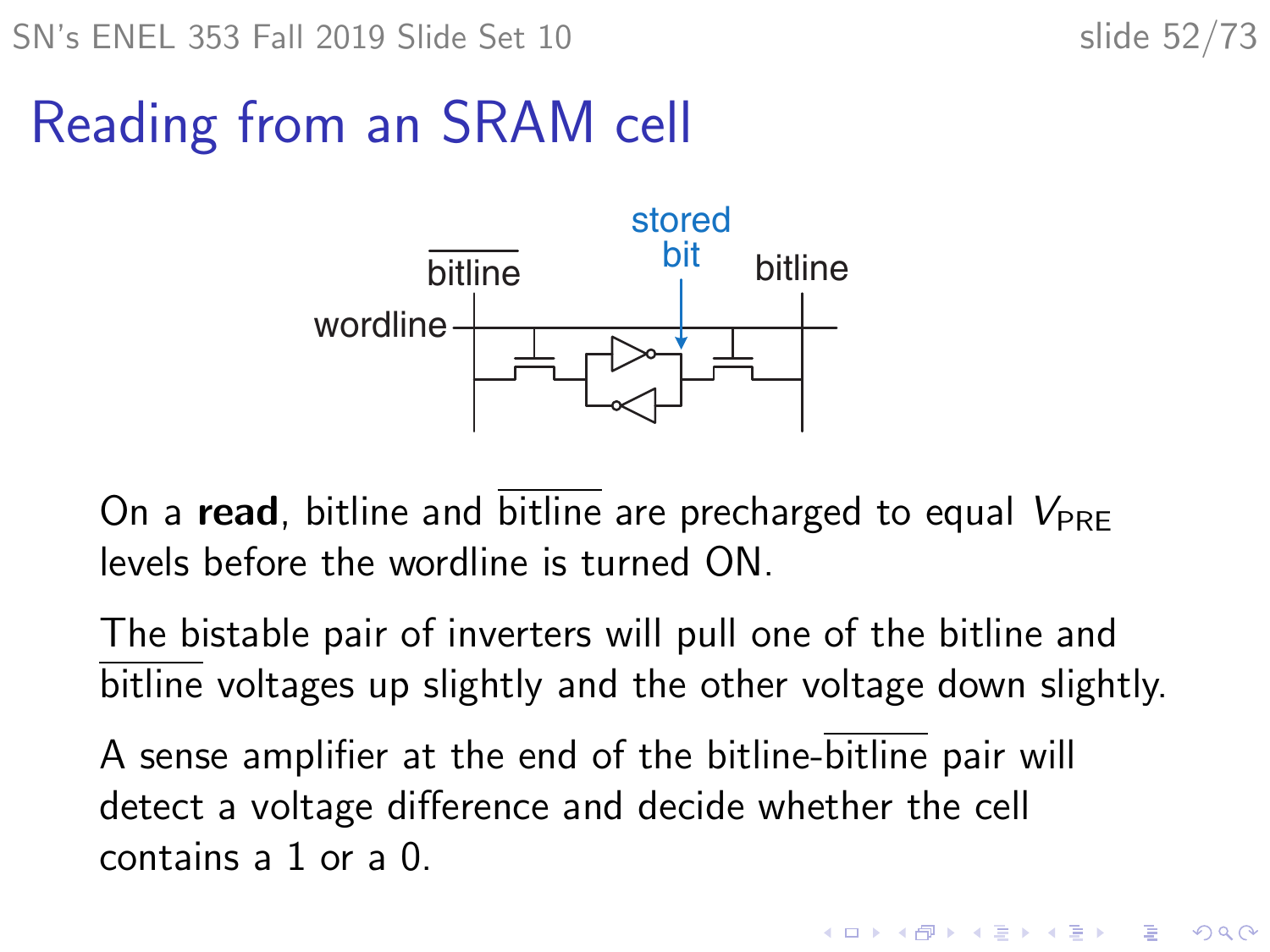# Floating-gate transistors, part 1

The floating gate in a floating-gate transistor is surrounded by insulating material. Electrons trapped on a floating gate will stay there for many, many years.



K □ K K 레 K K 레 K X X K K H X X K K H 제

If the charge on the floating gate is **neutral** and voltages applied are all in the 0 to  $V_{\text{DD}}$  range, then the circuit acts like an NMOS transistor—the voltage on the control gate will decide whether current can flow from drain to source.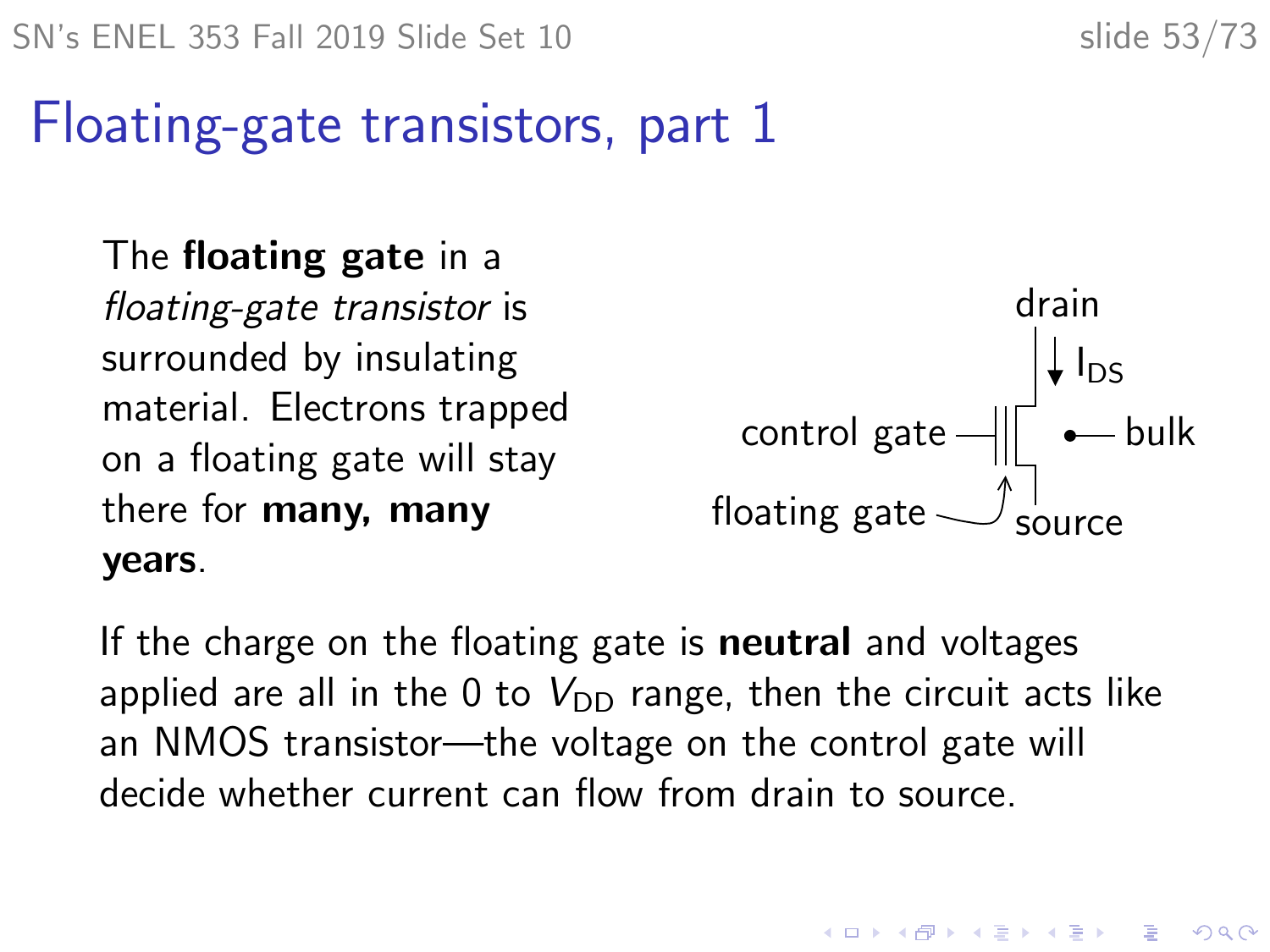KID KA KERKER KID KO

# Floating-gate transistors, part 2



If the charge on the floating gate is **significantly negative** and voltages applied are again all in the 0 to  $V_{DD}$  range, then  $I_{DS} = 0$  regardless of the control gate voltage—there is effectively no electrical connection between drain and source.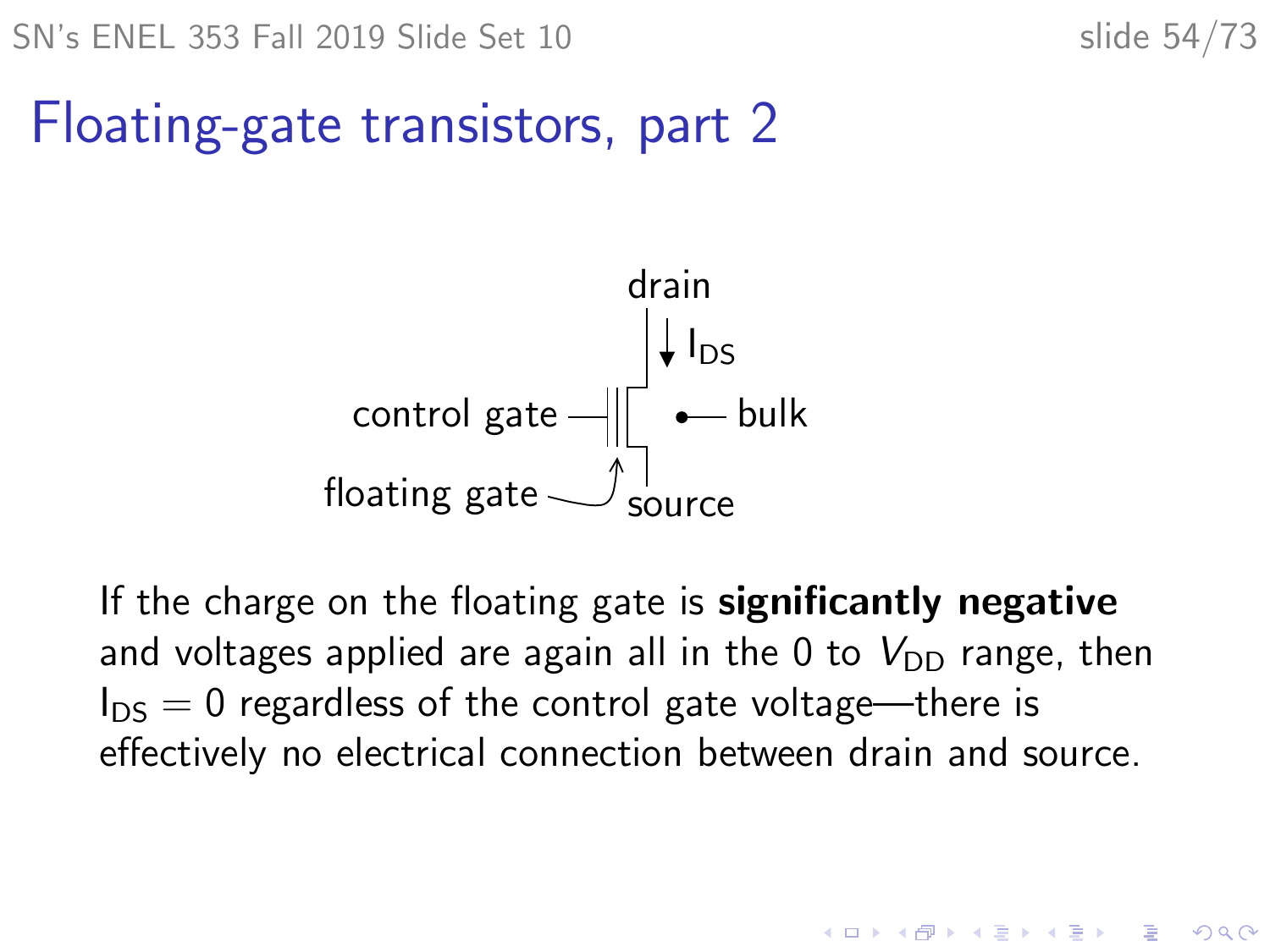# Floating-gate transistors as bit cells in memory arrays, part 1

Memory arrays can be built with floating-gate transistors at every wordline-bitline crossing point.



4 0 > 4 4 + 4 = + 4 = + = + + 0 4 0 +

If you understand the basic operation of the ROM circuit presented many slides back, it should be clear that a floating-gate transistor bit cell holds either a 0 or a 1 depending on the charge on its floating gate.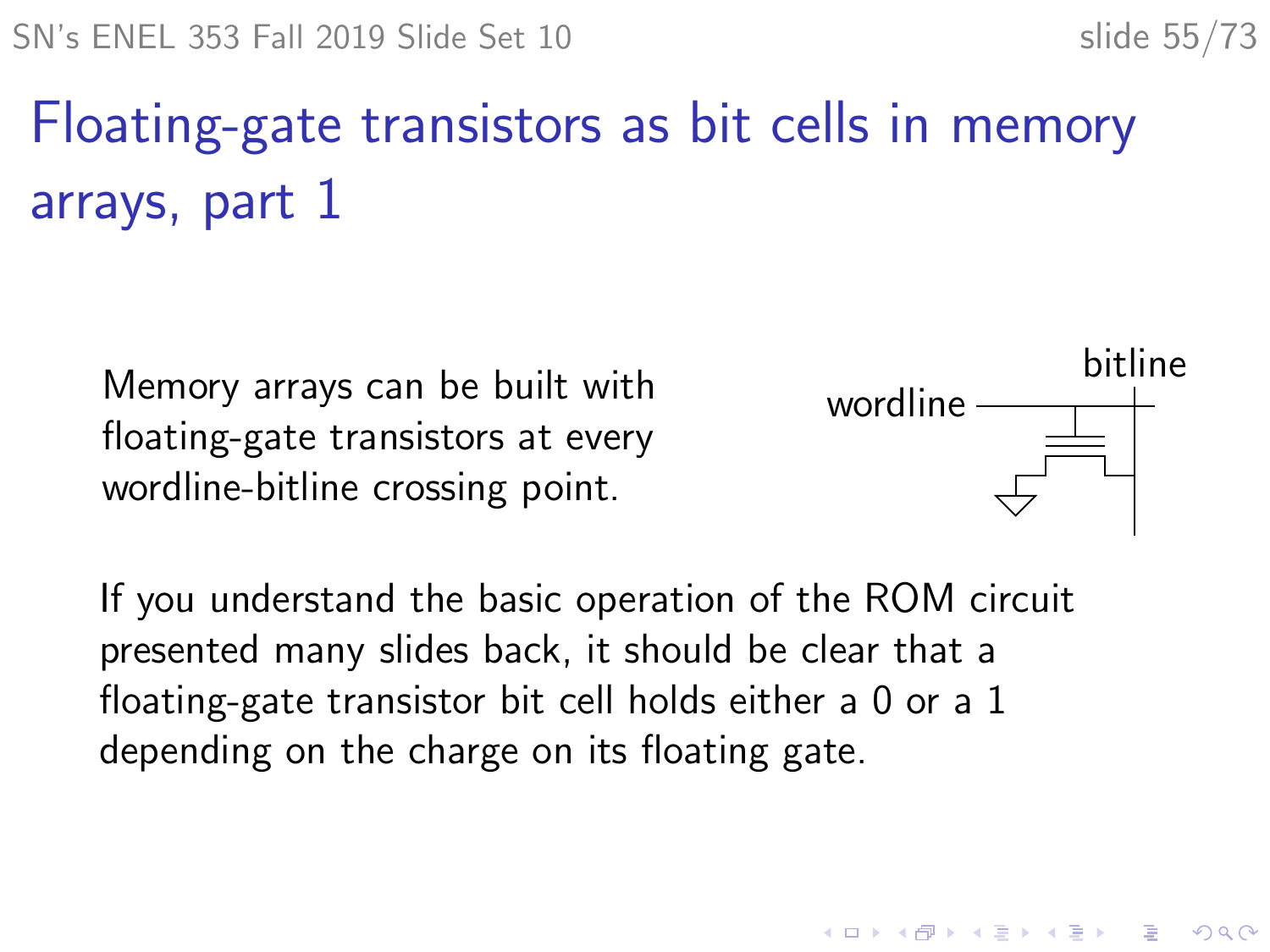**KORKARYKERKER POLO** 

# Floating-gate transistors as bit cells in memory arrays, part 2

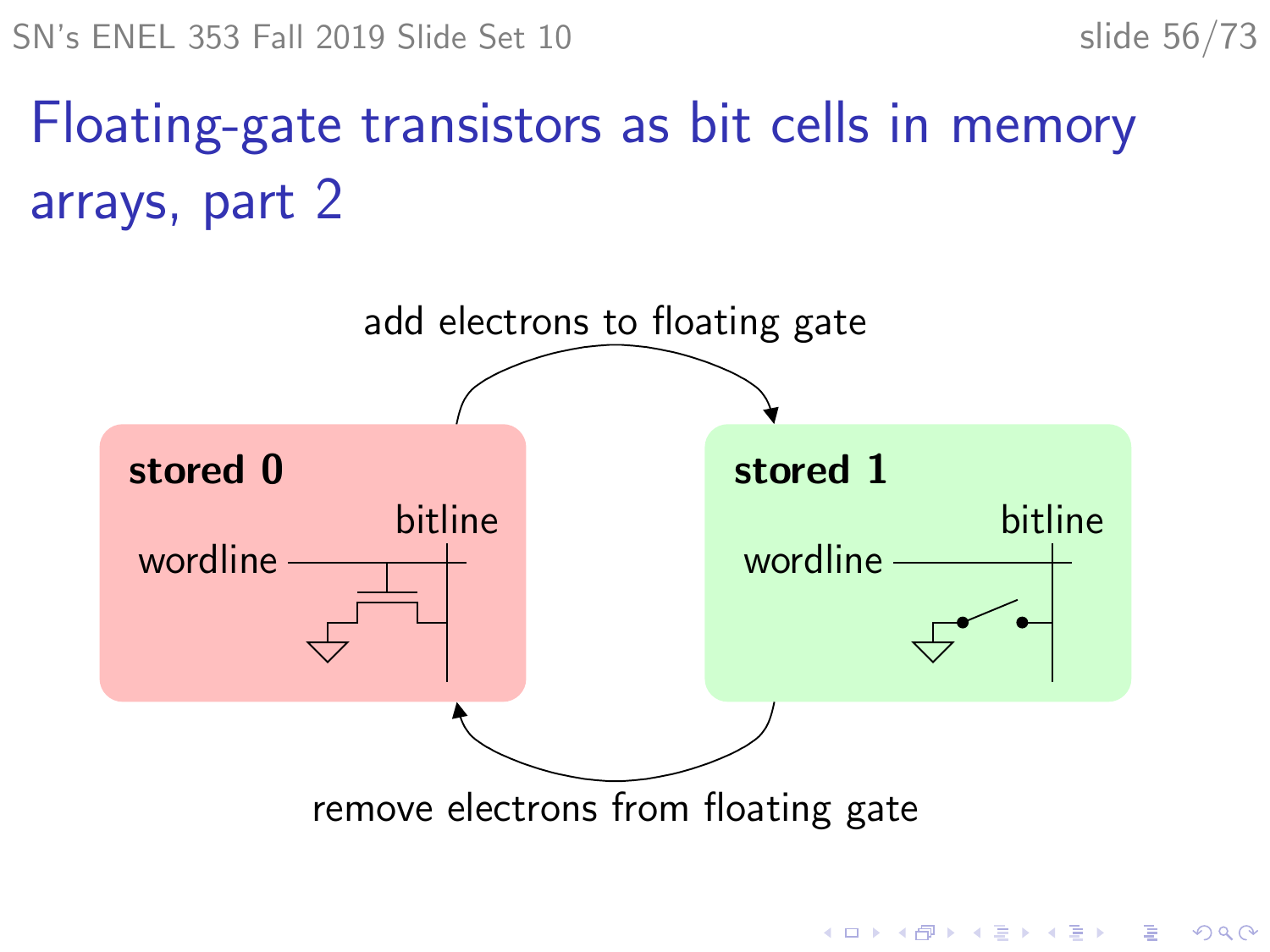4 0 > 4 4 + 4 = + 4 = + = + + 0 4 0 +

# Floating-gate transistors and EEPROM arrays

<span id="page-56-0"></span>EEPROM: Electrically-erasable programmable ROM.

An EEPROM array has circuitry that can move electrons on to or off of the floating gates in its bit cells.

The key to this circuitry is that by applying voltages significantly outside the 0 to  $V_{\text{DD}}$  range, it's possible to get electrons to move through the insulation surrounding a floating gate.

Erasing: Restoring neutral charge to all floating gates.

Programming: Selectively injecting electrons on to some floating gates, so that an EEPROM array contains some desired pattern of 0's and 1's.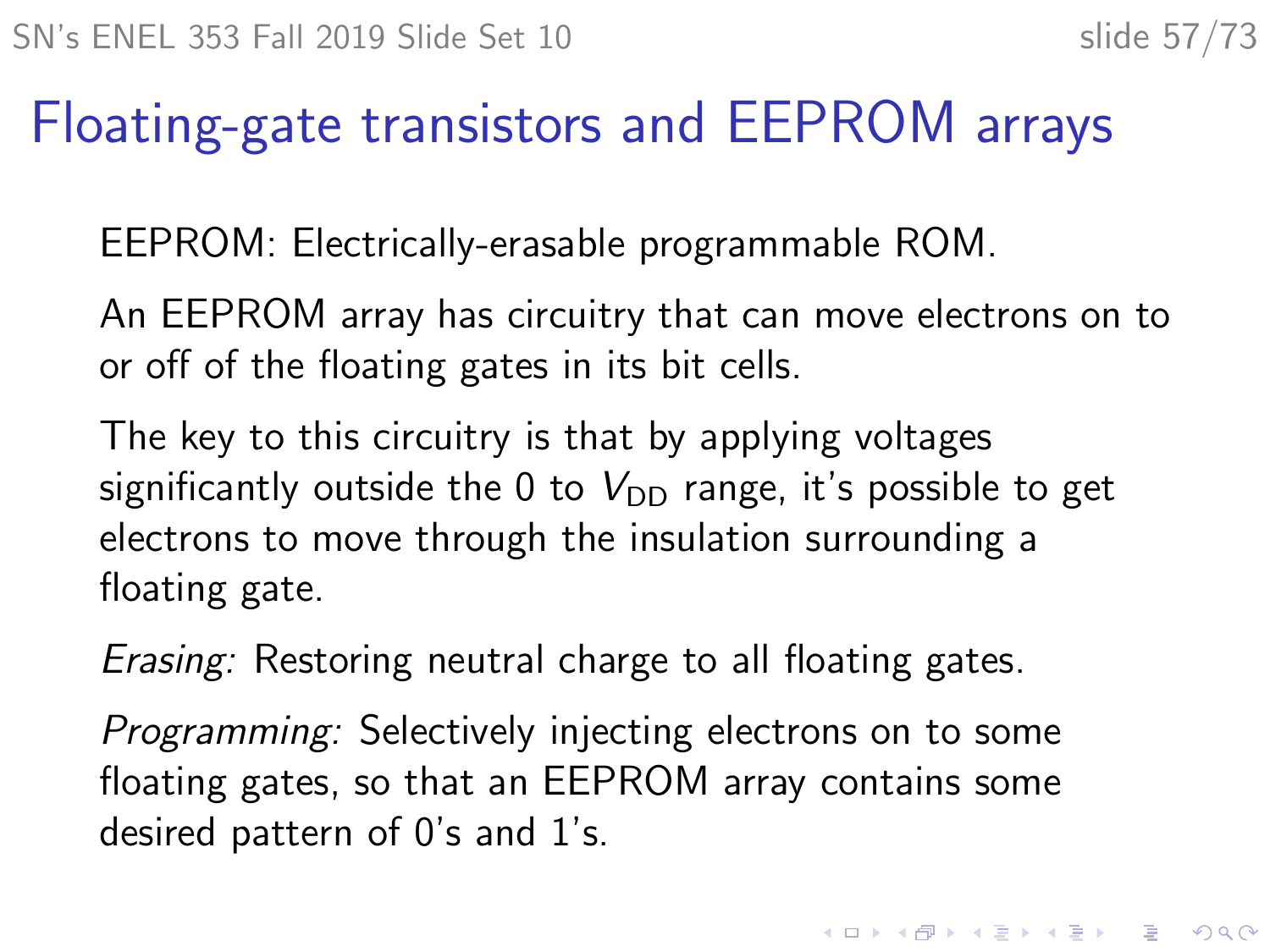<span id="page-57-0"></span>SN's ENEL 353 Fall 2019 Slide Set 10 slide 58/73

**KORKARYKERKER POLO** 

# Outline of Slide Set 10

- [Important notes about exam topics](#page-2-0)
- **[Counters](#page-4-0)**
- [Shift registers](#page-6-0)
- [Memory arrays](#page-14-0)
- [Bit cells, wordlines, and bitlines](#page-23-0)
- [ROM circuits: dot notation, ROM-based logic](#page-27-0)
- [Implementation of ROM with NMOS transistors](#page-32-0)
- [Programmable ROM circuits](#page-37-0)
- [How RAM and EEPROM circuits work](#page-40-0)
- [PLAs: Programmable logic arrays](#page-57-0)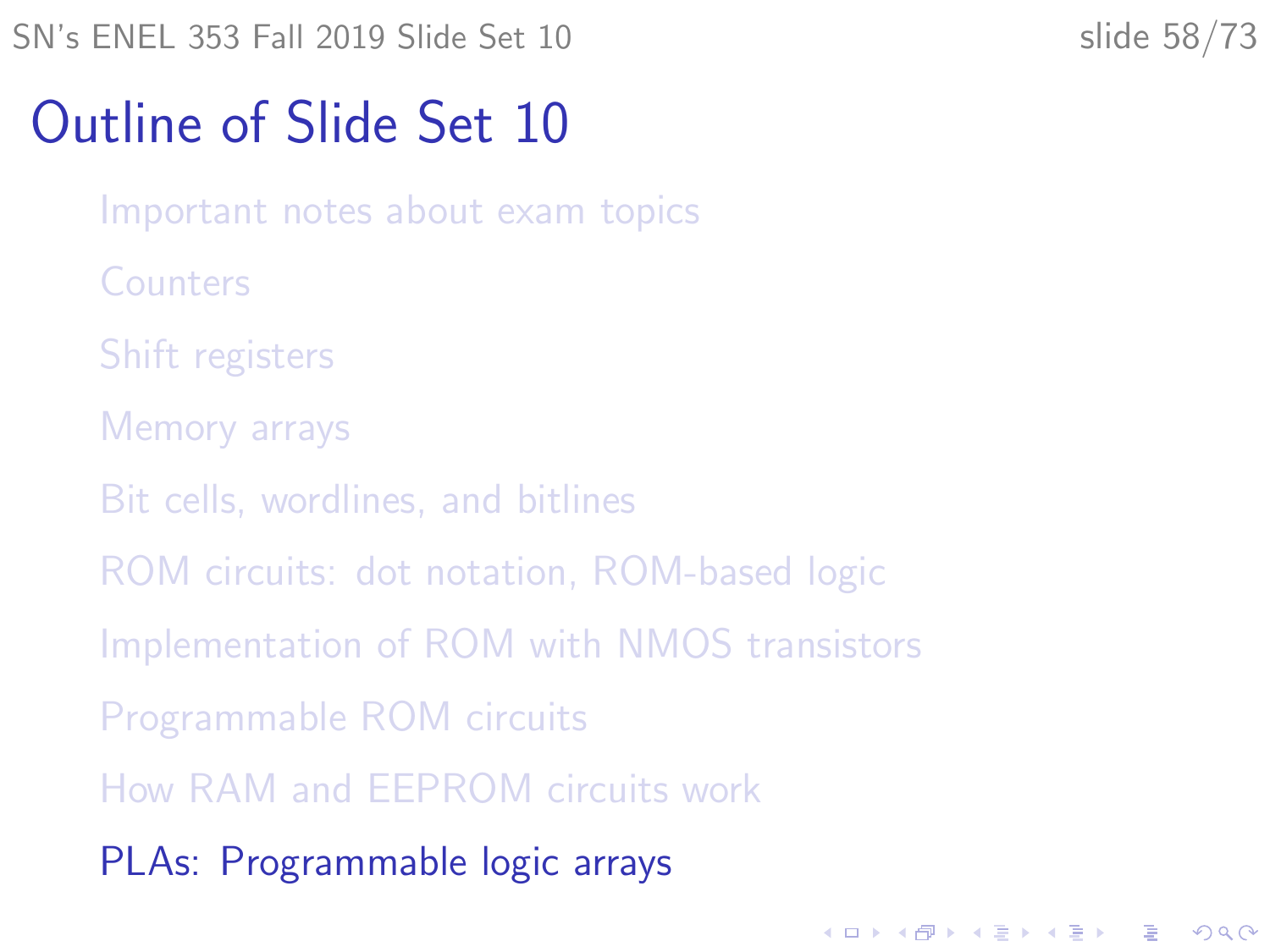## PLAs: Programmable logic arrays (text Section 5.6.1)

As explained previously, any combinational logic function can be implemented as a ROM circuit with the appropriate numbers of address inputs and data outputs.

However, ROM implementation of combinational logic has some drawbacks:

- $\blacktriangleright$  The size of the decoder grows exponentially with the number of input bits.
- $\blacktriangleright$  Propagation delays may be lengthy due to relatively slow voltage changes on long bitlines.

A PLA—programmable logic array—is a structure that allows SOP-based implementation of combinational logic in a way that may be more efficient than a ROM array.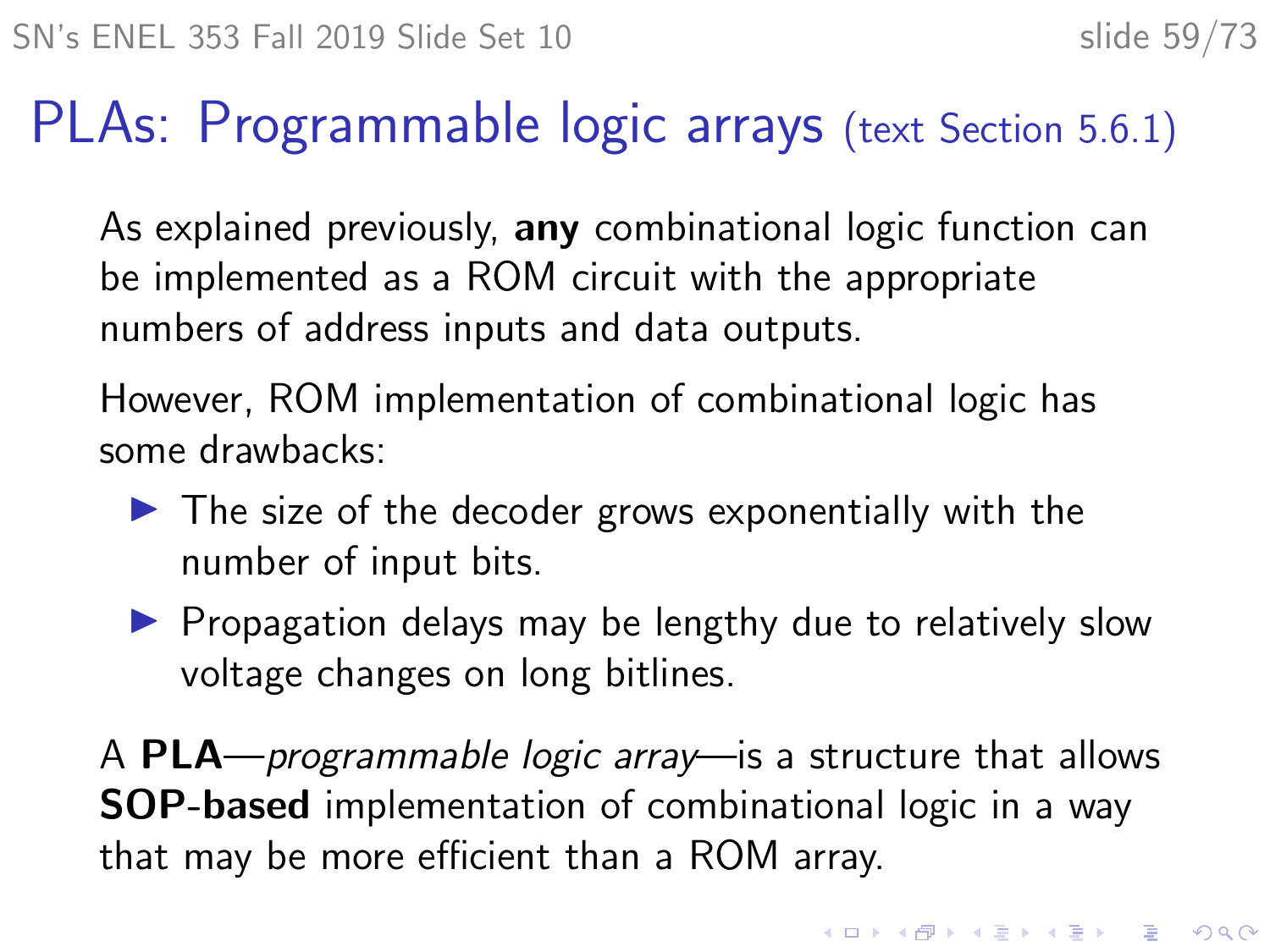## Review of terminology related to SOP expressions

Literal: Either an input variable or its complement. If the input variables are  $A$ ,  $B$ ,  $C$ , then the available literals are A,  $\overline{A}$ , B,  $\overline{B}$ , C,  $\overline{C}$ .

Product: Either a literal, or two or more literals ANDed together.

Minterm: A product that includes literals from all of the input variables.

Implicant: A product is an *implicant* of  $Y$  if it can be included in a sum-of-products (SOP) expression for Y .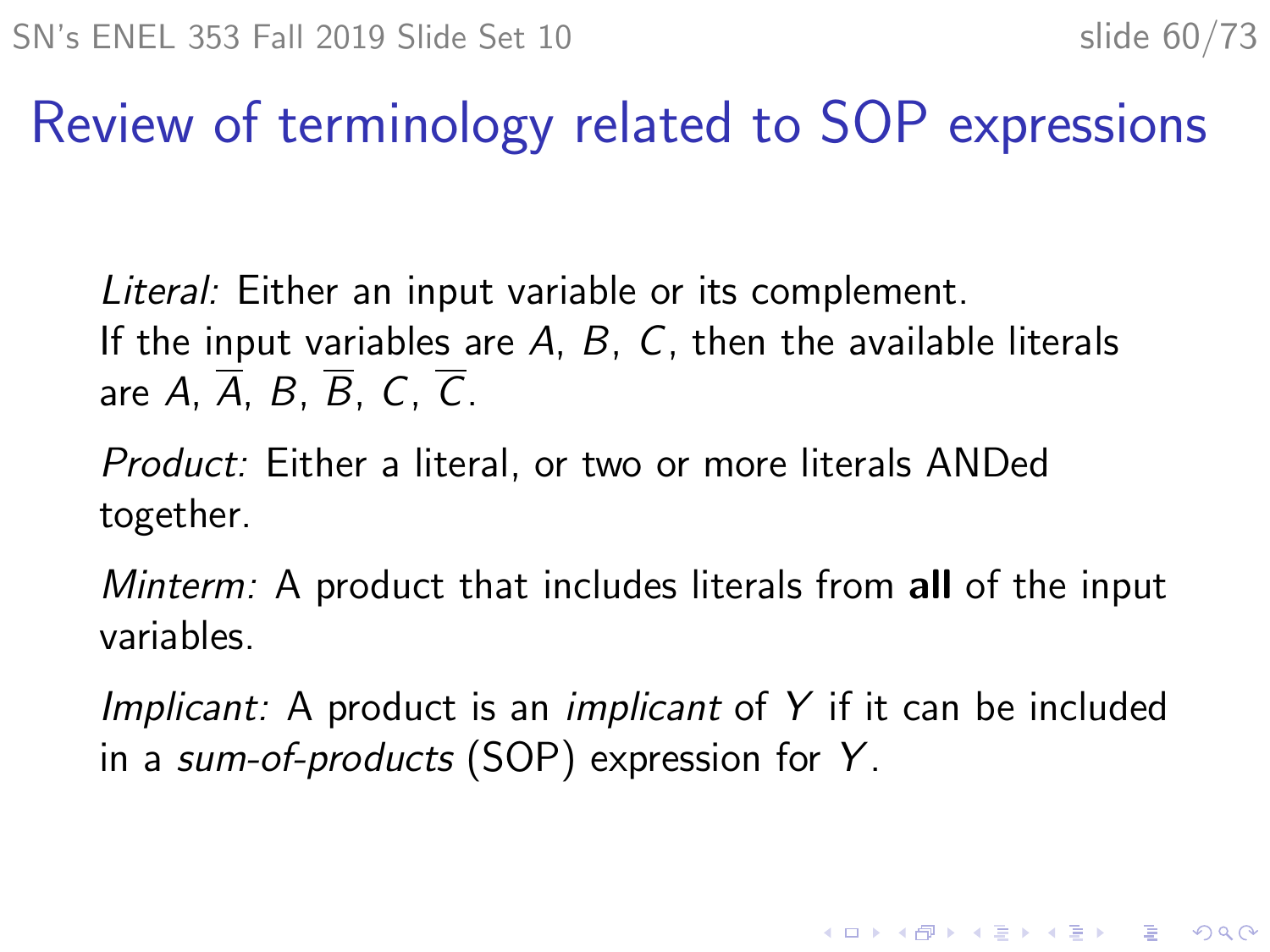What products are available? Let's look at the example of a 3-input system with inputs  $A, B, C$ .

All of the literals are products: A,  $\overline{A}$ , B,  $\overline{B}$ , C,  $\overline{C}$ .

All of the minterms are products:

 $\overline{A}\overline{B}\overline{C}$ ,  $\overline{A}\overline{B}$  C,  $\overline{A}B\overline{C}$ ,  $\overline{A}B$  C,  $\overline{A}\overline{B}$   $\overline{C}$ ,  $\overline{A}B$   $\overline{C}$ ,  $\overline{A}B$   $\overline{C}$ ,  $\overline{A}B$   $\overline{C}$ ,

There are a lot of products that are neither literals nor minterms:

 $\overline{AB}$ ,  $\overline{AB}$ ,  $\overline{AB}$ ,  $\overline{AB}$ ,  $\overline{AB}$ ,  $\overline{AC}$ ,  $\overline{AC}$ ,  $\overline{AC}$ ,  $\overline{AC}$ ,  $\overline{AC}$ ,  $\overline{B} \overline{C}$ ,  $\overline{B} C$ ,  $B \overline{C}$ ,  $B C$ ,

As the number of input variables goes from 3 to 4 to 5 and beyond, the number of literals, minterms, and non-literalnon-minterm products gets very big, very fast.

A key aspect of **PLAs** is the ability to select products with whatever number of literals makes sense.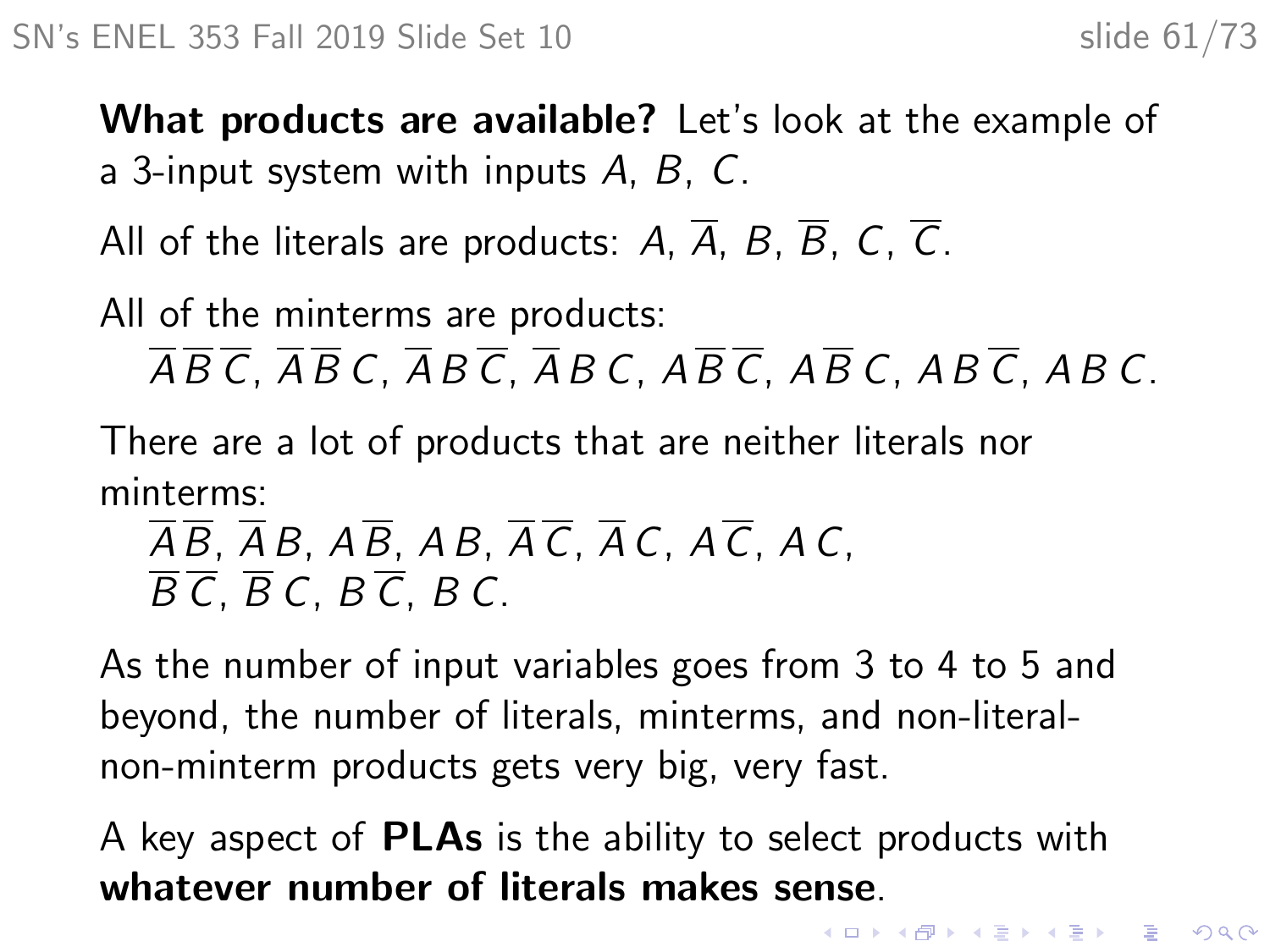SN's ENEL 353 Fall 2019 Slide Set 10 slide 62/73

**KORK ERKER ADAM ADA** 

# A generic  $M \times N \times P$  PLA



The AND array generates all the products (implicants) that are needed in SOP expressions for the outputs.

The OR array does the work of ORing together implicants to generate outputs.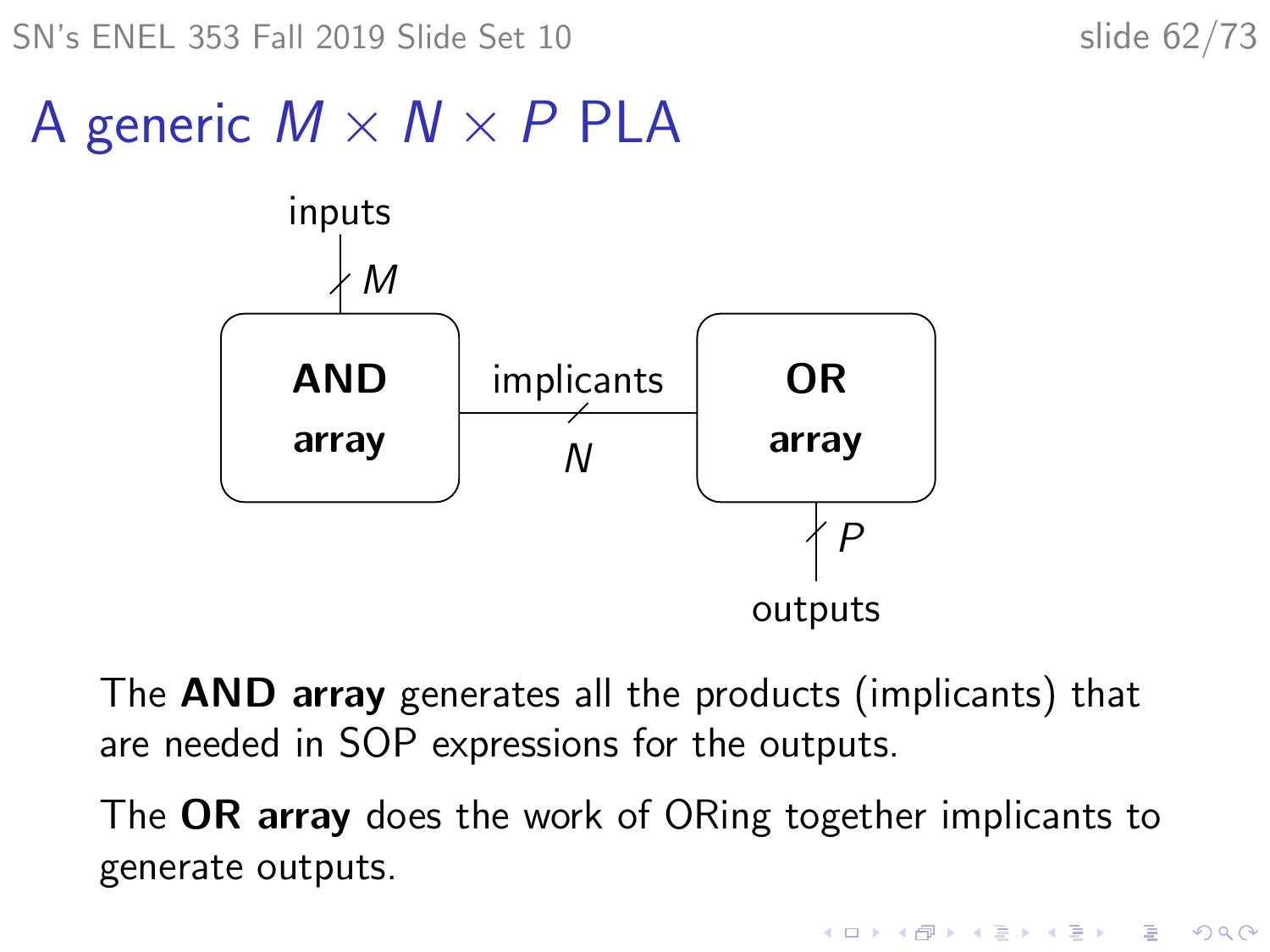**KORKARYKERKER POLO** 

# Dot notation for PLAs (and ROM arrays)

In diagrams for PLAs and ROMs, a dot on a pair of crossing wires **never** indicates simple electrical connection of the two wires!

Review: What does a dot indicate in a ROM diagram?

Let's write down what dots mean in PLA diagrams.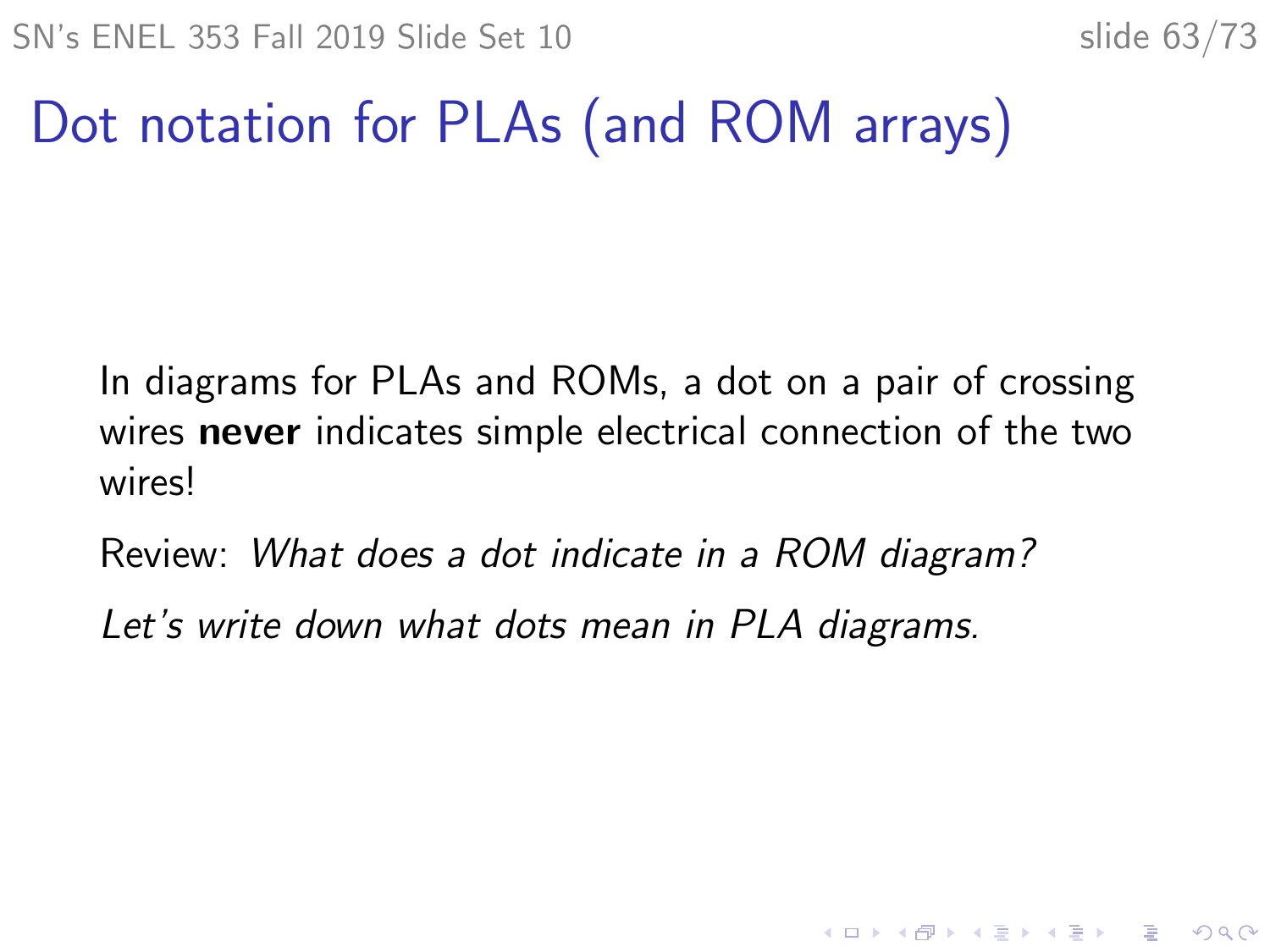K ロ ▶ K @ ▶ K 할 ▶ K 할 ▶ 이 할 → 9 Q Q →

# An example PLA, shown with dot notation

Note the use of inverters to generate complements of the input variables.



What are the dimensions M, N, and P? Give algebraic expressions for  $Y_1$  and  $Y_0$ .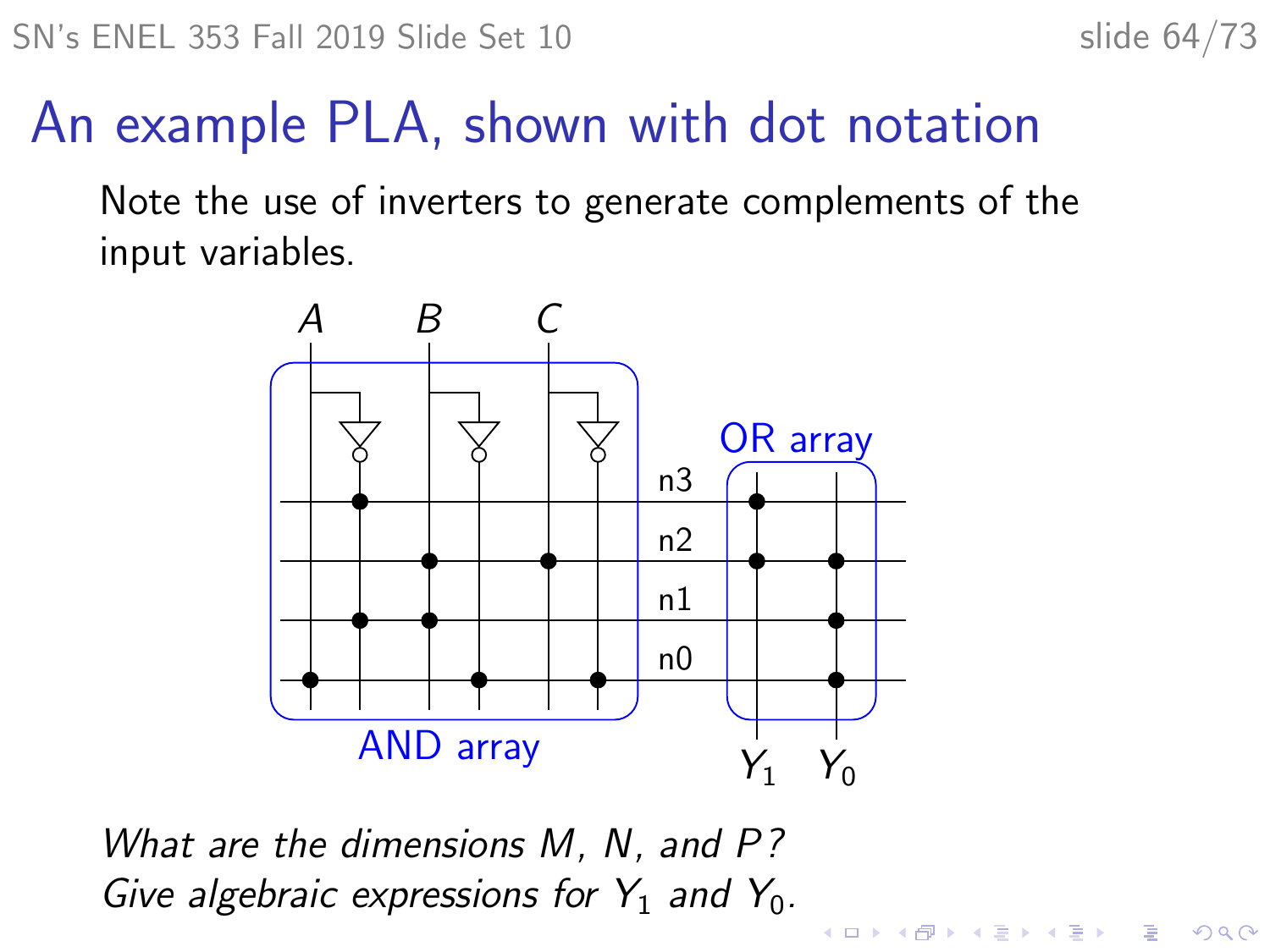SN's ENEL 353 Fall 2019 Slide Set 10 slide 65/73

## PLA design example  $#1$

Let's implement the given truth table using a  $3 \times 3 \times 2$  PLA.

The solution is not unique. What are two different SOP expressions that work for  $Y_1$ ?

|   | к |              | $Y_1$        | $Y_0$    |
|---|---|--------------|--------------|----------|
| 0 | 0 | 0            | 0            | ი        |
| 0 | 0 | 1            | $\mathbf{1}$ | 1        |
| 0 | 1 | 0            | 0            | 0        |
| 0 | 1 | $\mathbf{1}$ | 1            | 1        |
| 1 | 0 | 0            | 0            | 1        |
| 1 | 0 | 1            | 1            | 0        |
| 1 | 1 | 0            | 0            | 0        |
|   | 1 |              | 0            | $\sigma$ |

**KORKARYKERKER POLO**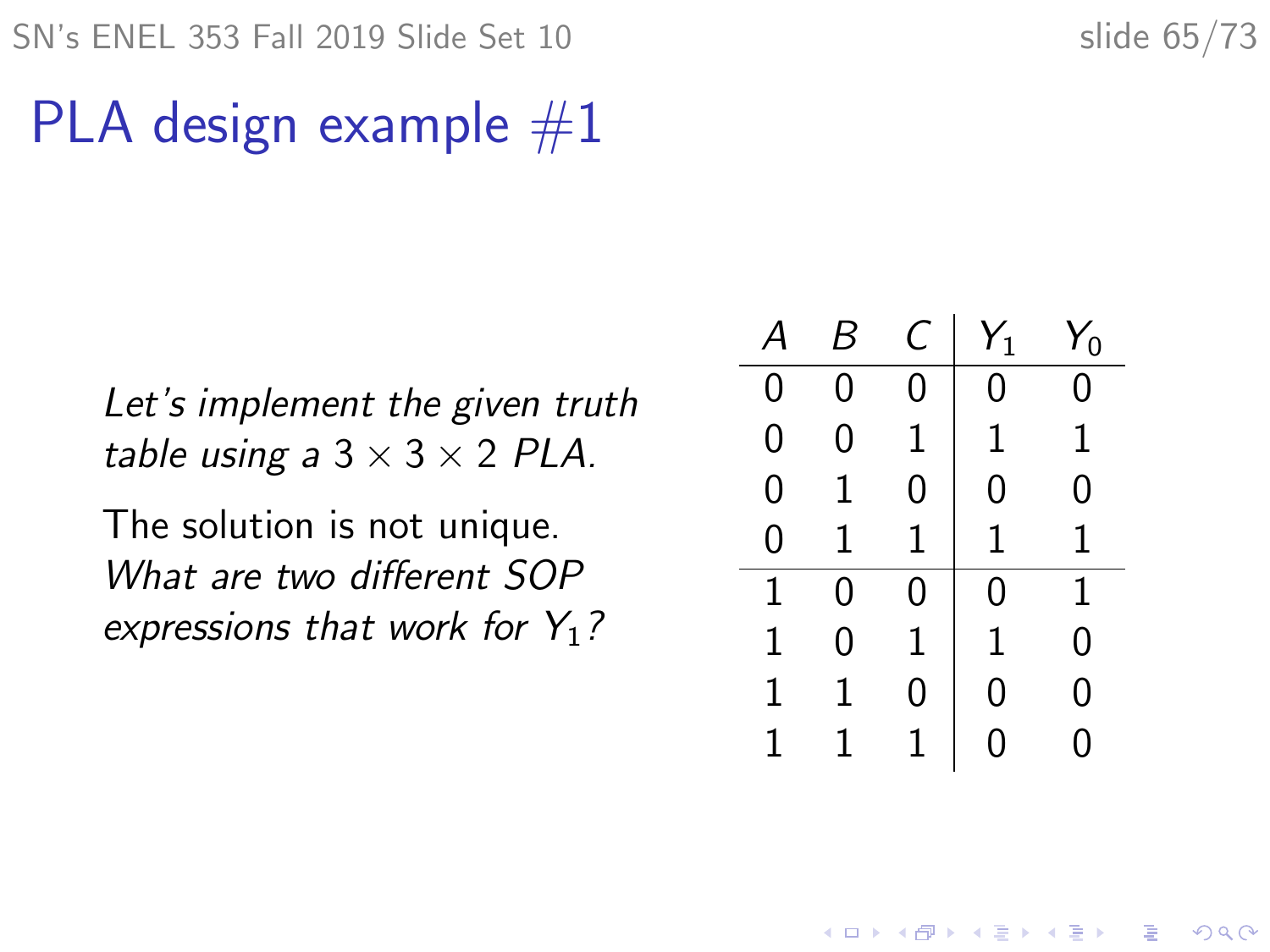K ロ ▶ K 個 ▶ K 할 ▶ K 할 ▶ 이 할 → 9 Q Q →

## How many implicant wires should a PLA have?

Typically N, the number of implicant wires, is significantly less than  $2^M$ , where M is the number of inputs.

Why would it make no sense at all to have  $N > 2^M$ ?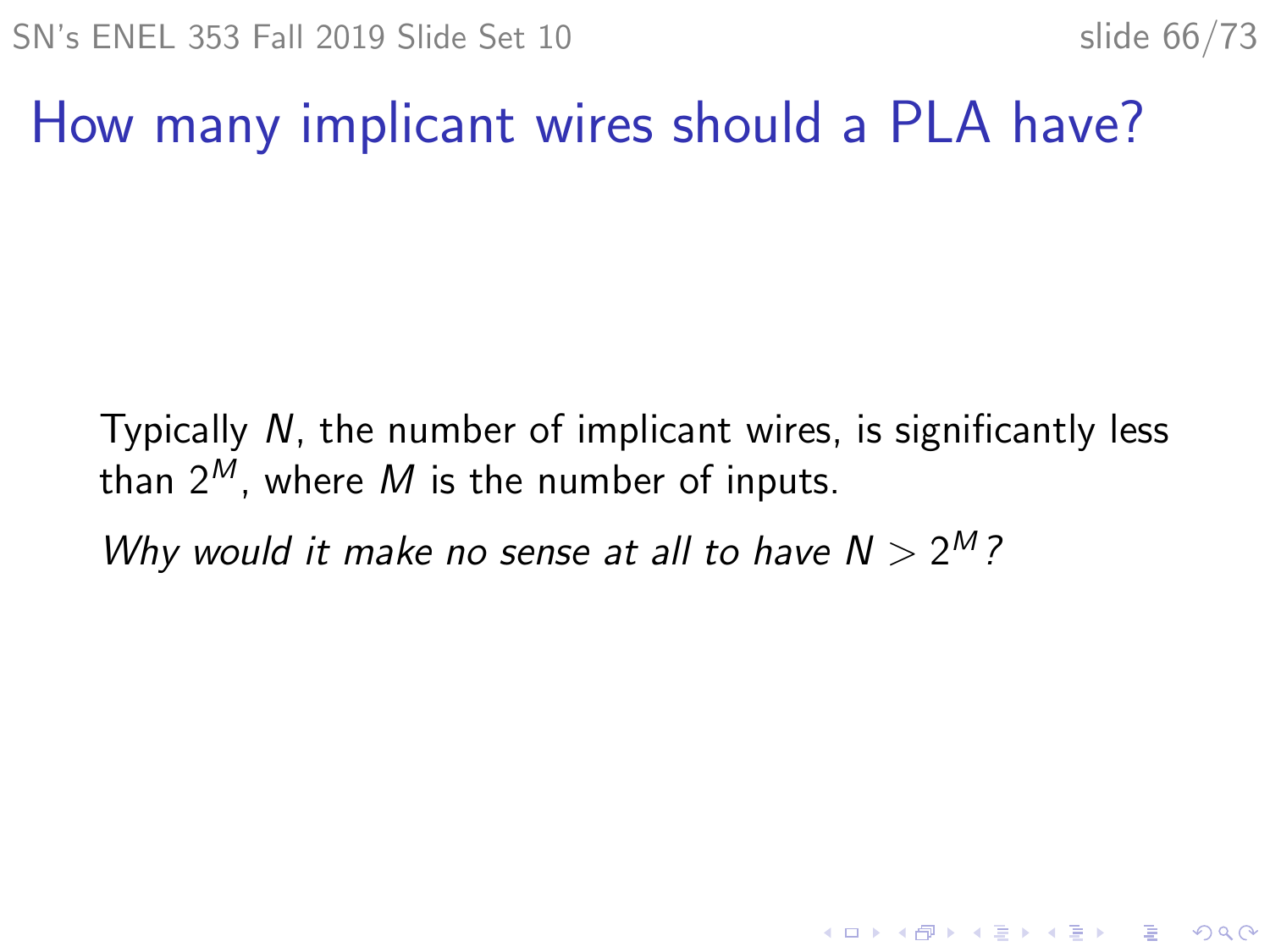SN's ENEL 353 Fall 2019 Slide Set 10 slide 67/73

## PLA design example  $#2$

Suppose you have these K-maps and have been asked to implement the logic using a  $3 \times 3 \times 2$  PLA.



What goes wrong if you use the K-maps to find separate minimal SOP expressions for  $Y_1$  and  $Y_0$ ?

By looking at the K-maps again, let's find SOP expressions that will work for the PLA.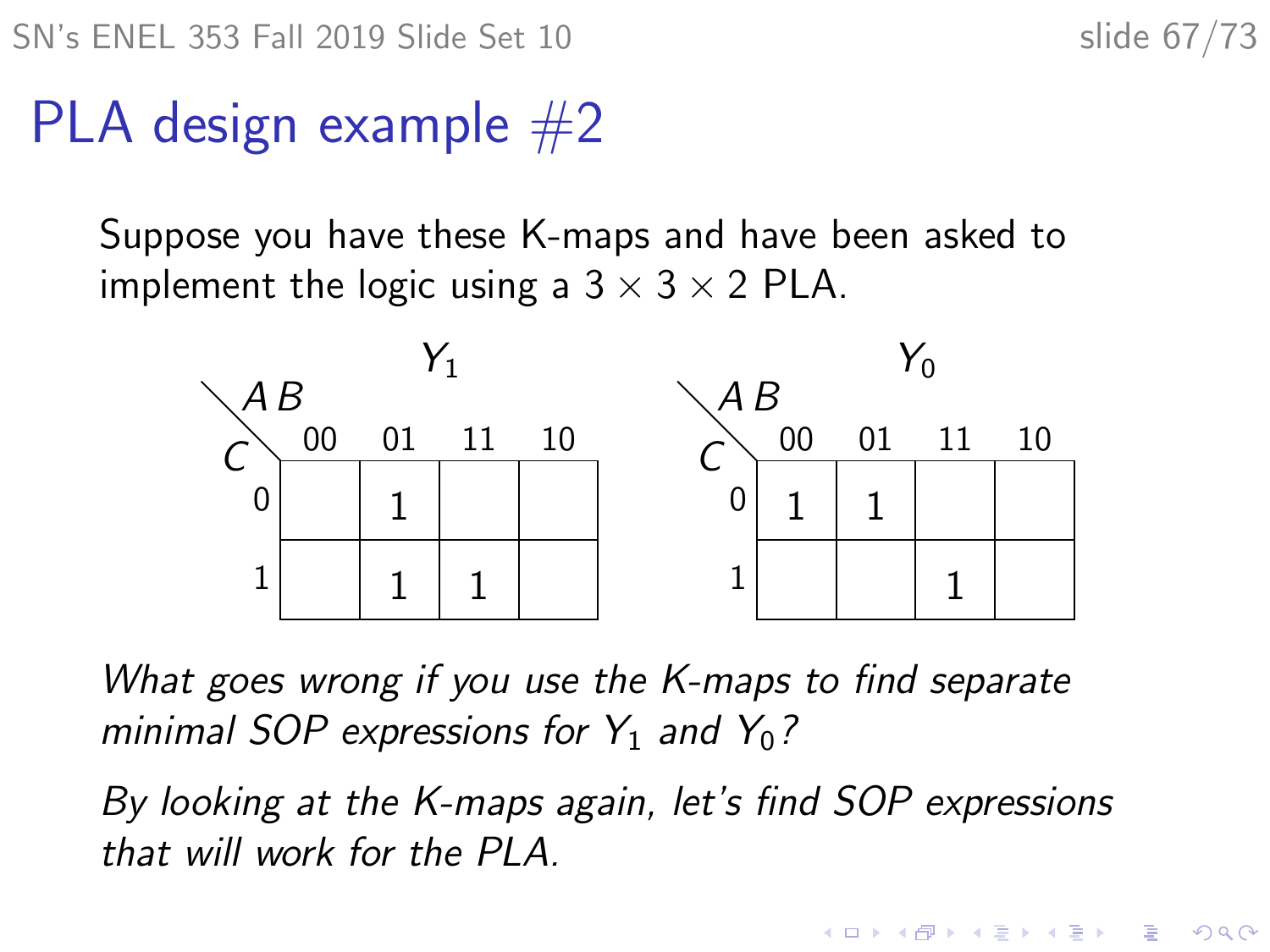### PLA implementation with NMOS transistors

 $Y_1 = AB + \overline{B}C$  and  $Y_0 = AB$  in this 3  $\times$  2  $\times$  2 PLA. You can tell from the dots! But why does this circuit work?

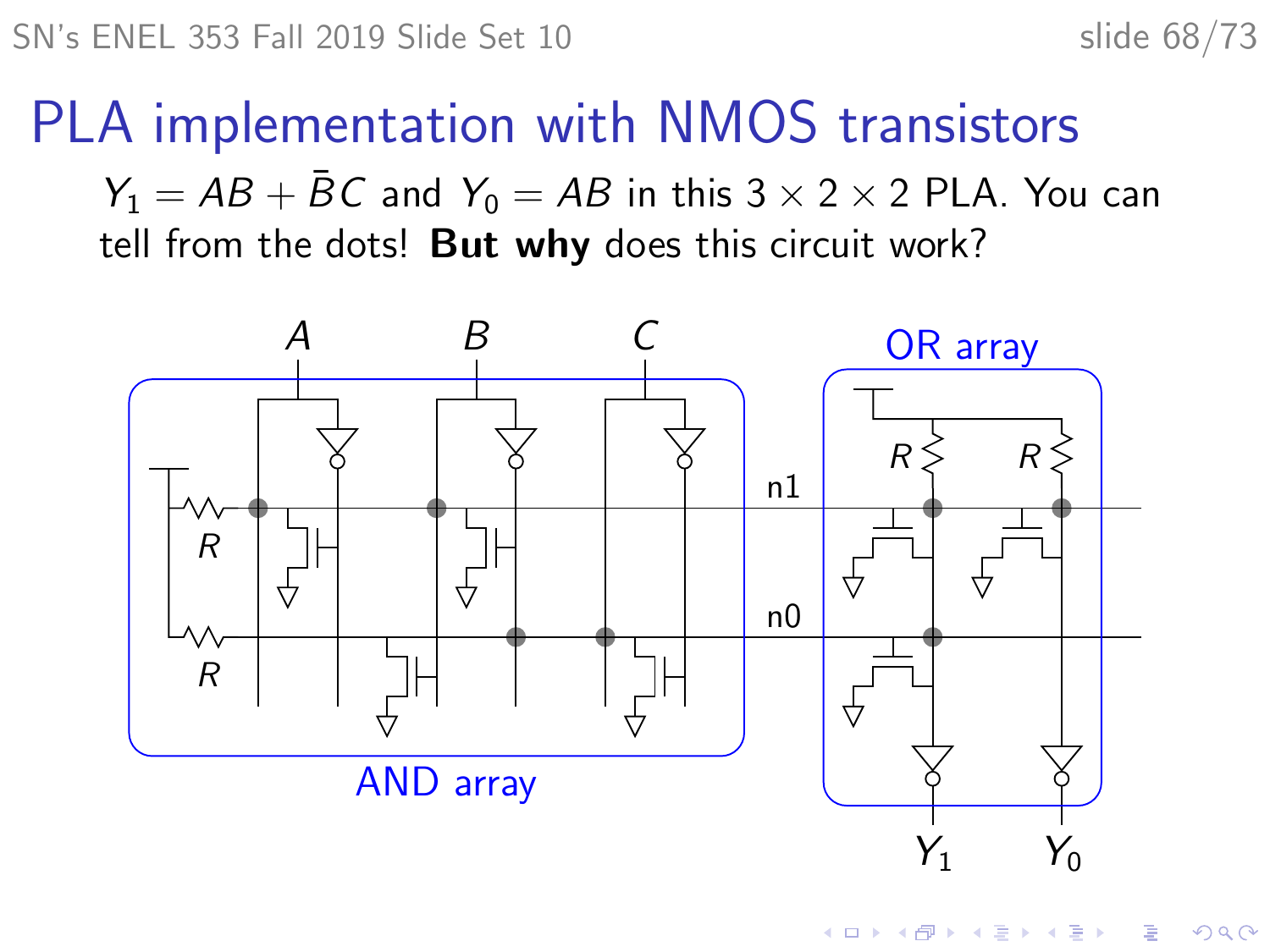### How does the AND array work?

For example, why is it that  $nl = AB$ ?

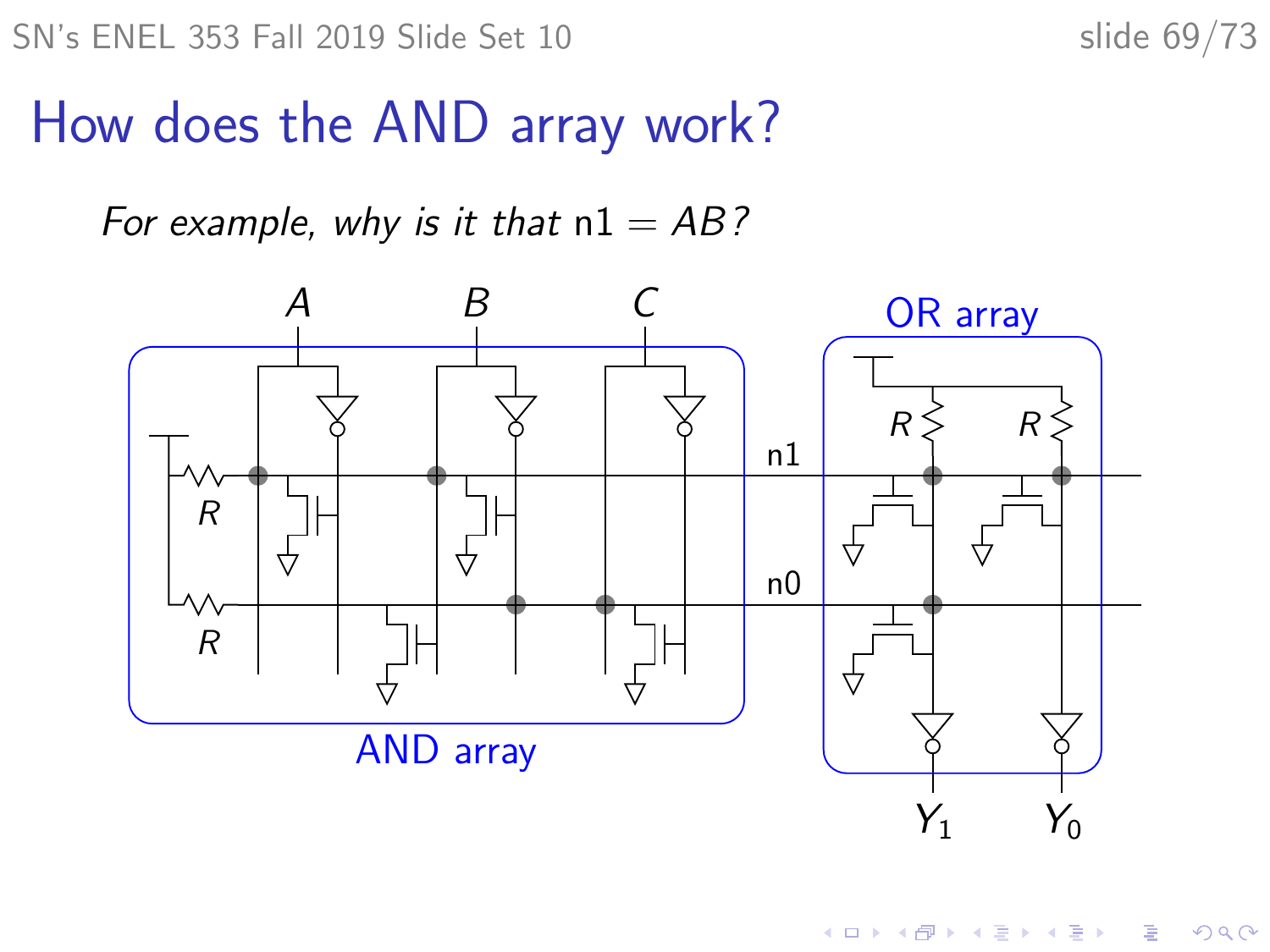## How does the OR array work?

For example, why is it that  $Y_1 = n1 + n0$ ?

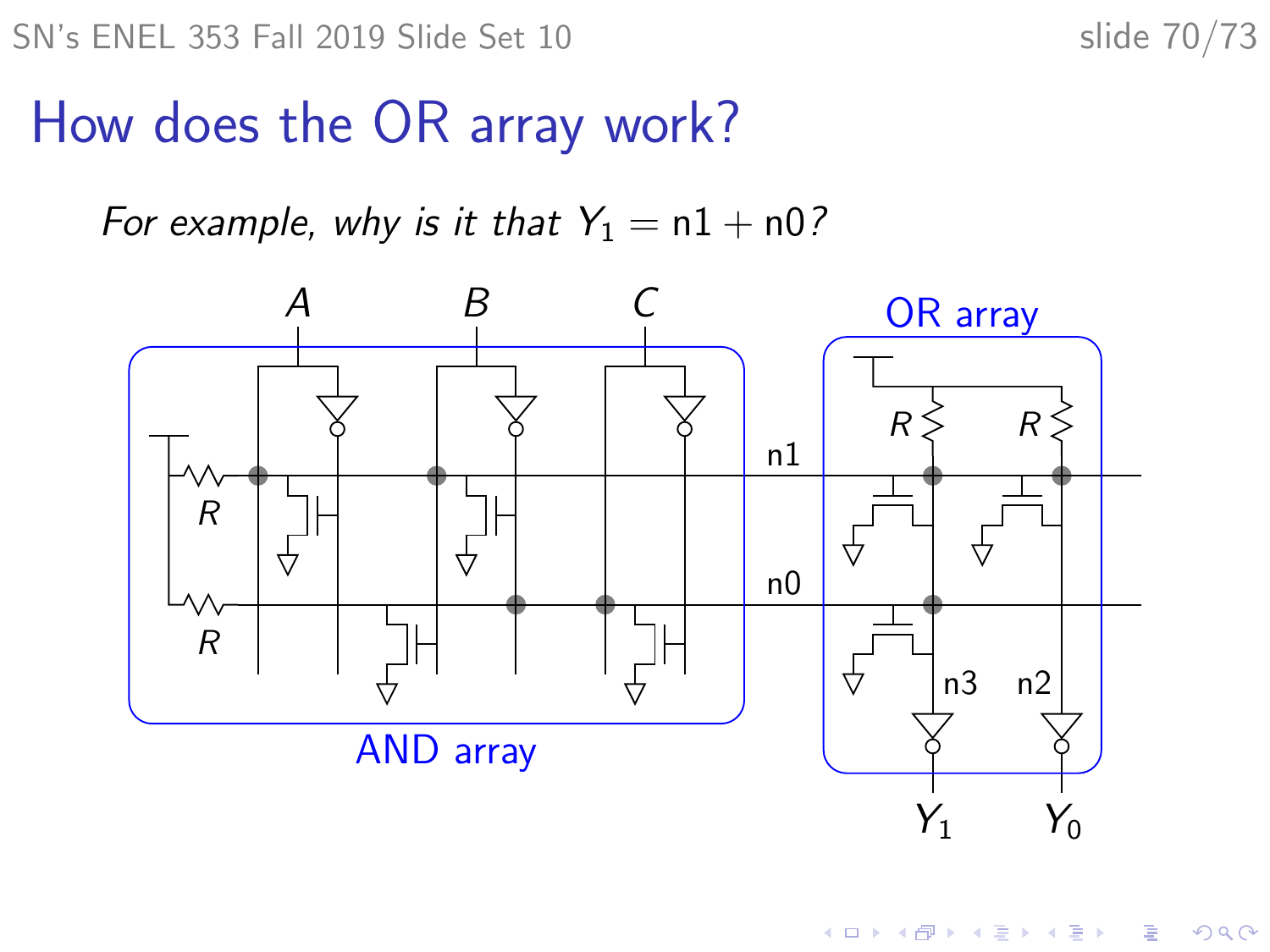# The textbook on ROM and PLA implementations with NMOS transistors

Section 5.6.3 in Harris & Harris covers this topic.

Unfortunately, Figure 5.63 has a couple of confusing typographical errors, which are not hard to spot if you compare it to Figure 5.55 . . .

- $\blacktriangleright$  There is a missing dot in the AND array.
- $\triangleright$  The implicant labeled as AB should be labeled AB.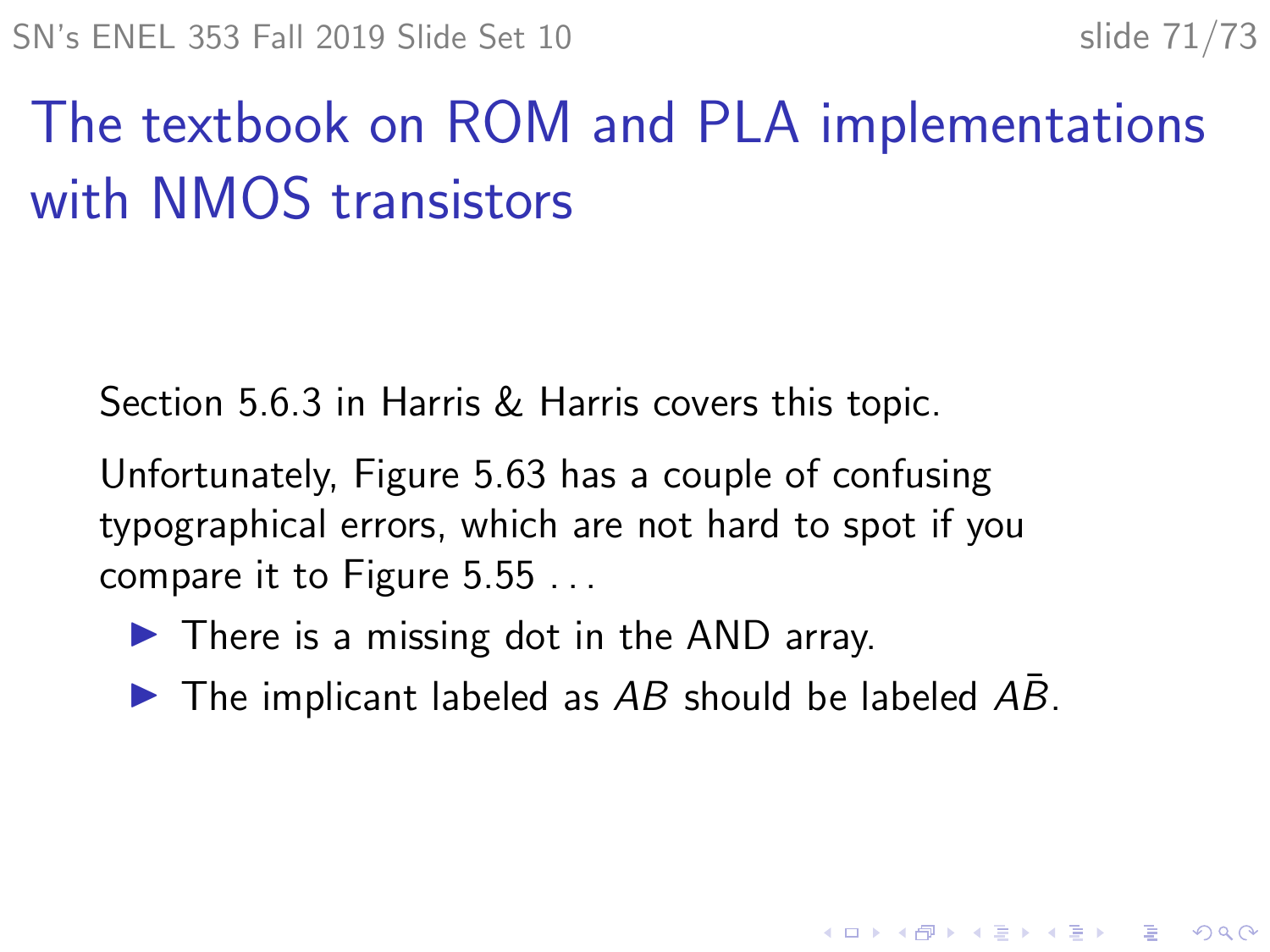SN's ENEL 353 Fall 2019 Slide Set 10 slide 72/73

PLA implemented with floating-gate transistors



Put neutral charge on floating gates wherever an NMOS transistor would be needed. Put negative charge on floating gates wherever the absence of an NMOS transistor would be needed.K ロ ▶ K 個 ▶ K 할 ▶ K 할 ▶ 이 할 → 이익 @